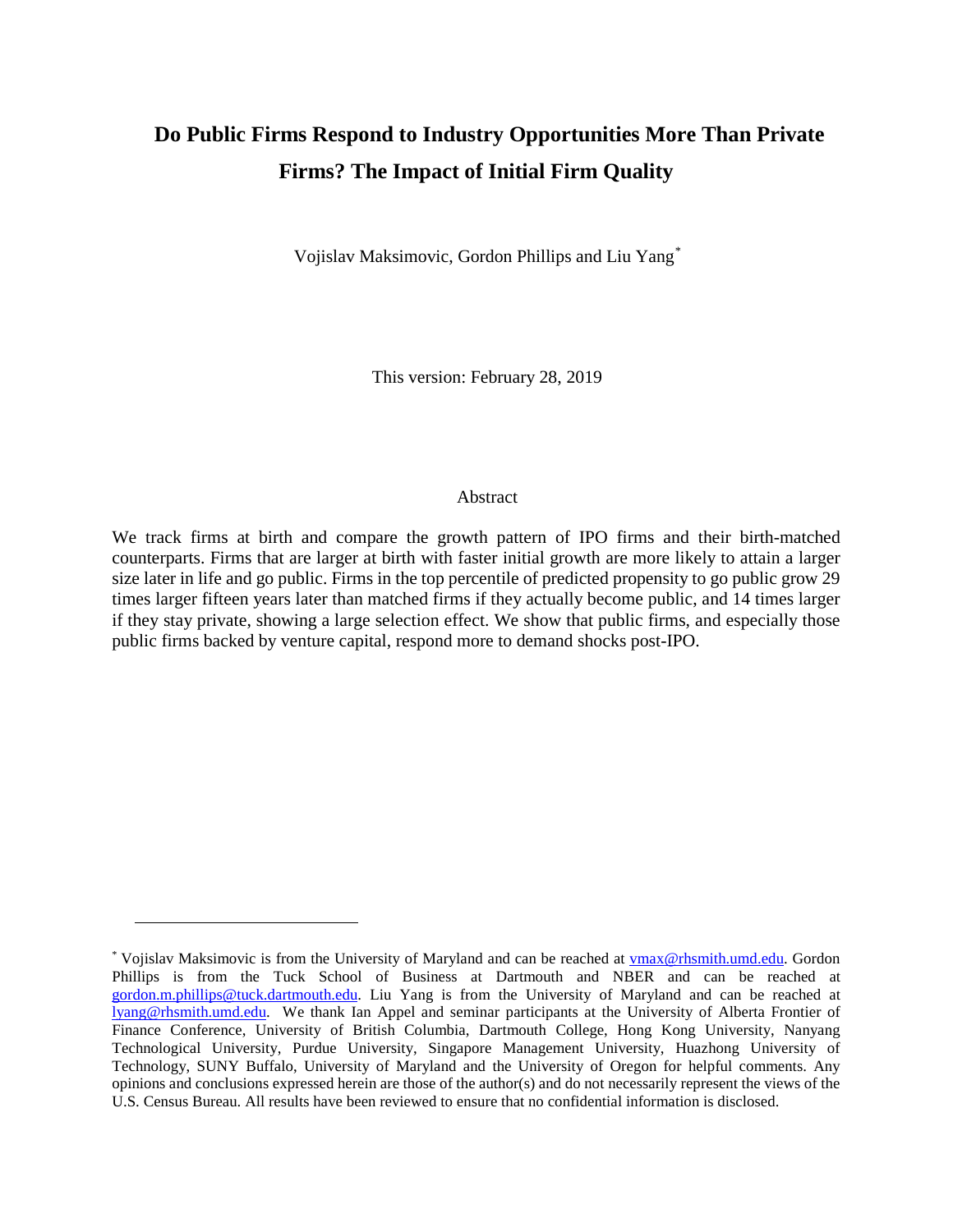# **I. Introduction**

-

In the United States most large firms are publicly traded, while smaller firms tend to be held privately. Public status comes with several distinct advantages, such as access to public capital markets, and the ability to diversify ownership.<sup>[1](#page-1-0)</sup> There are also potential costs of public status, including costs of dispersed ownership, misaligned investment and growth incentives, and costs from public market oversight. [2](#page-1-1) Several authors, such as Stein (1989), Froot, Perold, and Stein (1992), as well as the *New*  York Times,<sup>[3](#page-1-2)</sup> have suggested that misaligned investment and growth incentives have the potential to cause myopic investment distortions, whereby public firms under-respond to market opportunities. [4](#page-1-3) However, since public status in endogenous, comparing private firms with public firms is difficult and risks confounding differences in the effects of public status with inherent differences in quality and life stages between firms. In this paper, we show that firm quality is persistent and that initial conditions at birth predict their future growth trajectories and public status. Controlling for this measure of firm quality, public firms are as responsive or more responsive to growth opportunities when compared to private firms in subsequent years.

We analyze the growth trajectories and responses to growth opportunities by public and private firms over the first 15 years after birth. We control for inherent firm quality at the beginning of a firm's life, then match firms that subsequently became public with comparable private firms that stay private throughout. Our approach is similar to Lemmon, Roberts and Zender (2008), who argue that there are persistent firm-specific effects that influence firm capital structures among public firms over time, and that this persistence exists for IPO firms prior to going public. We use confidential data from the Longitudinal Business Database (LBD) maintained by the U.S. Census Bureau to obtain size, growth, labor productivity and other relevant characteristics for a large sample of firms (892,000 firms and

<span id="page-1-0"></span><sup>&</sup>lt;sup>1</sup> See Ritter and Welch (2002) for an overview of both rational and behavioral rationales for why firms go public and the IPO timing. These theories include life-cycle theories (Zingales (1995) and Chemmanur and Fulghieri (1999) and market-timing theories (Lucas and MacDonald (1990), and Baker and Wurgler (2000).

<span id="page-1-1"></span><sup>&</sup>lt;sup>2</sup> See, for example, the theoretical models by Holmström (1982), Narayanan (1985), Miller and Rock (1985), Stein (1989), and von Thadden (1995). Suboptimal incentives often involve attempts by managers to misinform their dispersed shareholders, or faulty signals due to mispricing in the public markets. The opposite theoretical view about public markets is given by Edmans (2009). He shows theoretically how increased stock-market liquidity and transient blockholders can increase market efficiency and reduce managerial myopia.

<span id="page-1-2"></span><sup>&</sup>lt;sup>3</sup> See New York Times, July 6, 2010, Smith and Parentau – "Are Profits Hurting Capitalism?"

<span id="page-1-3"></span><sup>4</sup> It is important to determine whether recent significant decline in the number of public firms, characterized by Doidge, Karolyi, and Stulz (2017) and Doidge, Kahle, Karolyi and Stulz (2018), will lead to a changes in the economic efficiency of investment if public firms invest differently than private firms.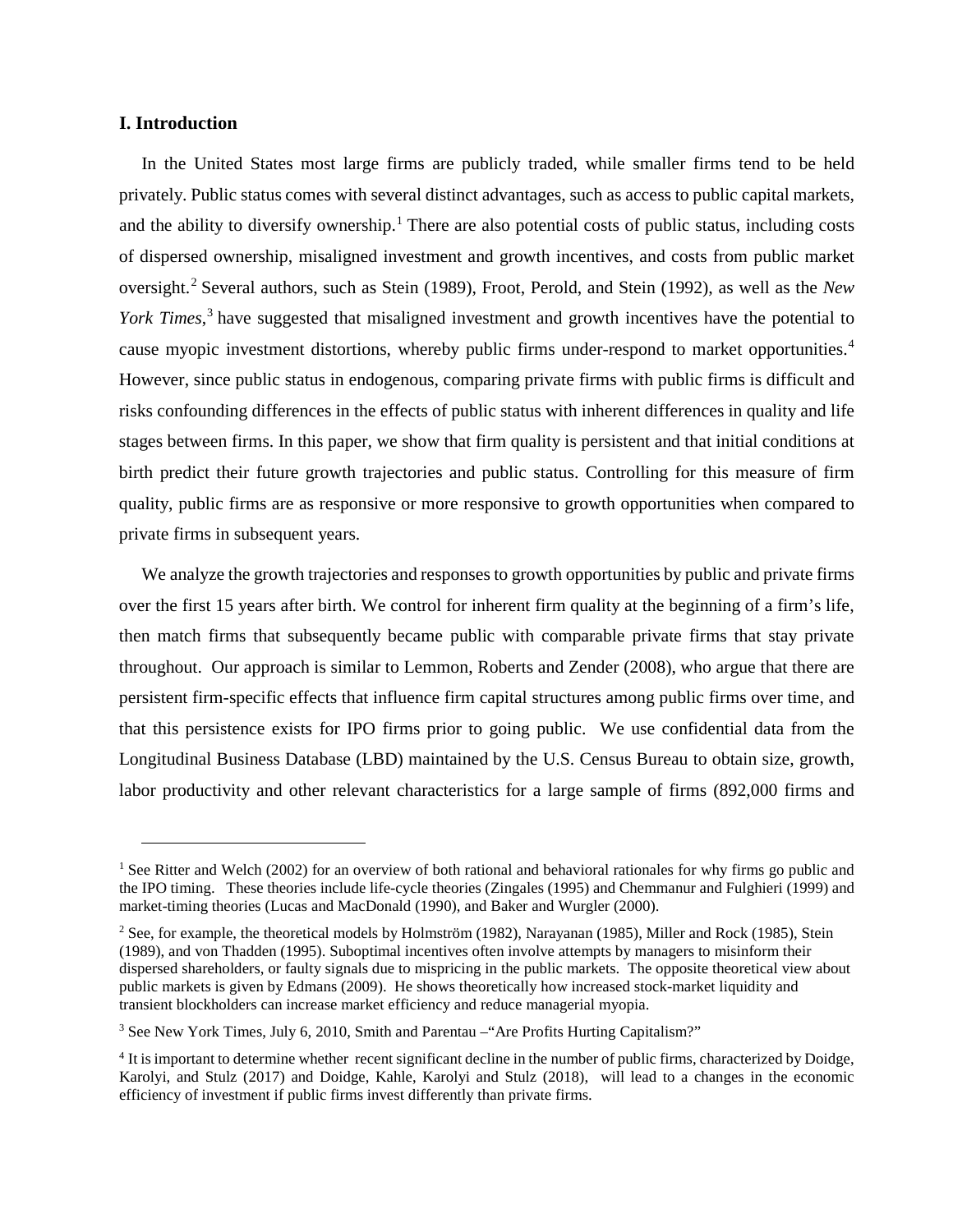5,952,500 firm-years between 1978 and 2008) starting from their first year, regardless of public and private status.

We examine the growth trajectories of the firms, and we address the following questions: How persistent are initial conditions? Do firms that are initially larger and more productive remain larger and more competitive later in life? Do the same initial characteristics predict future public status? Controlling for these initial characteristics, does public status predict differential growth, efficiency, and responses to growth opportunities? If so, is the differential effect permanent, or concentrated around a firm's decision to go public? Finally, are any differences between our results and the previous literature attributable to sample selection issues when researchers do not control for initial conditions? We show that previous conclusions that publicly listed firms under-react to investment opportunities are driven by cross-sectional matching and selection issues.

We establish several new findings that highlight the importance of controlling for firm initial conditions and firm selection. First, we show that initial conditions strongly predict future firm size. Firms in the top one percent of initial size in the first year are, on average, 20 times larger fifteen years later compared to the average firm born at the same time. Similarly, firms in the top one percent of firstyear growth rate or initial average wage are on average 7.2 and 5.6 times larger after fifteen years, respectively. Thus, a firm's initial conditions are highly predicative of future outcomes. This is consistent with the conjecture that entrepreneurial talent is persistent. Strategic and talented entrepreneurs who select growth opportunities that yield profits faster create more viable firms, find it easier to raise capital faster, or some combination thereof.

Second, we show that the same initial firm characteristics that predict growth also predict a firm's propensity to go public. One standard deviation increase in initial size, initial wage and first-year growth rate increases the probability of an IPO by 300%, 250% and 170%, respectively. Moreover, this higher propensity to go public also predicts higher growth. A firm within the top one percent propensity to subsequently go public employs, on average, 16 times more employees at the age of ten than an average firm whose propensity to go public is outside the top one percent. Among firms within this top one percent propensity, those that actually go public are 29 times larger, whereas those that stay private are only 14 times larger than the remaining firms fifteen years later. This difference can be interpreted as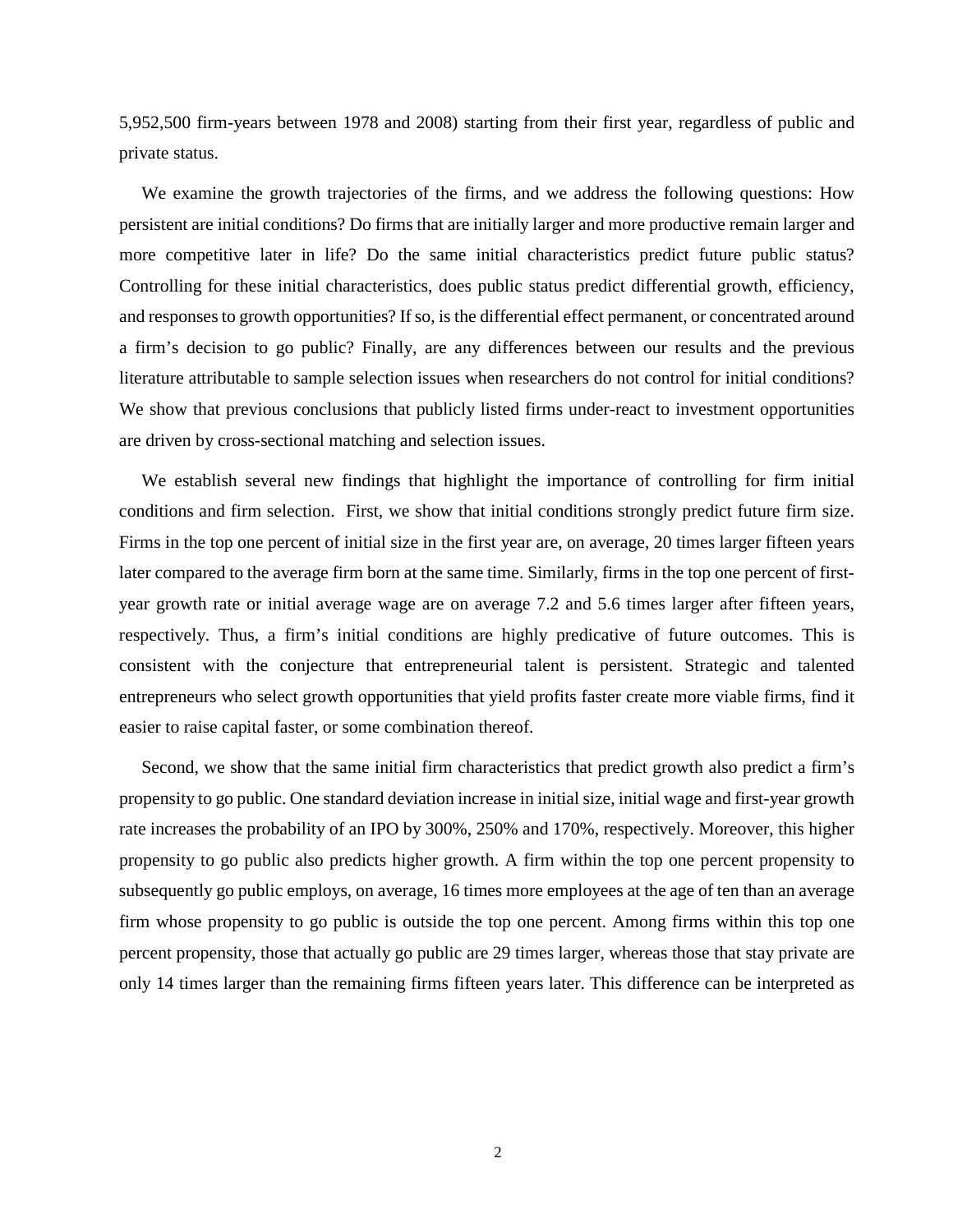an upper bound on the benefits of public status.<sup>[5](#page-3-0)</sup> These estimates indicate the large role initial conditions play in predicting firm size over time, and the significant effect of selecting a public listing.

Third, when we match firms on initial conditions and compare outcomes of public firms and private firms around the times of the IPOs, we find a distinctive pattern. IPO firms grow faster prior to the IPO, and in the first five years after the IPO. However, their growth rate subsequently converges to that of always-private firms five years after the IPO. This result is consistent with the notion that the IPO firms are of higher quality. They initially have a growth spurt until reaching their optimal size, and their growth afterwards converges back to the economy average. The transition from private status occurs on average around midway through the firm's high growth trajectory.

Fourth, in the five-year period after the IPO, publicly listed firms react more positively to product market growth opportunities than matched private firms do. As with growth, this advantage dissipates over time but does not reverse. This result contrasts with recent work on capital market myopia which argues that misalignment incentives are powerful enough to induce public firms to respond less to industry growth than private firms (Asker, Farre-Mensa and Ljungqvist (2015)). We show that the seemingly under-reactions of public firms arises from problematical matching choices that lead to adverse selection whereby very successful private firms are matched with under-performing public firms.[6](#page-3-1) In a given year, a sizable sample of very large and efficient mature public firms cannot be crosssectionally matched to private firms. At the same time, unsuccessful older public firms on a downward path are likely to be matched to more successful private firms with an upward trajectory. Examination of a cross-sectionally matched sample of public firms with private firms using Census data confirms this conjecture.

Fifth, we show that during the period of high responsiveness to growth opportunities (first five years after the IPO), the labor productivity of listed firms is higher than or equal to that of matched alwaysprivate firms. This is consistent with the efficient growth of public firms observed in this interval, after which public firms attain the efficient scale based on their characteristics. Further growth and efficiency

<span id="page-3-0"></span><sup>&</sup>lt;sup>5</sup> The difference of 12 times is explained by the benefits of public status, differences in initial quality not observed by us, and events, such as an unexpectedly good outcome of an R&D program, that may have occurred prior to deciding to go public.

<span id="page-3-1"></span><sup>&</sup>lt;sup>6</sup> The summary statistics in Asker, Farre-Mensa and Ljungqvist also show that their matched public firms have lower performance performance (average  $ROA = -2.8\%$ ) versus the full sample of public firms  $(ROA = 6.4\%)$  while the reverse is true for the ROA of matched private firms (ROA= 11.1%) versus the full sample of private firms (ROA =-11.8%).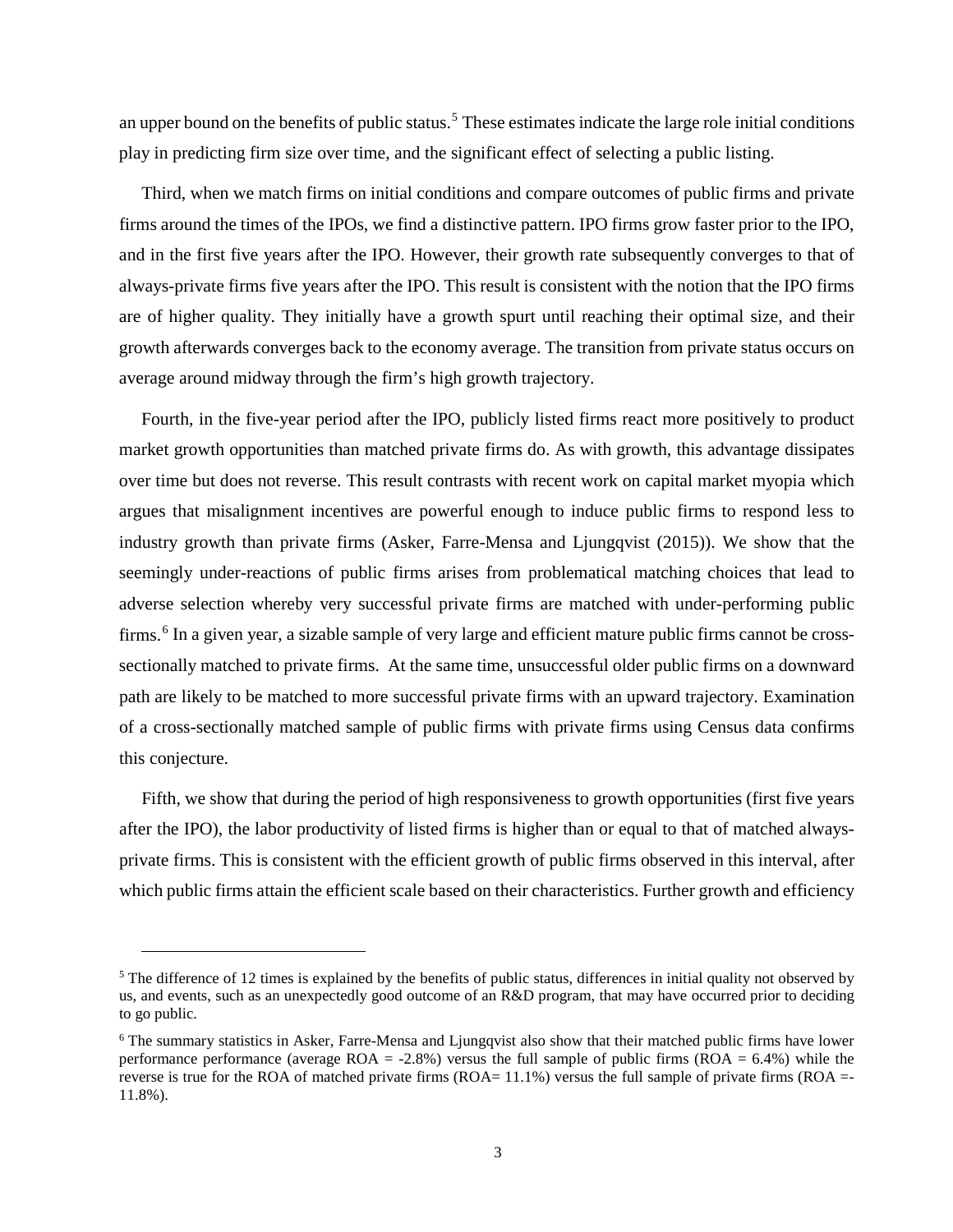from that point are not statistically different from that of always-private firms. Additionally, we show that the closure rates of public firms are lower than that of private firms. Thus, public firms do not attain their higher growth by following riskier growth strategies.<sup>[7](#page-4-0)</sup> In addition, we observe similar differences in closure rates for firms that became public on or off IPO waves.

Sixth, to further clarify the role of selection and treatment effects for firms that go public, we compare firms with Venture Capital (VC) investments with firms that do not. VC investors may have additional information about the firm, and VC sponsorship can serve as a signal for firm quality. We show that IPO firms that are supported by VC earlier in life exhibit even greater responsiveness to demand shocks following their IPO. This result suggests that higher quality firms are selected by venture capitalists, and are more responsive to demand shocks. A portion of the higher responsiveness of public firms compared to private firms is the result of quality differential that we do not measure by firms' data at birth but may be evident to VCs prior to the IPO. Importantly, we also find no evidence of negative effects of public status that would cause IPO firms not sponsored by VCs, which are potentially of lower quality, to underperform matched private firms,

We perform several tests to examine potential treatment effects. We show that the differential responses to growth opportunities of public firms are greater in industries that rely more on external financing. Public firms in more financially dependent industries grow faster in periods when financing costs are high, which suggests that public status gives firms better access to financial markets when money is tight. We also use shocks to the capital raised at IPO due to unanticipated price changes in the NASDAQ market to further examine the treatment effect.<sup>[8](#page-4-1)</sup> We show that IPO firms that raise additional capital due to unanticipated price increase in the NASDAQ market exhibit higher sensitivity to investment opportunities and the effect persists for up to four years. The impact is moderately significant but just 20 percent of the main effect of going public.

<span id="page-4-0"></span><sup>&</sup>lt;sup>7</sup> The firms in Jovanovic (1982) exhibit similar dynamics. In that model firms initially do not know their productivity. As their productivity is revealed in the market place, the more efficient firms grow faster. Our data shows, however, that early characteristics are informative of quality and predict future growth. However, since there is residual uncertainty about quality and growth opportunities, similar dynamics arise.

<span id="page-4-1"></span><sup>&</sup>lt;sup>8</sup> As discussed below, this instrument is closely related to Bernstein's (2015) use of withdrawn offerings to gauge the effect of IPOs on R&D intensity of firms.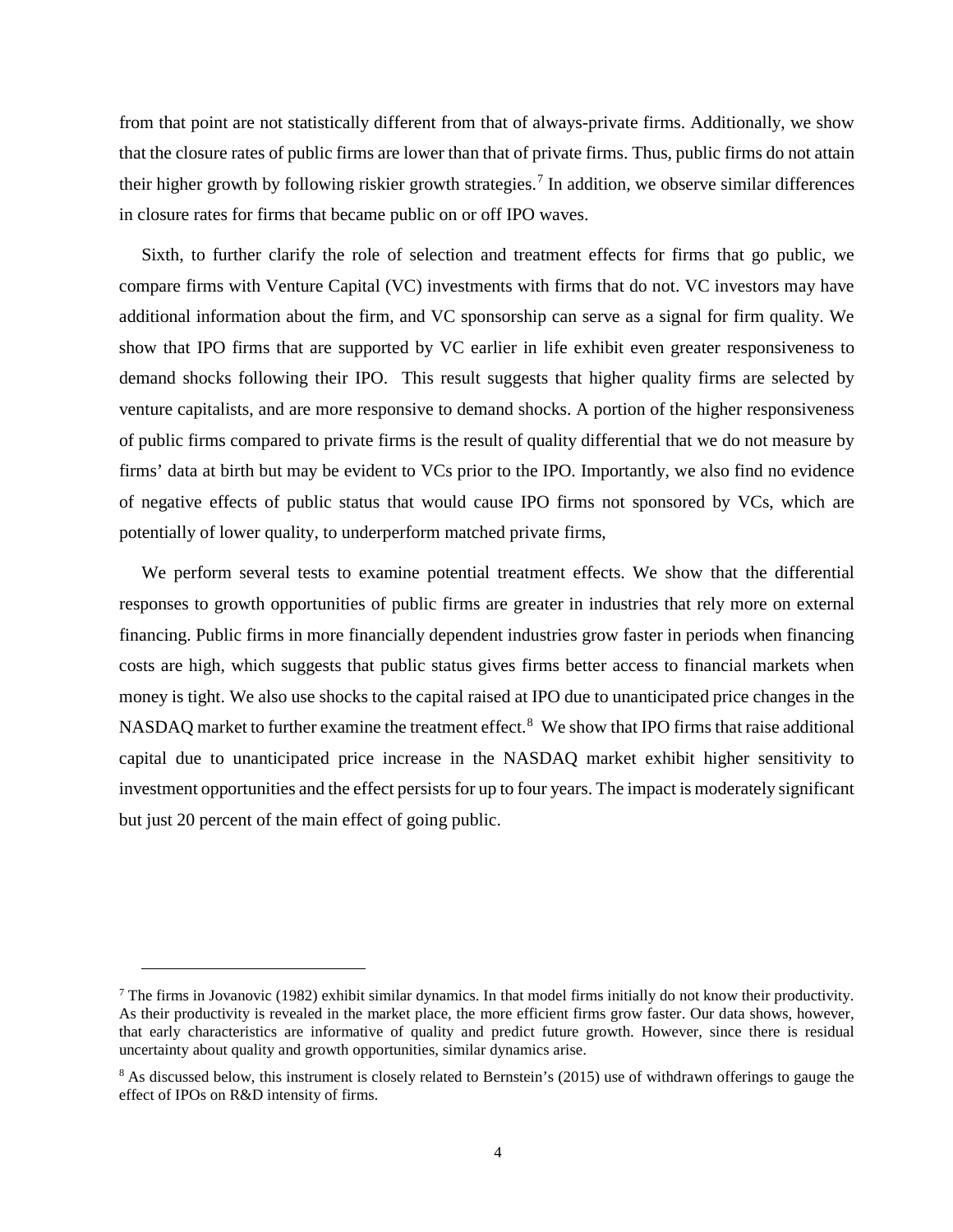Overall, these results, combined with the previous results are consistent with selection being the primary driver of firm growth and response to demand shocks and a modest treatment effect brought by public status.

We perform several additional tests to address potential concerns with our comparison between public and private firms. First, since IPO and acquisition are the two most common exit strategies for successful private firms, the differences we observe can be driven by the acquisition of successful private firms by public firms which creates downward bias for the matching sample. We show that while initially matched private firms that are subsequently acquired by public firms also grow faster before acquisition than matched firms that remain private, they do not exhibit the same higher sensitivity to growth opportunities over time as firms that go public. Thus, the effects we identify are specific to firms that go public, and are not driven by sample attrition due to acquisitions. Second, we show that public firms' greater sensitivity to growth opportunities holds both when we consider firms' total growth including acquisitions, and when we measure only the growth of firms' original establishments. Thus, the greater responsiveness of public firms does not rely exclusively on their greater participation in the market for assets.

Overall, our results indicate that firm quality is observable very early in a firm's life and that its effect is persistent. Higher quality firms go public and they attain a larger size. A significant part of the size differential between samples of public and private firms is predictable from initial conditions. When matched by initial quality, the growth path of firms that become public diverges from that of alwaysprivate firms both before and after the IPO. For a period after the IPO, public firms grow faster and are more responsive to growth opportunities. Predictions of firm size based on initial conditions suggest a lower bound of 49% of differences in firm size at year 15 due to initial conditions and the remaining 51% of differences in firm size due to the benefits of public status or unobserved initial differences in quality or luck.

We find little evidence of inefficient growth for public firms. Public firms maintain higher efficiency during high growth periods. The most important differences between outcomes of birth-matched public and private firms occur around the time of the IPO. While some of the difference is due to the increased access to financial markets, we cannot rule out the possibility that unobserved selection effects also play a role. Our results also suggest that measurements of initial firm quality may provide an exogenous quality index in other empirical work in corporate finance where researchers need to match firms for quality.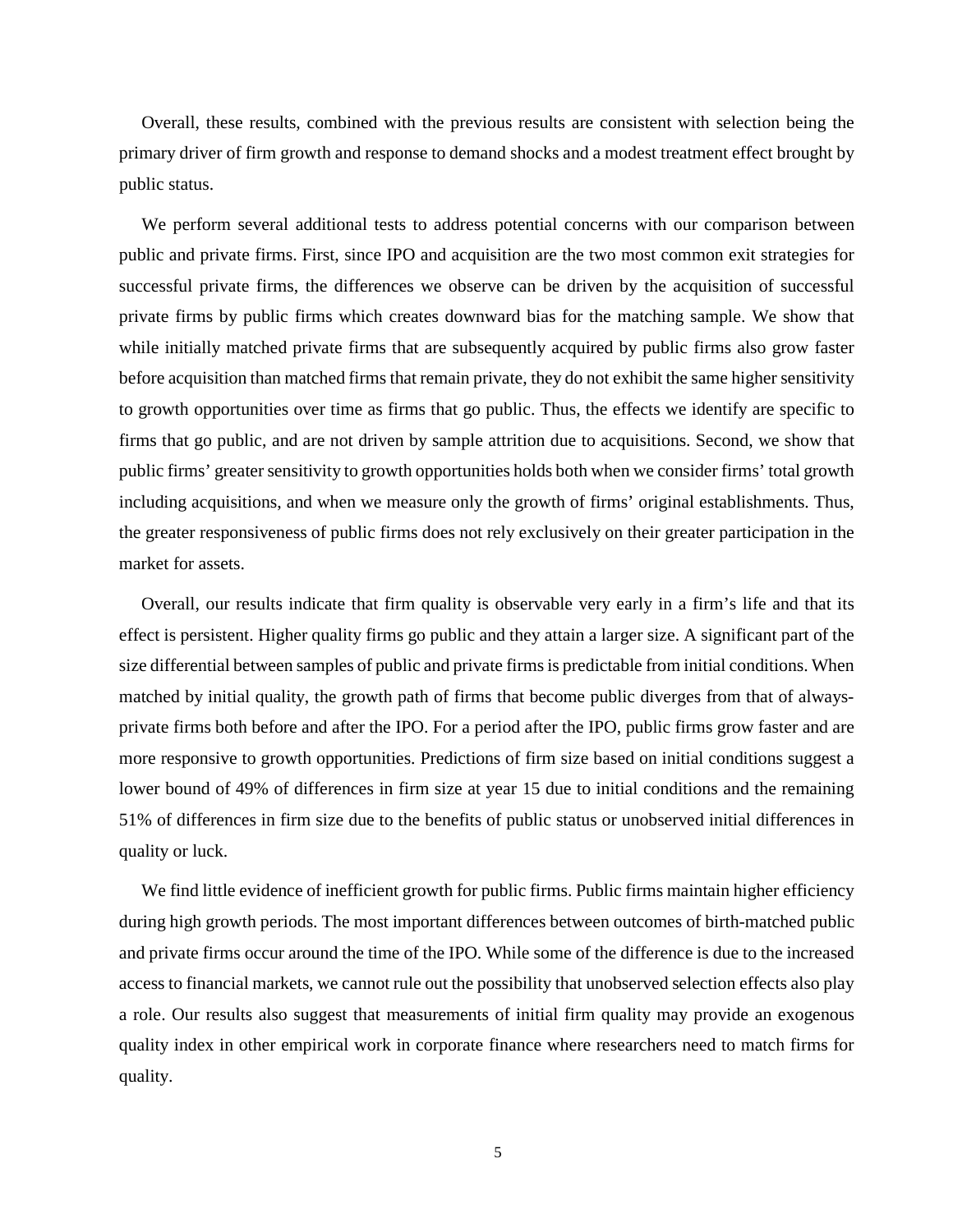Our paper is related to Lemmon, Roberts and Zender (2008), who argue that there are persistent firm-specific effects that influence firm capital structures among public firms over time, and that this persistence exists for IPO firms prior to going public. We show that characteristics that predict firm growth trajectories and responsiveness to growth opportunities are set early after firm formation. These characteristics are consistent with the models of entrepreneurship by Lucas (1978) and others.

We argue that there is also a strong "foundation effect" in which the entrepreneur's ability is embodied in the firm's structure and influences the exploitation of future growth opportunities in the long run.<sup>[9](#page-6-0)</sup> Thus, our paper also relates to the literature that traces the effects of managerial characteristics on firm performance. Bertrand and Schoar (2003), Cronqvist, Makhika and Yonker (2012), and Benmelech and Frydman (2015), among others, trace the connection between the personal characteristics of managers and firm decisions.

Our paper also draws on the literature on decisions to go public. Researchers have both analyzed the trade-offs between public and private status (e.g., Bhattacharya and Ritter (1993), Chemmanur and Fulghieri (1999), Maksimovic and Pichler (2001)), and the benefits to the entrepreneurial firm of a sale to public investors or to strategic acquirers (e.g., Bayar and Chemmanur (2010), Chemmanur and He (2011), Gao, Ritter and Zhou (2013), and Chemmanur, He, and Nandy (2010)). These papers focus on the product market, and study how information flow and strategic interactions determine the firm's value to outside investors and potential competitors. By contrast, we focus on how a firm's initial characteristics, as perceived by the founding team and initial investors, contain information that is predictive of the firm's future value and growth, and how the subsequent transition from private to public status affects the firm's responses to growth opportunities.

We contribute to the research that examines real side differences of public and private firms. Brav (2009) finds that private firms have lower investment rates than public firms in a sample of British firms. Gilje and Taillard (2016) show that relative to private firms, public firms in the gas industry are more responsive to investment opportunities. Lyandres, Marchica, Michaely, and Mura (2013) examine how private and public firms' owners' diversification differentially impacts firm investment. Maksimovic, Phillips and Yang (2013) examine differences between public and private firms in mergers and acquisitions, and Bernstein (2015) examines how public and private firms differ in innovation after

<span id="page-6-0"></span><sup>&</sup>lt;sup>9</sup> Ayyagari et. al. (2017) investigate how the interaction between firm characteristics at formation and institutions in a developing country predicts outcomes.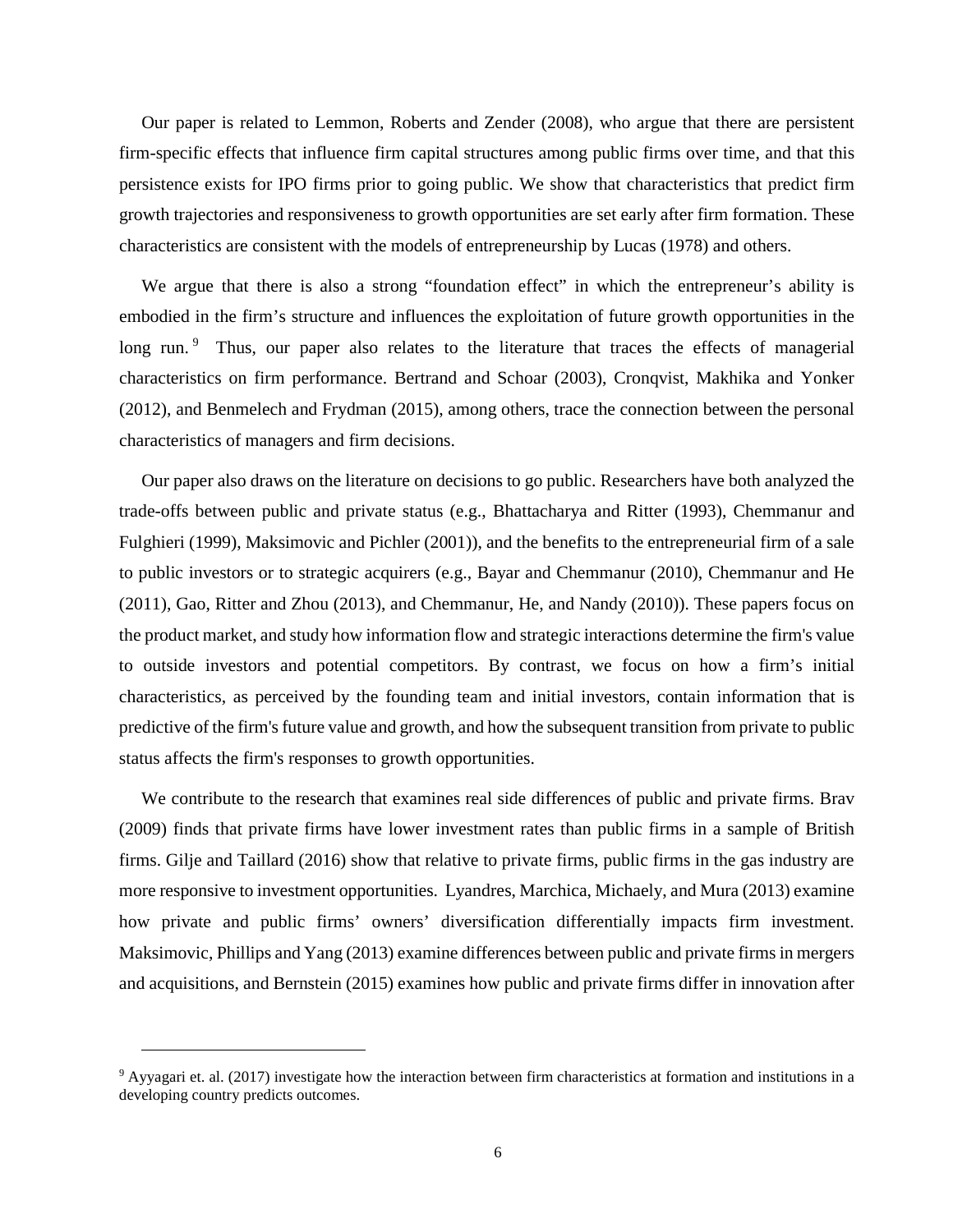their IPOs. Gao and Li (2013) examine differences in CEO pay by public status and find that public firms have higher pay sensitivity to accounting performance than do private firms. Phillips and Sertsios (2017) examine public and private firms in the medical device industry and find that public firms have higher financing responses and develop more new products than private firms do.

We organize the rest of this paper as follows. Section II describes our data. Section III motivates our study by highlighting the role of initial conditions. Section IV predicts public status using initial conditions. Section V presents our main results comparing birth-matched public and private firms on growth, efficiency and survival. Section VI further explores the effect of public status on growth related to investment type and financial dependence. Section VII uses a cross-sectionally matched sample of public and private firms to show issues with ex post matching. Section VIII concludes.

#### **II. Data**

-

We use data from the Longitudinal Business Database  $(LBD)$ , <sup>[10](#page-7-0)</sup> maintained by the Center for Economic Studies (CES) at the Bureau of the Census to track growth for both public and private firms. The LBD covers non-farm establishments with paid employees in all industries and all states in the U.S. beginning in 1976. It has about 8.5 million records in 2012 and contains information on ownership, location, status (active or inactive), industry, employment and total payroll on the establishment level. In their review of PSED data, Hurst and Pugsley (2011) conclude that "most individuals who start a small business have little desire or expectation to grow their business beyond a few employees." To avoid confounding our results with these firms, we follow the common practice of dropping very small firms with less than four employees. For firms born after 1976, the first year of the LBD, we identify the birth year of the firm as the first year that the firm identifier appears in the data. Since the LBD keeps separate identifiers for the firm and the establishments, and for new establishments added to a firm, we can separate organic growth from acquisitions.<sup>[11](#page-7-1)</sup>

We use the IPO data provided by Jay Ritter's website.<sup>[12](#page-7-2)</sup> We collect information on IPO firms from 1981 to 2005, including company name, CRSP Permanent ID, offer date, ticker at the offering, founding date and VC funding status. We then use the existing bridge file created by the CES staff to identify the

<span id="page-7-0"></span> $10$  The LBD reports a snap shot of firm conditions on March 12 every year and contains all firms that have at least one paid employee.

<span id="page-7-1"></span><sup>&</sup>lt;sup>11</sup> For more information about LBD, see https://www.census.gov/ces/pdf/CES-WP-02-17.pdf.

<span id="page-7-2"></span><sup>12</sup> See Jay Ritter's website at https://site.warrington.ufl.edu/ritter/ipo-data/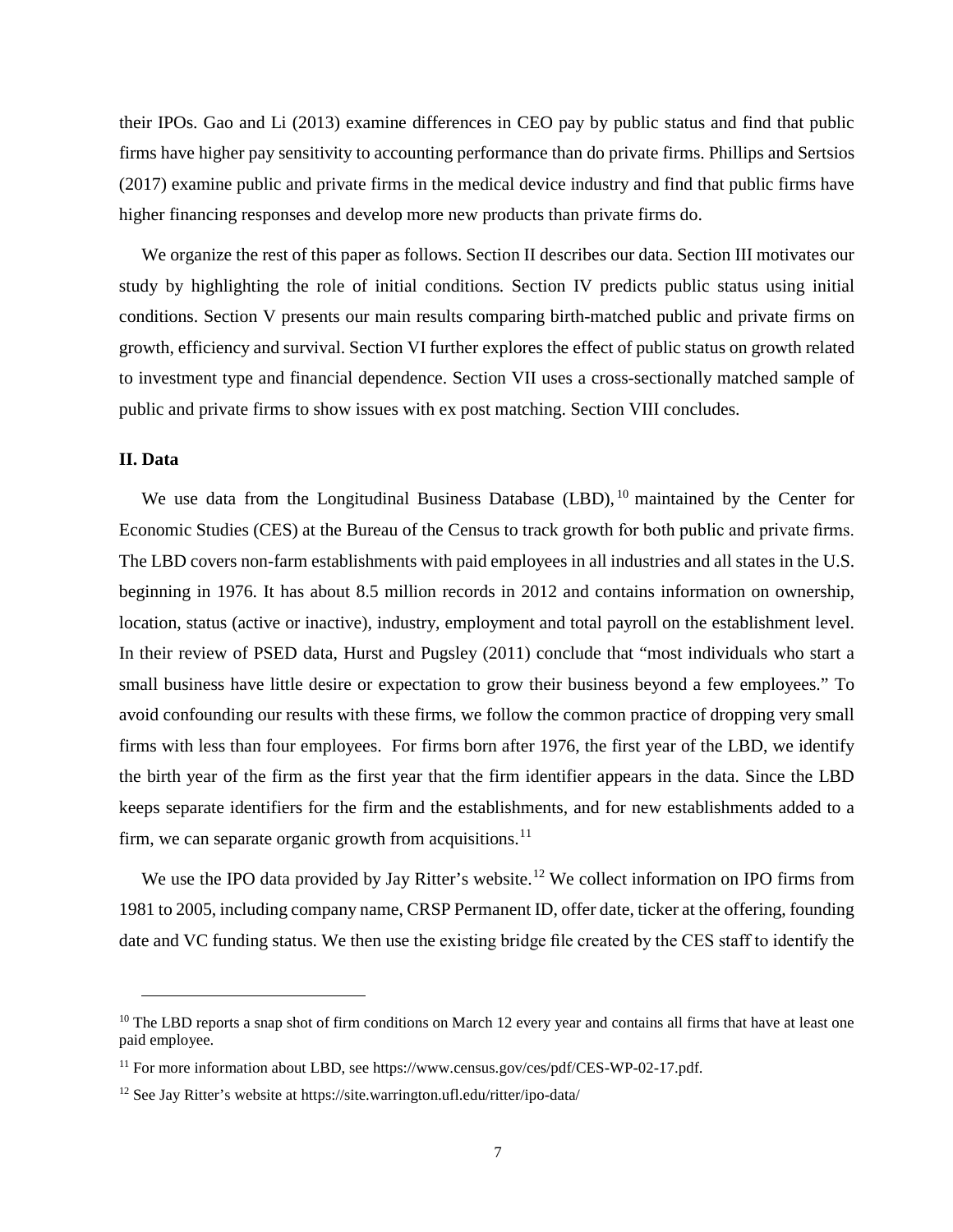IPO firms in the LBD. To construct the bridge file, firms are matched by employer identification number  $(EIN)$  and name in each year from 1980 to 2005.<sup>[13](#page-8-0)</sup> To ensure the accuracy of the match, we impose several additional restrictions. We exclude firms from the sample if the founding date provided by Jay Ritter differs from the LBD initial year by more than five years (in both directions) or the difference in employment in the IPO year is more than 25% between the COMPUSTAT and the LBD. These additional criteria eliminate 20% of the matched IPO firms. In order to guard against including leveraged buyouts, we also eliminate IPOs of firms that were previously public. Our initial matched sample consists of 2,900 IPO firms with initial conditions identified in the LBD, giving us a match rate of 48%.

Compared to the overall sample, our matched IPO firms are smaller and younger at the IPO compared to Ritter's IPO sample.[14](#page-8-1) However, they have very similar distribution across industries and over IPO years compared to unmatched IPO firms. In unreported tables, we also find that the matched and unmatched IPO firms experience a similar growth rate in sales post IPO using COMPUSTAT data.

Since the LBD does not differentiate new firm creation from spinoffs and those from organic birth, also we eliminate firms that are formed in their first year with establishments that existed before, and firms with more than 200 employees reported at birth in the LBD. These last criteria eliminate 29% of the matched IPO firms.

To predict the decision of going public based on initial conditions, we create a birth sample that contains all firms in the LBD born after 1978 with 4 to 200 employees in the first year reported in the LBD. We also eliminate industry-years (based on 3-digit SIC codes) that yield no IPO firms. We then specify a dummy variable that equals to one if a firm is in our matched IPO sample and zero otherwise. We excluded the unmatched IPO firms. The growth rates between matched and unmatched IPO firms are not significantly different.

Our final sample has about 892,000 firm births (given we only include industry-years in which there was an IPO) and the probability of going public is about 0.2%, with variation over time and industries using industries with at least one IPO. We identify the age at the IPO as the difference between the offering date and the birth year reported by the LBD. We use the birth sample to run our regressions to

<span id="page-8-0"></span><sup>&</sup>lt;sup>13</sup> Not all IPO firms during this period are matched through the bridge file. We lost about one third of the sample due to missing Census' firm id in the bridge file.

<span id="page-8-1"></span><sup>&</sup>lt;sup>14</sup> The match rate is higher for single-establishment firms and lower for firms with multiple establishments.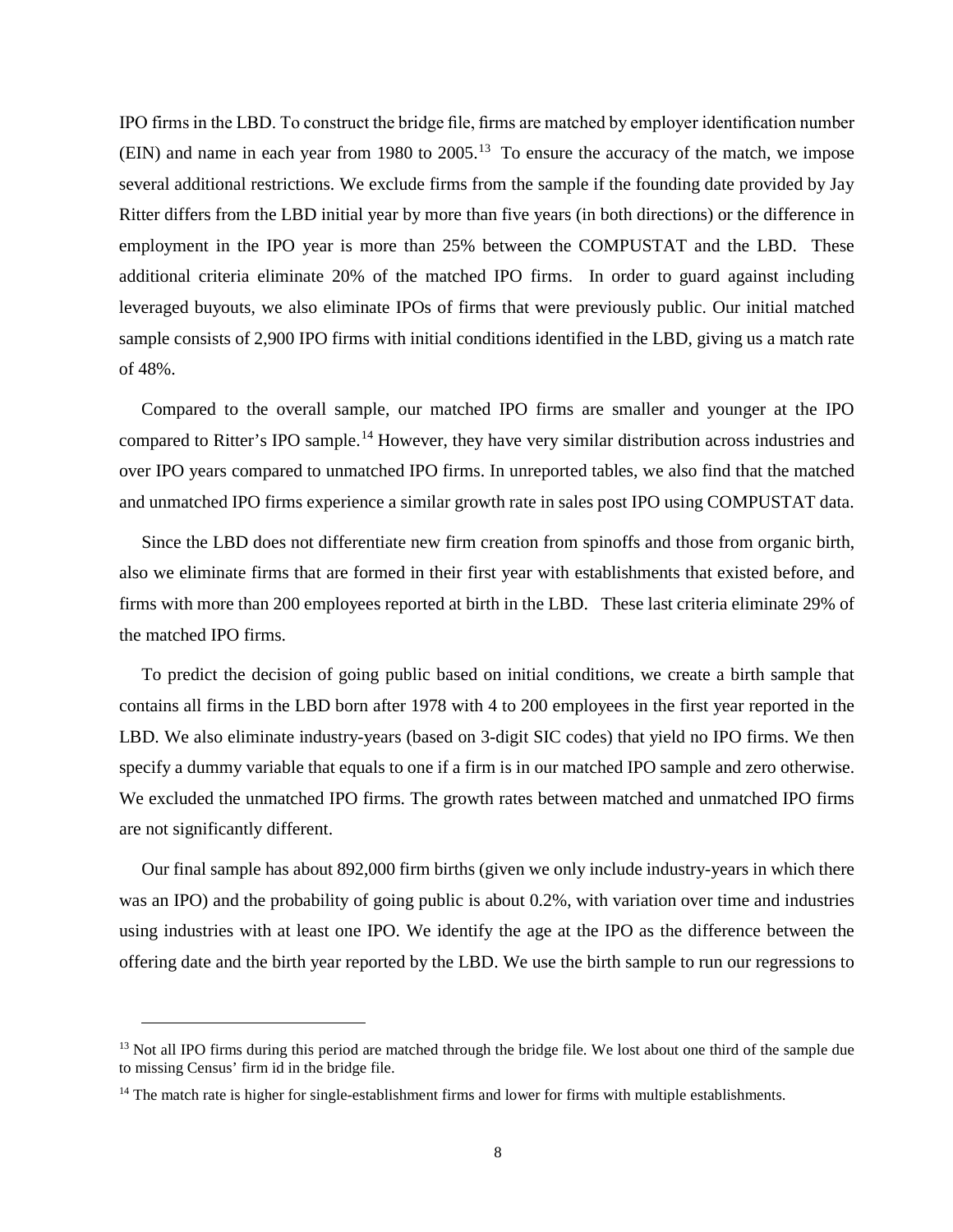predict the probability of going public using initial birth conditions. We then construct a panel data by tracking firms in the birth sample over time for up to 15 years. Our panel data has approximately 5.9 million firm-year observations.

For cross-sectional matching, we use the same bridge file constructed by Census staff to identify all public firms in the LBD. We have a bigger sample of public firms in the cross-section matching since we no longer apply the restriction on initial conditions.

#### **III. Initial Conditions, Firm Growth and Public Status**

#### **III.A. Initial Conditions and the Lifecycle of the Firm**

-

In this section, we provide some initial motivating evidence using a comprehensive sample of 892,000 post-1978 firm births from the Census Bureau. Figure 1 presents the size distribution of public firms at birth and then ten years later. It shows that initial size at the end of the first year already differs between private and subsequently public firms. This difference grows over time — ten years after their birth, public firms are substantially larger. The increase in observed differences in size between public and private firms in Figure 1 can reflect the difference in initial firm quality and also treatment effects from differential access to financing.

## [Insert Figure 1 Here]

Figure 2 shows that initial conditions are persistent and related to long-run firm growth. We sort firms by their initial conditions including size and wage in the first year we observe them, and the first full-year employment growth, which occurs between the first and second year when a firm appears in the LBD. $15$ 

For each variable, we separate firms that are in the top one percent of their distribution from the rest of the firms from the same industry-year cohort. Then we compare the average employment size from these two groups going forward — not taking into account whether these firms are public or not. Figure 2 shows that firms that are born at a larger size, pay higher wages, and have high initial growth continue to grow faster for fifteen years post-birth. The observed persistence in initial conditions is consistent with the idea that the entrepreneurs have different skills and those skills influence long-run firm growth.

<span id="page-9-0"></span><sup>&</sup>lt;sup>15</sup> The LBD is created using information collected on March 12 every year. For firms born after March 12, the first time it appears would be subsequent year. Thus, the newly-born firms we identify can be up to 11 months old.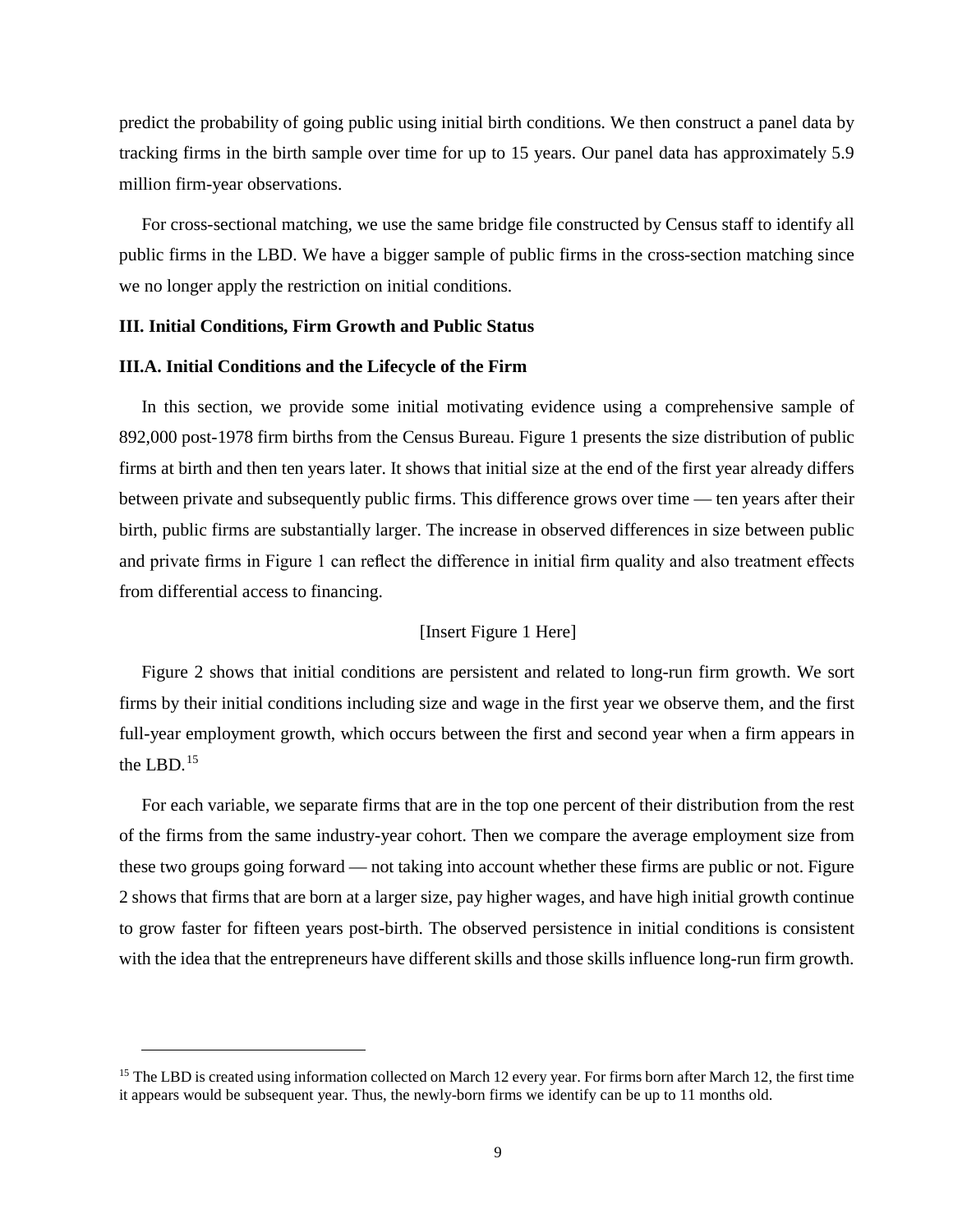#### [Insert Figure 2 Here]

Table 1 presents similar pattern in regression setting where we control for industry and year fixed effects. We examine whether firms' initial characteristics predict future firm size (measured inemployment) five, ten, or fifteen years after birth, respectively. Initial employment measures the number of full-time employees in the first year reported by firm. Initial wage is calculated as the average wage paid by a firm in the first year. Initial growth measures the growth of employment from the first to the second year. Industries are defined using 3-digit SIC level, and we cluster error by industry-year. Table 1 shows that firms' initial conditions predict future growth over all three horizons. This suggests that a component of the firm's quality is observable early in the life of the firm and persists for up to 10-15 years. This observable characteristic is perceived by entrepreneurs and early financial backers of the firm, while the firm is still private. We next investigate whether these initial indicators of firm quality also predict the firm's decision to go public.<sup>[16](#page-10-0)</sup>

#### [Insert Table 1 Here]

In subsequent sections, we break up our analysis into four parts. First, we examine whether firms that are larger and more productive immediately after birth are on a higher long-run growth trajectory than initially smaller and less productive firms, and whether the same initial conditions also predict future public status. We also derive a propensity score for measuring the "public quality" of all young firms using initial size, growth and productivity. Second, we create a matching sample of IPO firms and private firms based on the predicted "public quality". Third, we show that firms that in fact do become public show a distinctive growth trajectory pre-and post- IPO that differs from those of firms with the same initial propensity but remain always-private. We perform a variety of robustness checks on our main results. Last, we reconcile our findings with previous findings that public firms underinvest in response to product market opportunities.

#### **III.B. Predicting Public Status**

-

Since firms select to become public, it is reasonable to infer that going public provides value to the firm, or at least to the founders and initial investors. Public firms have the ability to raise equity in public

<span id="page-10-0"></span><sup>&</sup>lt;sup>16</sup> It is also possible that all firms are initially of the same quality, and that some firms were luckier than others in getting more resources at the very beginning. If so, the interpretation of our results would change slightly, to show that initial luck in obtaining financing affects firms' trajectories in predictable ways over the long term. We do not emphasize this interpretation, however, given the results in Howell (2016) that show that windfalls of capital do not alter firms' trajectories in this way.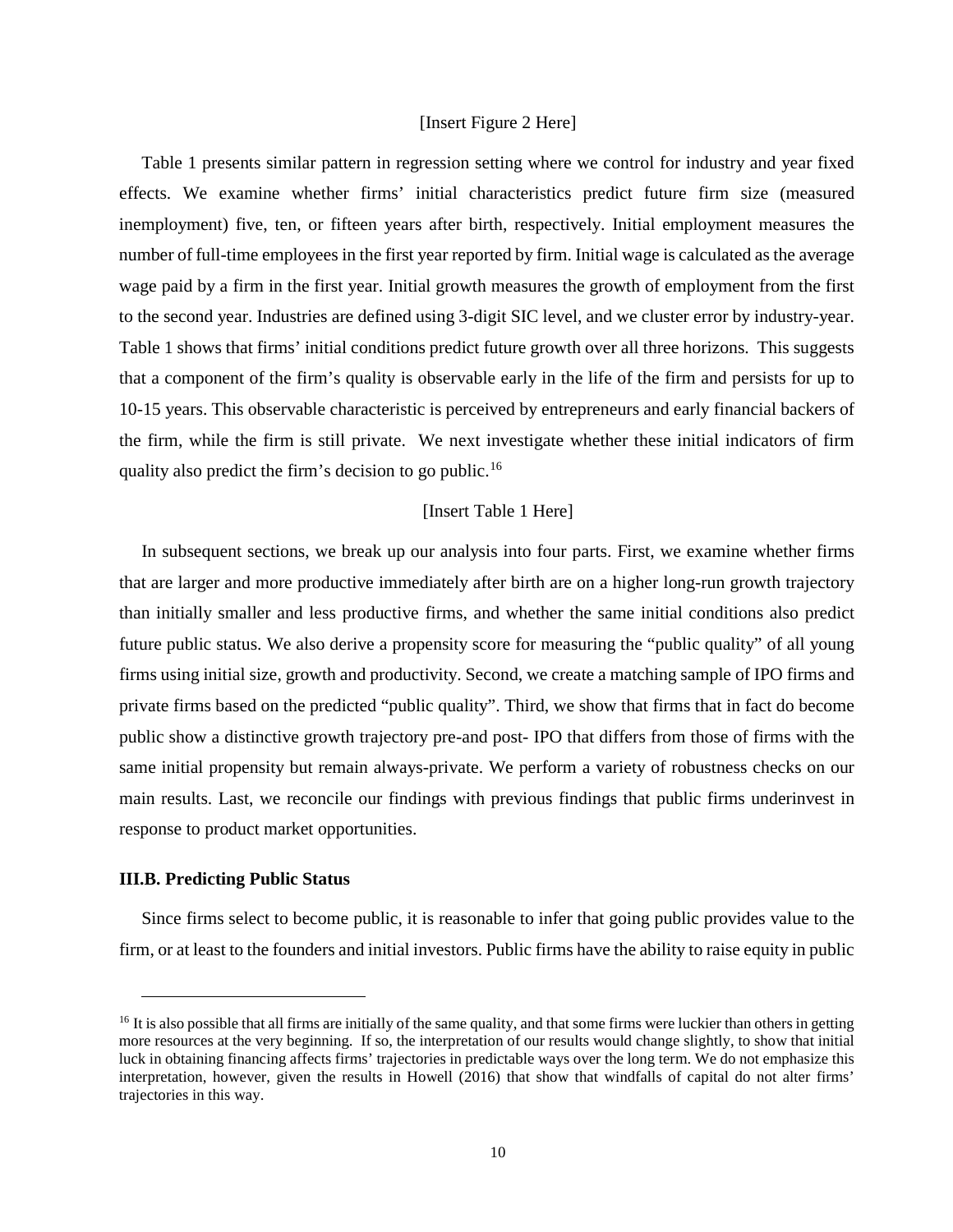markets. The enhanced access to capital markets helps investors to achieve optimal diversification and allows the firm to raise capital at lower cost. Access to publicly traded equity also helps the firm finance acquisitions with stock and reward employees with traded stock. On the other hand, dispersed ownership in public firms may lead to unresolved agency conflicts and investment myopia (e.g., Stein (1988)). Edmans (2009) shows theoretically how large blockholders in public firms can attenuate managerial myopia through their trading, and how liquidity and transient shareholdings can increase a public firm's investment by increasing market efficiency. The net advantage of public status thus depends on firm size, as the fixed costs of attaining and maintaining public status, and the comparative advantage of access to public markets, is likely to make public status more attractive to larger firms. Our focus in this paper is on the firms that decide to become public and whether public status has, on balance, a positive or a negative effect on the firm's ability to respond to demand shocks. To establish this, we also investigate productivity and survival of birth-matched public and always-private firms after presenting initial growth and demand shock responsiveness.

Our central hypothesis is that given inherent talent, the benefits of public status are greater for firms on a fast growth trajectory that expect to engage in greater financing and investment. Thus, firms that select to become public are likely to be of higher quality, and they will respond more strongly to growth opportunities. In order to evaluate the effects of public status we must control for the differences between the firms that select to become public and the firms that do not.

We first begin by predicting which firms will become publicly traded later in life. Defining  $Y_{it}$  to be an indicator variable for public status with  $Y_{it} = 1$  for publicly traded firms and 0 for private firms, we model the firm's decision to go public as follows:

$$
Y_{it} = 0
$$
 if  $V(P | Talent, Costs) < 0$ ,  
= 1 if  $V(P | Talent, Costs) > 0$ .

Here *V(P | Talent, Costs)* is the value of becoming public given the firm's industry, its underlying talent and its costs of becoming public and maintaining public status. We thus regress the public market indicator on a firm's inherent initial talent and industry conditions. To capture the inherent talent, we use birth conditions which include initial employment (in log form) and the first annual growth rate for which we have data. The former hypothesis is motivated by Lucas (1978) who predicts that initially larger firms are led by more talented entrepreneurs, and the latter by Jovanovic (1982) where, controlling for size, young firms perceived to be of higher quality grow faster. We also use the initial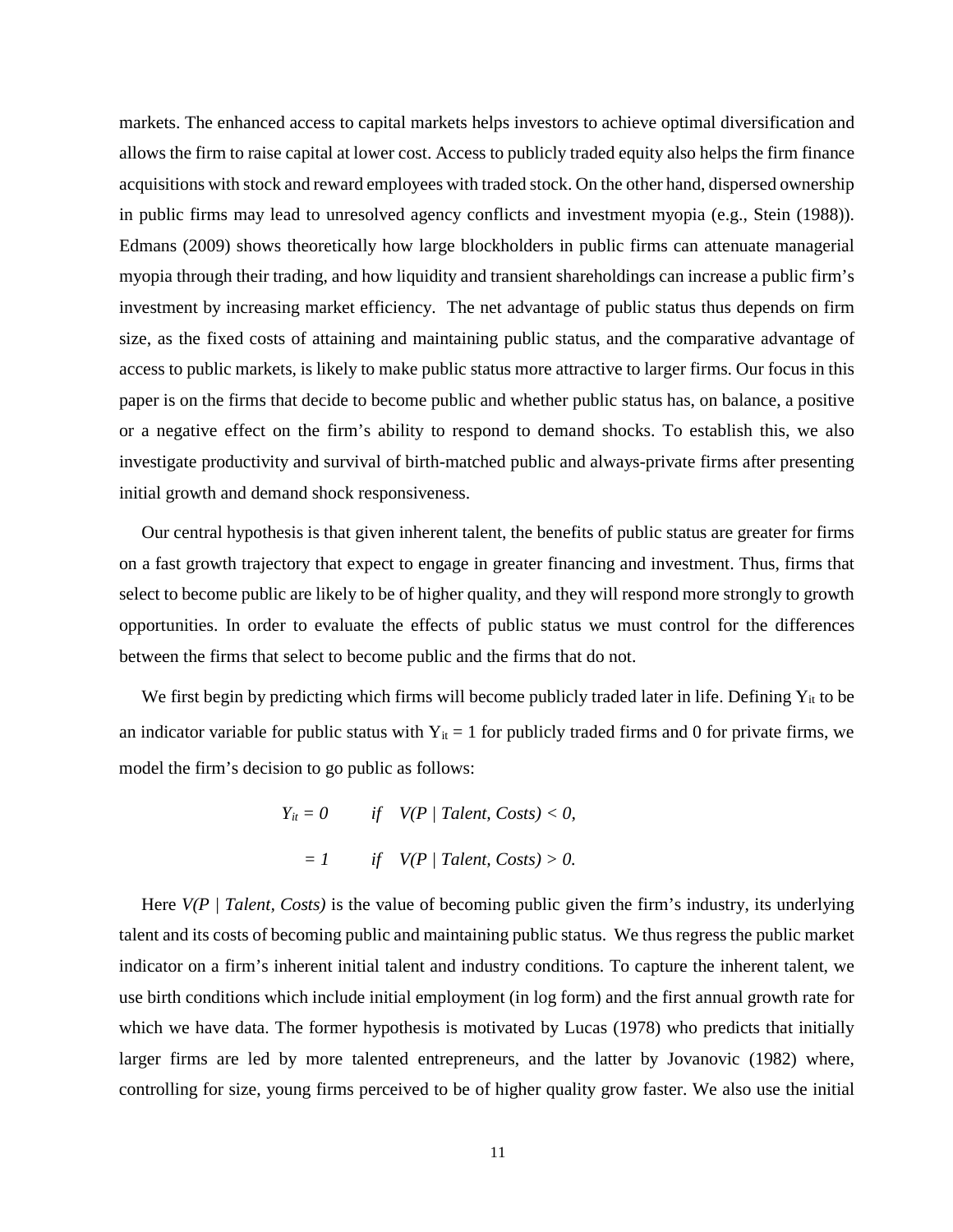wage (in log form) to control for human capital embedded in the entrepreneurial firm. As Figure 2 shows, these initial conditions are very persistent over time. We also include squared terms of these variables to account for non-linearity. We estimate this equation using a linear probability model.<sup>[17](#page-12-0)</sup> This specification enables us to test whether initial conditions predict the tendency to go public later in life. Specifically, it enables us to test whether larger and faster growing young firms become public. In addition, this specification also yields a "public quality" index based on the propensity of becoming public. We can use this index to control for initial observable firm characteristics when comparing subsequent outcomes between firms that become public and those that stay private.<sup>[18](#page-12-1)</sup> Since this index is calculated using firms' initial conditions, it does not rest on the timing of the IPO and therefore is not influenced by changes in growth opportunities at the time of the IPO and by IPO waves (Pastor and Veronesi (2003)), which we verify empirically below.

In a second specification, we also include industry control variables that capture industry growth, percentage of firms engaged in mergers and acquisitions, and percentage of small firms in the industry. The M&A rate proxies for the time-varying incentive to go public in order to facilitate expansion through acquisitions.[19](#page-12-2) Small firms are defined as firms with less than 50 employees following the Department of Commerce categories. Firms may have less incentive to go public in an industry that is dominated by small firms in which they can reach optimal scale without raising much funds externally.

# [Insert Table 2 Here]

Table 2 shows that firms that are initially larger and pay higher wages at birth are more likely to be public later. One standard deviation increase in initial size and initial wage leads to 300% and 250% increase in the predicted public quality index from the mean, respectively. Firms with higher first-year growth also have higher public quality index. One standard deviation increase in growth rate leads to 170% increase in the probability of becoming public from the mean. The industry variables, industry growth, percentage M&A are both significantly positive. Firms in industries with high growth and

<span id="page-12-0"></span><sup>&</sup>lt;sup>17</sup> LPM does as good a job approximating marginal effects as a non-linear model as a marginal effect is just a slope and is less subject distributional problems than a logit or probit model as emphasized by Angrist and Pischke (2009) in Chapter 3.4.2.

<span id="page-12-1"></span><sup>&</sup>lt;sup>18</sup> This index parallels for firm quality the indices used to measure financial constraints, for example Kaplan and Zingales (1998) and Hoberg and Maksimovic (2015).

<span id="page-12-2"></span><sup>&</sup>lt;sup>19</sup> Merger-motivated IPOs are studied in Celikyurt, Sevilir, and Shivdasani (2010) and Hovakimian and Hutton (2010).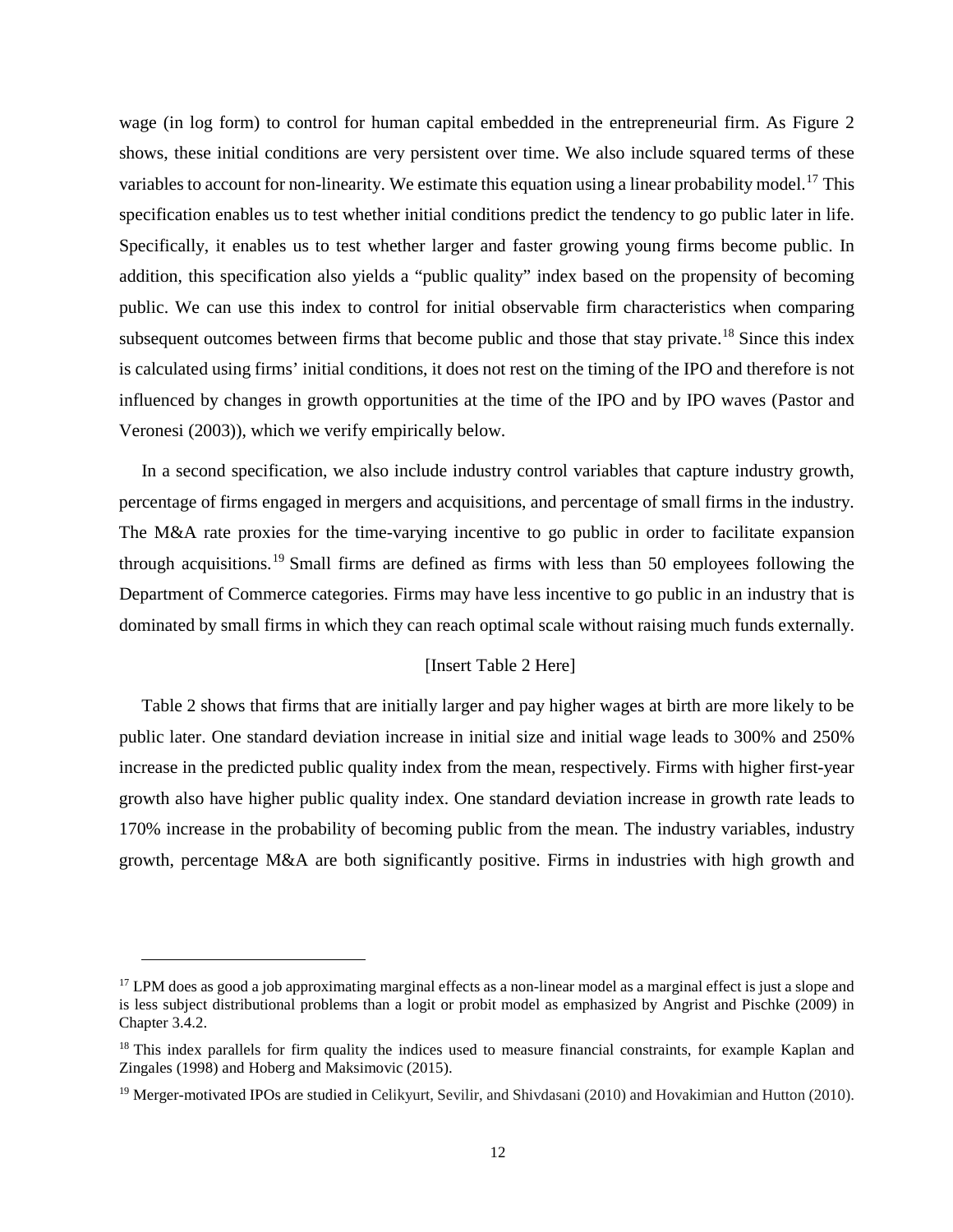where there are a high frequency of M&A are likely to be public, consistent with public firms that find it advantageous to use external capital to grow and to use equity to buy other firms.

#### **III.C. Public Status and Firm Growth**

Using the predicted public quality index from Column 1 in Table 2, we now examine graphically how initial conditions relate to firm growth over time.

#### [Insert Figure 3 Here]

In Figure 3 we examine the firms in the top 1% of the predicted public quality index and graph their growth (in number of employees) over time. Several results are worth highlighting. First, both alwaysprivate and eventually-public firms that are in the top 1% of the predicted public quality index become sharply larger than other firms. Fifteen years later, firms that started out in the top 1% of the public quality index have 955 employees on average, more than 16 times bigger than the average for the rest of the distribution. Moreover, private firms in the top 1% have 831 employees by year fifteen compared to 59 employees on average for all other firms—14 times larger. This measures the *lower* bound for the selection effect.

Second, firms in the top 1% of the predicted public quality index that do go public have an average of 1,696 employees and are 29 times bigger than the average firm outside of the top 1%. The difference between this size difference of 29 times and the previous private size difference of 14 times can be interpreted as the *upper* bound of the treatment effect, as part of this difference may still be due to selection based on unmeasured attributes.

We investigate the predictive power of our public quality index for high quality firms in a regression setting in Table 3. The dependent variable is the annual employment growth. We define high public quality index, HPI, equal to one if the estimated public quality index based on initial conditions (estimated in Table 2 Column 2) is in the top 1% of all firms at birth and zero otherwise. We interact HPI with a measure of industry demand and a measure of the tightness of access to financing. Our measure of industry level (at 3-digit SIC) demand, DS, is the demand shock constructed based on changes of shipment from vertical industries. We focus on positive demand shocks as we wish to measure how firms respond to increases in growth opportunities. Our measure of liquidity, CS, measures the credit spread for the year between A3 and Baa corporate bonds. Both measures have been widely used and are described in detail in Maksimovic, Phillips, and Yang (2013). We control for industry-year fixed effects in all regressions and cluster the error at the industry-year level.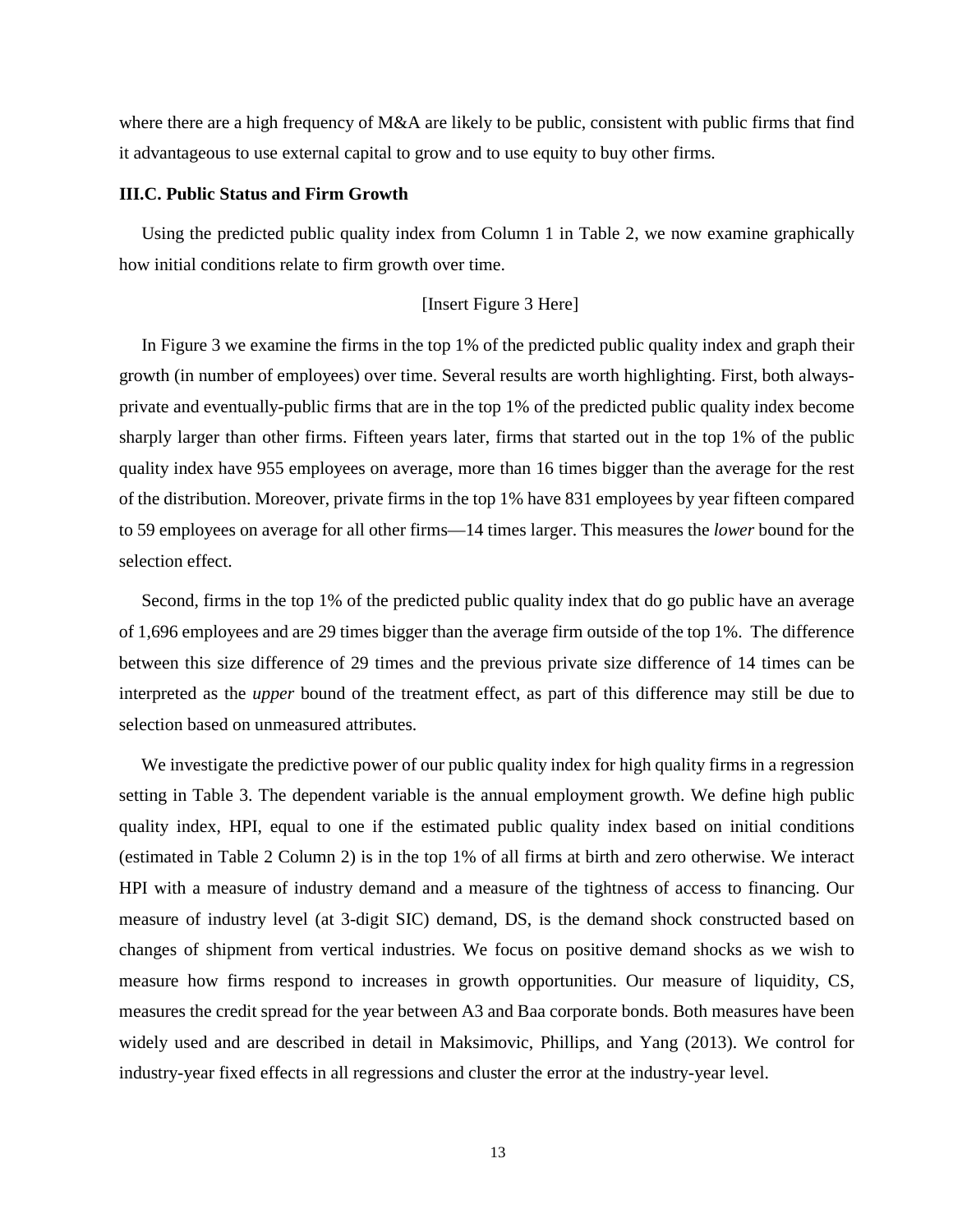#### [Insert Table 3 Here]

Column (1) shows that firms with high public quality grow faster than other firms, most specifically in years when demand increases in their industry. The coefficient of the interaction between HPI and liquidity in the economy is insignificant, suggesting that firms with a high public quality index do not grow faster at times of higher credit spreads. This is not surprising since the majority of the firms in the HPI category stay private throughout the sample period. In column (2) we restrict the sample to firms that never go public, and again find that firms that a have a high public quality index grow differentially faster when their industry receives a positive demand shock. It further confirms that the index we construct captures firm quality. In columns (3) to (6) we again examine all firms, and split the sample by firm age. We find that the predictive power of the public quality index is highest in the firm's first five years.

In summary, the figures and tables above present a consistent relation between a firm's initial characteristics and its subsequent growth. In particular, regardless of whether a firm goes public or stays private, firms that are initially larger, grow faster, and are more productive respond more strongly to industry growth opportunities. This effect is strongest early in the firm's life-cycle. Meanwhile, firms that are initial larger, grow faster, and are more productive are also more likely to become later in life. Thus, to examine the difference between public and private firms, one has to control for the selection. We next investigate whether the firms that go public respond differently to growth and financing opportunities than private firms with similar initial characteristics.

#### **IV. Matching IPO Firms and Private Firms**

Having established the finding that firms with better initial quality are more likely to subsequently grow faster and become public, we first match IPO firms with always-private firms at birth based on initial quality. For each IPO firm in our sample, we select up to 5 closest-matches from private firms from the same industry and birth year based on the predicted public quality index (using Column 1 in Table 2). We also require the matched private firms to survive at least up to the IPO year and the relative size of the matched private firm to the IPO firm is within the range of (0.5, 2). We exclude IPO firms with fewer than three matches to obtain common support. Our results are robust if we restrict to exactly five matches. Our final sample has about 1,600 IPO firms and about 8,000 matched private firms. Table 4 provides summary statistics comparing IPO firms with matched and unmatched private firms.

[Insert Table 4 Here]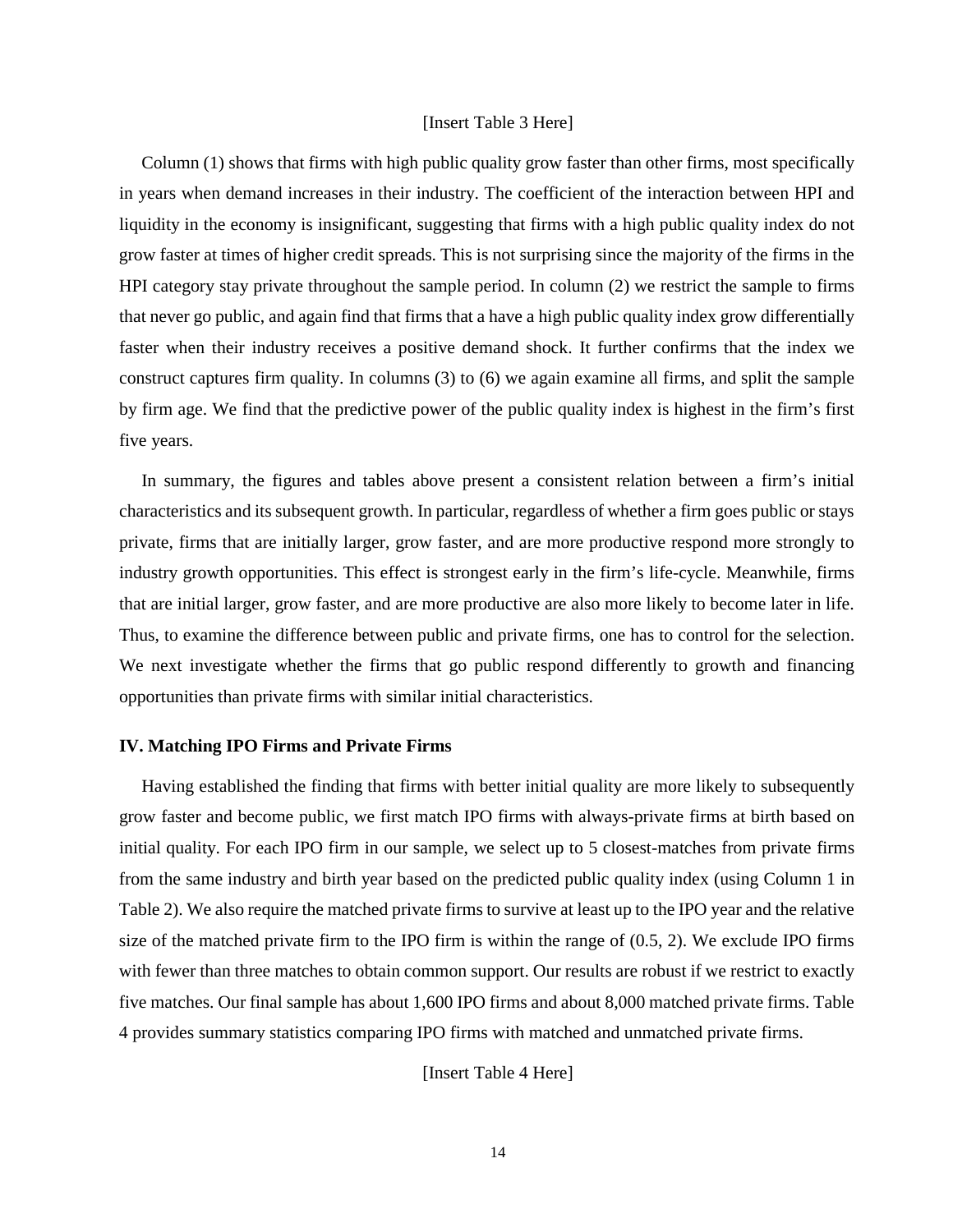Table 4 shows that IPO firms and matched private firms have a very similar predicted public quality index. The Kolmogorov-Smirnov test for an equal distribution has a p-value of 0.51, suggesting that the distribution of the predicted public quality index between public and matched private firms is not significantly different. Both eventually public and matched private firms are much more likely to go public later in life – the estimated probability of being public is about 40 times higher for these two groups compared to the unmatched private firms. We also present statistics for the number of employees, the initial wage in thousands of dollars, and the initial yearly growth rate – both for public firms and matched and unmatched private firms. IPO firms and matched private firms are also similar in size and initial growth rate in their initial years, although private matched firms tend to have higher average wages. In contrast, there is a stark difference between matched and unmatched private firms. Unmatched private firms are much smaller at birth, have lower wages, and experience a much slower initial growth rate compared to matched private firms. Table 4 highlights the selection effect in public status and emphasizes the need for controlling for firm quality when comparing the difference between public and private firms.

Figure 4 presents the distribution density in size for IPO firms and their matched private counterparts. The two groups have a similar size at birth, a result of matching, but deviate over time. At the IPO, the public firms are already bigger than the matched private firms. The difference keeps growing five and ten years following the IPO.

#### [Insert Figure 4 Here]

As a robustness check, we also create an alternative matched sample based on initial conditions that does not rely on our index of public quality. There, for each IPO firm, we select five private firms based on initial size, initial wage, and first-year growth rate using the nearest neighbor matching, not using the index-based match. All of our subsequent results are qualitatively the same.

## **V. Public and Private Firms – Matched Sample**

#### **V.A. Responses to Growth Opportunities**

We now examine whether and how IPO firms differ in their growth and responsiveness to demand shocks compared to their matched private counterparts. We estimate the following basic specification using annual data in the sample of IPO firms and their matched always-private firms:

$$
Growth = \beta_0 + \beta_1 Pub + \beta_2 DS + \beta_3 (DS \times Pub) + \beta_4 CS + \beta_5 (CS \times Pub) + \gamma \text{ control variables} \tag{1}
$$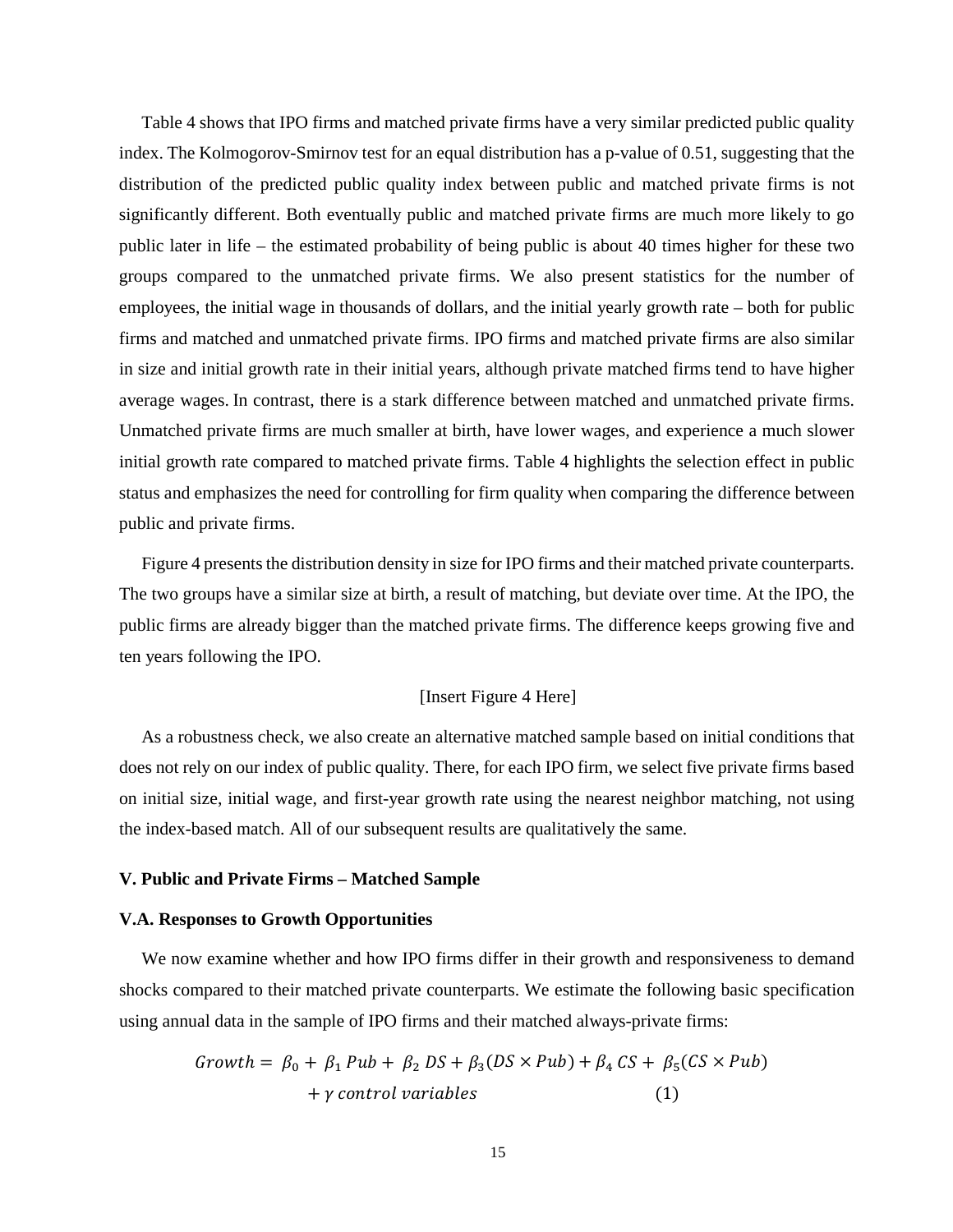where *Pub* is an indicator variable for actual public status. Growth is measured in employment winsorized at one percent on both ends. As before, we use changes in shipments in downstream industries to capture exogenous shocks to industry demand. Since our hypothesis is that being public facilitates response to changes in industry demand that require expansion of the firm scale, we focus on the positive part of the industry demand shocks, *DS*. All of our results are robust when we use industry demand shocks in both directions.

Public and private firms may also be affected differently by financial market shocks. Public firms can access public financial markets, especially for long-term capital, at more favorable or easier terms while private firms rely more on short-term financing from financial intermediaries (Brav (2009)). We thus examine whether credit conditions in the debt markets impact public firm growth and thus include a credit spread variable (*CS*). Lown, Morgan, and Rohatgi (2000) find that credit spreads are strongly correlated with the tightening of liquidity measured from the Federal Reserve Senior Loan Officer (SLO) survey. We calculate credit spread as the difference in interest rate between the A3 and Baa ratedbonds.

We control for a variety of firm characteristics. *Log(Emp)* is the logarithm of firm employment. *Log(Wage)* is the logarithm of firm's average wage. *Age* measures the firm's age following birth. All variables are lagged. Our results are robust when we exclude firm characteristics.

Figure 5 presents growth rates of IPO firms around IPO. Regardless of firm age at IPO, there is one common pattern. IPO firms grow faster prior to the IPO, and in the first five years after the IPO. The growth rate subsequently converges to the economy average. In comparison, the average growth rate of all private firms is close to zero. Given the observed difference in growth over time, in all of our later analysis, we estimate our regressions separately in three time periods – prior to the IPO, first five years after the IPO, and five years after the IPO.

#### [Insert Figure 5 Here]

Thus, for each IPO firm, we break up the time interval to three separate periods,  $(-5,-1)$ ,  $(1, 5)$  and (6, 10) where 0 denotes the IPO year, to examine the event windows around the IPO. The first period tracks firms in their private, pre-IPO period, and the other two windows track the early and late public years respectively. We follow the same time frame and use the IPO year of their public match to define event windows for matched private firms.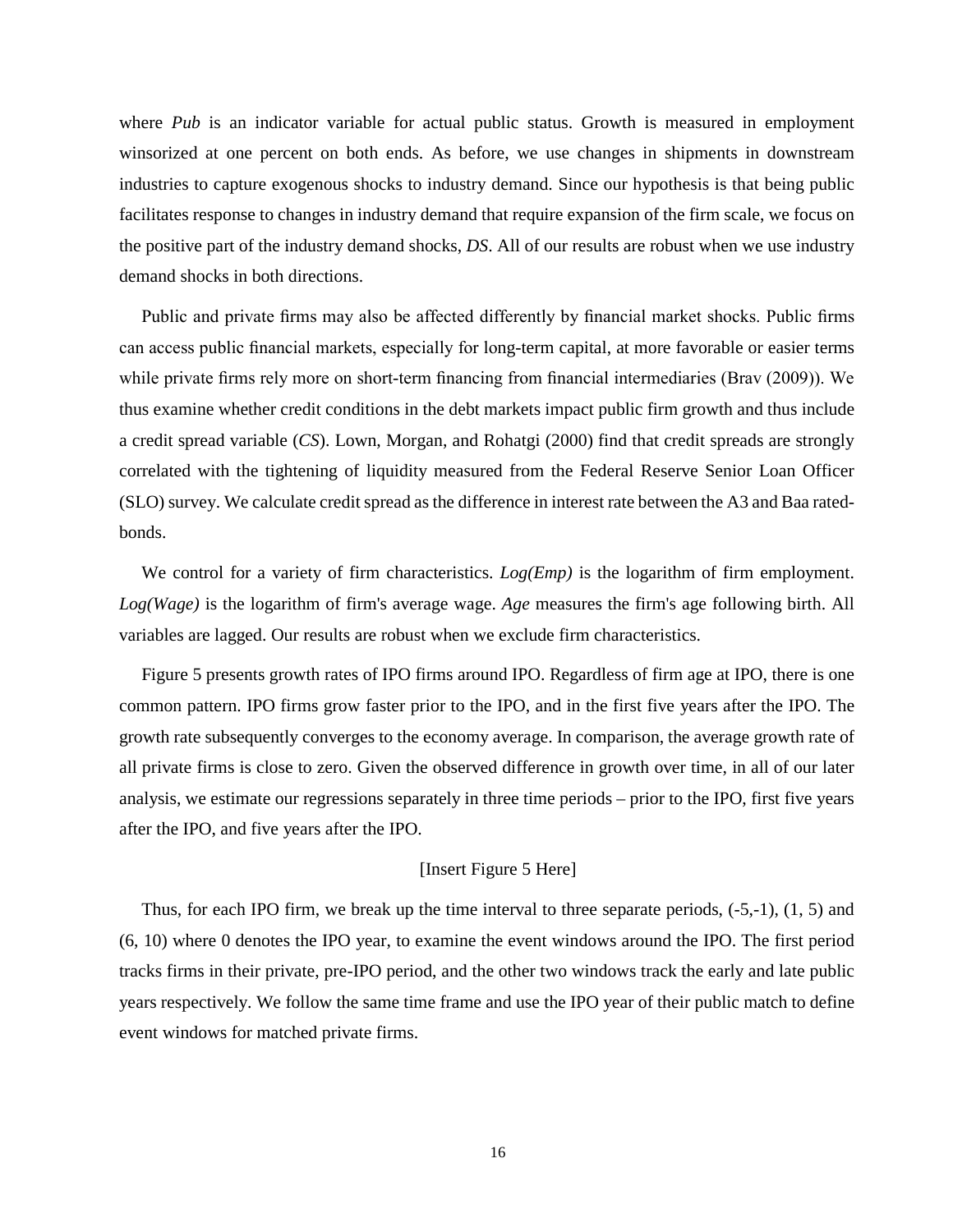In Table 5, columns  $(1)$  -  $(4)$ , we estimate equation  $(1)$  using all firm-years and then separately for each of the three sub-periods. The coefficient  $\beta_1$  yields the differential growth rates for firms that become public. The coefficient  $\beta_3$  and  $\beta_5$  enable us to estimate the difference in growth sensitivity to demand shocks and financial market shocks, respectively, between public and private firms. Similar specifications are used in Gilje and Taillard (2016) and Asker, Farre-Mensa and Ljungqvist (2015). The interpretation of these coefficients differs across event windows. Since the IPO decision occurs at time 0 and is likely to be based on performance in the immediately prior period, coefficients estimated over the period (-5,-1) compare the performance of firms ultimately selected to become public with firms with similar conditions at birth but did not become public prior to IPO. The window  $(1, 5)$  describes early IPO years for public firms. Since decisions (to become public) have already been made, any excess performance over this period does not cause an IPO. Instead, it will describe the possible effects of recently acquired public status, but will be an upper bound for any treatment effect, as part of the difference in performance may be due to quality differences we do not measure. Over the window (6, 10), excess performance, if any, is more likely to reflect steady state effects.

We define industry by 3-digit SIC and include industry-year fixed effects. Since *DS* varies by industry-year and *CS* is an annual measure, the main effects of both variables drop out after including industry-year fixed effects. In columns (5) and (6), we adopt a fixed effects specification, where we treat each firm in our IPO sample and its matching always-private firms as a separate cohort. For each cohort, we further separate firm-years into three periods, namely up to five years prior to the IPO (-5, 0), first five years following the IPO  $(1, 5)$ , and six to ten year after the IPO  $(6, 10)$ . Thus, we have 1600 x 3 firm-cohort-period fixed effects. This procedure controls for shocks that affect the growth of each IPO firm and the matching always-private firms at different points of their life cycle. Since the matching firms are of the same age and industry as the IPO firms, this fixed effect, in addition to year fixed effects, removes the possibility that the differences are cohort-specific and persist over particular periods of time.<sup>[20](#page-17-0)</sup> Thus, this fixed effect structure provides for a stringent control of factors that might confound cross-sectional differences in performance between public and private firms. Robust standard errors allow for clustering at the industry-year level are reported in parentheses throughout.

[Insert Table 5 Here]

<span id="page-17-0"></span><sup>&</sup>lt;sup>20</sup> Our results also hold with conventional firm fixed effects but we use separate cohort effects because these capture possible technological changes in the industry that are specific to IPO firms and their particular cohort.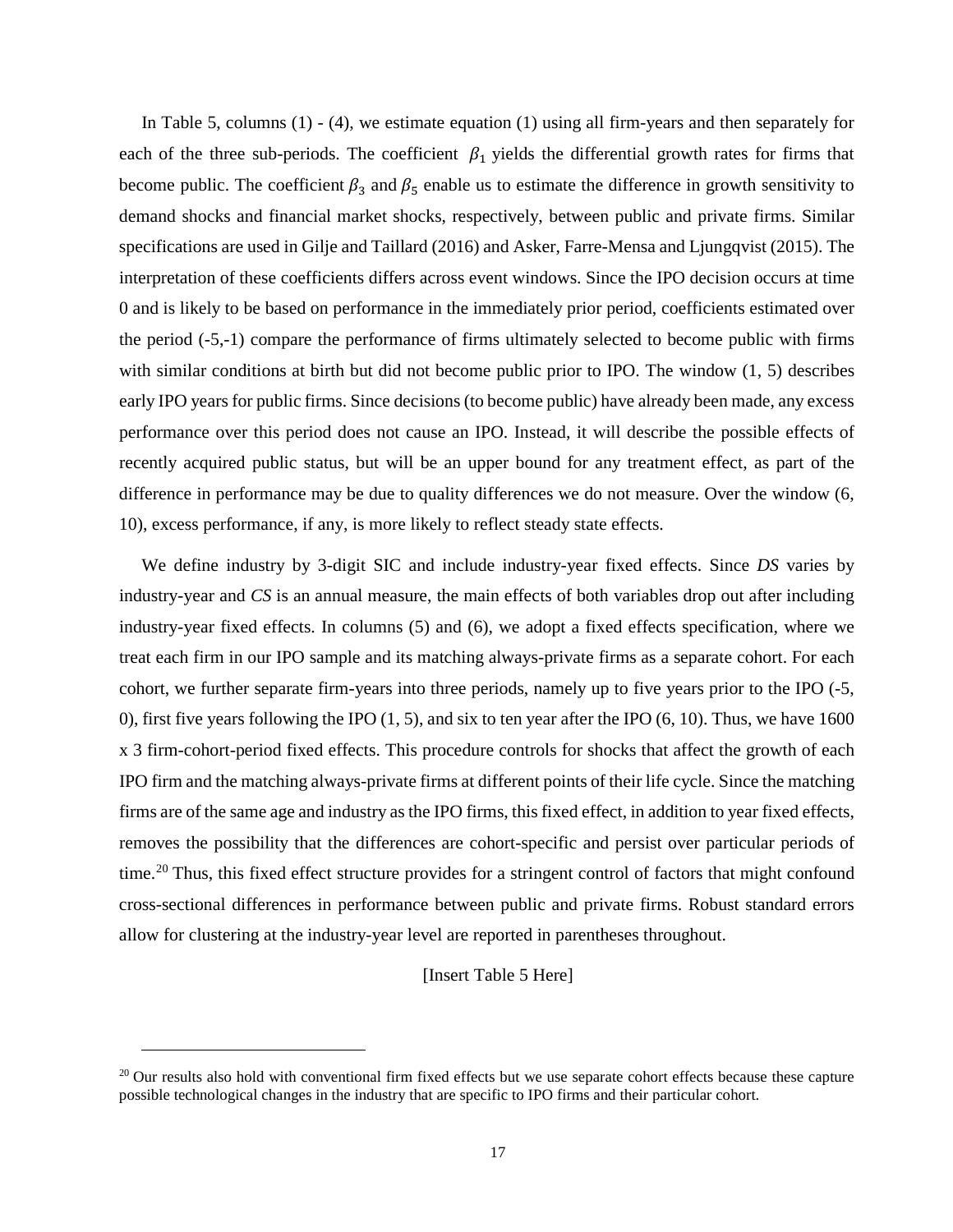Column 1 of Table 5 shows that public firms grow faster and are more responsive to growth opportunities, as measured by demand shocks *DS*. There is also evidence that public firms grow relatively faster in periods when credit spreads are high.

Examining the results broken out by the years surrounding a firm's IPO in columns (2) - (4) we can see some interesting patterns. The public indicator variable is positive and significant for the five years prior to the firm's IPO and the five years after, but becomes insignificant for years greater than five. Examining the interaction of eventual public status with the demand shock, we find that it is in the earlier years (before year five) following the IPO that public firms react more positively to changes in demand than private firms. IPO firms grow 1.7% more than their private counterparts for every one standard deviation increase in positive demand shock. This result is consistent with public firms growing faster pre-IPO to reach a certain size with internal and private funds and using the funds from their IPO and their access to public markets to better take advantage of industry growth opportunities. However, growth and sensitivity to demand shocks fall back to their private market matched firms after the first five years. In an unreported table, when we re-run the specification in Table 5 year by year following year five, we do not find that public firms significantly differ from their private counterparts, either in growth rate or response to demand shocks. The other control variables in the regression show that basic economics holds for these firms. The positive coefficient on wages indicates that firms, perhaps indicating higher human capital, grow more. There are negative coefficients on age and employment, consistent with growth slowing down over the firm's life and there being some decreasing returns to scale. We show, in an unreported table, that our results are robust without controls such as size and age.

In columns (5) and (6) we report specifications including firm-cohort-period fixed effects. In column (5) we show that public firms which become public at some point grow faster and are more responsive to growth opportunities, without considering their pre- and post-IPO periods separately. In column (6) we focus on the post-IPO period and split it into years 1 to 5  $(1, 5)$  and years 6 to 10  $(6, 10)$  by including two indicator variables, *PostIPO\_1to5* and *PostIPO\_5+*. It shows that public firms grow faster and respond to growth opportunities more strongly than private firms in the first five years after the IPO. The estimated coefficients have similar magnitude as those reported in column (3). However, the differential effect disappears thereafter, consistent with the specification in column (4).

These results indicate a natural life-cycle process for firms. Firms that become public grow fast for up to five years following the IPO but their growth is similar to their matched private firms afterwards.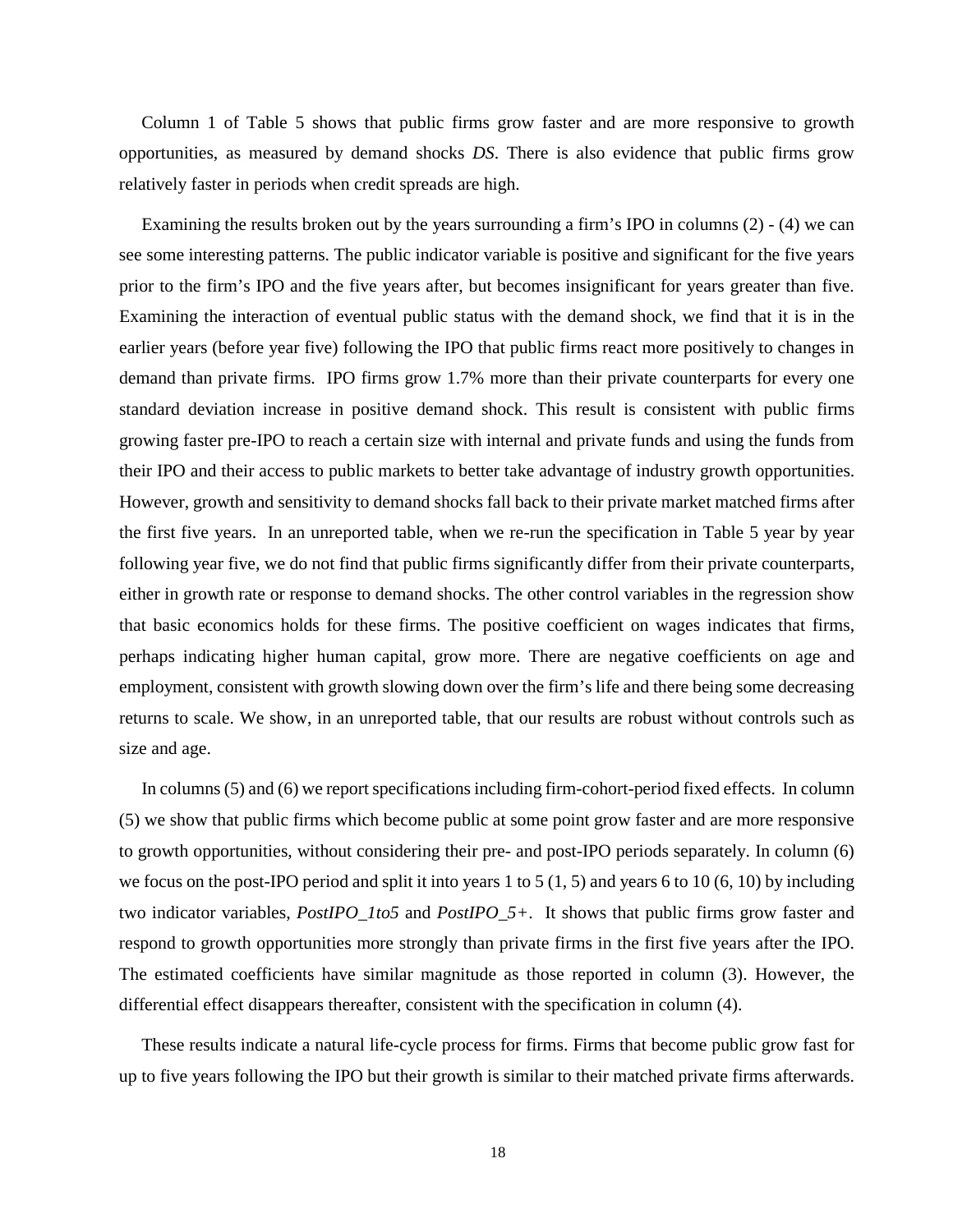It is worth noting that public firms are of a much larger size at this point. These results are consistent with firms obtaining a larger, optimal firm size after five years post-IPO.

Interactions of *Pub* x *CS* provide very limited evidence that public firms benefit differentially from access to financing during periods of low liquidity. Some of these firms may not have credit ratings, which may potentially explain the insignificance. In addition, benefits from access to financial markets is likely to be a result of their underlying quality and size, and therefore captured by the fixed effects.

#### **V.B. Efficiency of Public Firms**

We have shown that public firms respond more to positive demand shocks in the first five years after their IPO. While these results are suggestive of an efficient investment strategy, it is also possible that public firms may over expand beyond their optimal scale given their access to less-expensive public capital. We now examine efficiency for IPO firms in the post-IPO period, especially during periods when they grow more following a positive demand shock. Ideally, we would like to use profits or total factor productivity measures, but those items are only available for manufacturing firms while the vast majority of the IPO firms during this period are outside of manufacturing industries. Thus we resort to a labor productivity measure based on sales per employee ratio. It is also consistent with our growth measure based on employment. Foster, Haltiwanger, and Krizan (1998) show that the sales-employee ratio is highly correlated with total factor productivity in U.S. manufacturing firms.

#### [Insert Table 6 Here]

Inspection of Table 6 reveals very little evidence that the higher growth rates and higher responsiveness to growth opportunities of public firms come at the cost of lower labor efficiency. To the contrary, public firms are more efficient when their industry receives a positive demand shock, especially in the first five years after the IPO. The interaction between the public status indicator and demand shock is positive and significant at the one percent level in columns (3) and (6). It indicates that public status helps firms to adapt to changing industry conditions and become more efficient in expansion.

Interestingly, we find that the labor efficiency of public firms increases relative to private firms in years when the financing is more readily available (i.e. credit spread is low) prior to and immediately after IPO. This contrasts with the result in Table 5 that the growth rate of firms is unaffected by the credit spread over these life-stages. It suggests that while the growth of early stage public and pre-public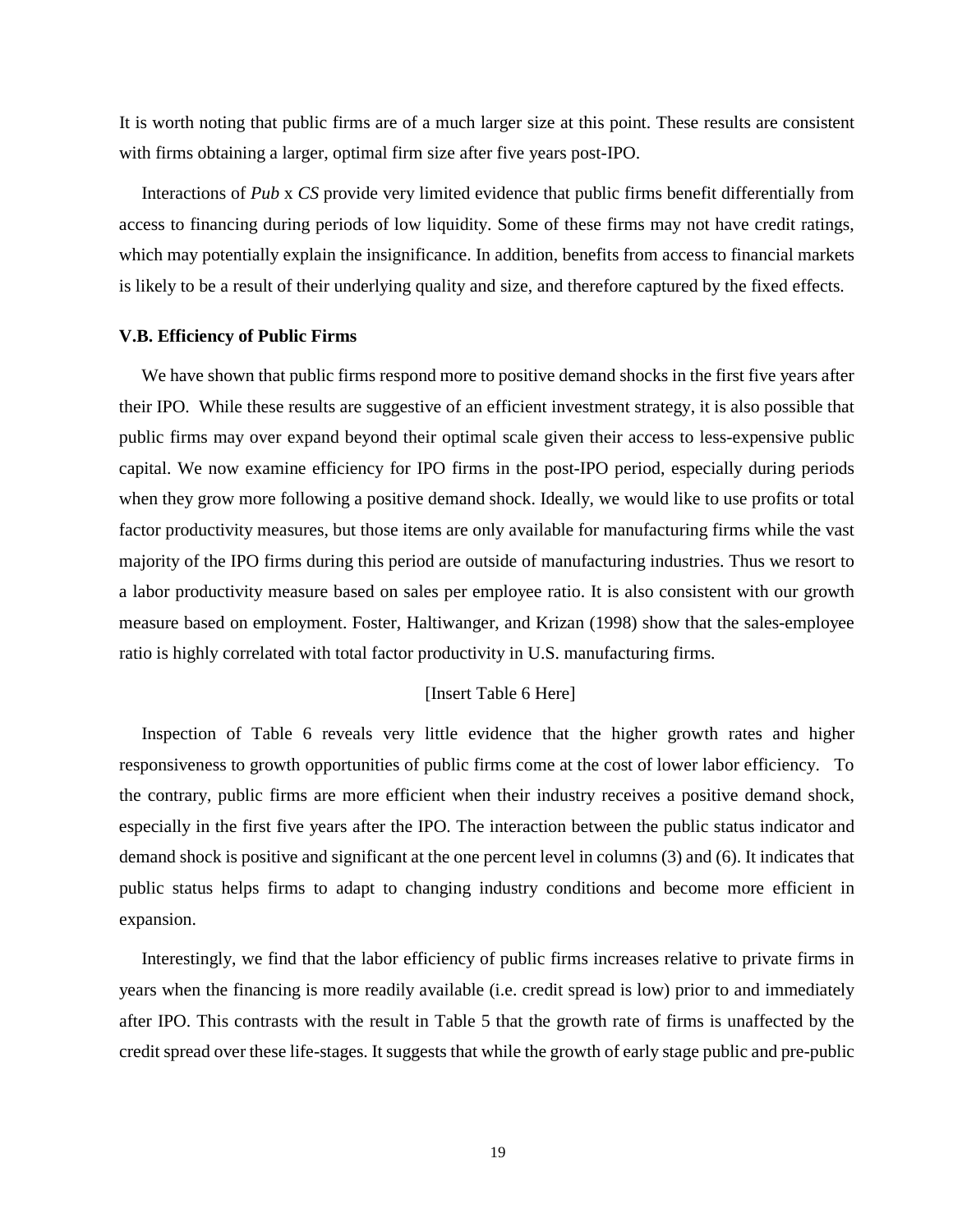firms is not affected by credit spreads, public firms facing low financing costs may be able to invest correspondingly in capital assets to maintain their labor productivity.

#### **V.C. Survival and Firm Risk**

A natural question to ask is whether the higher growth we have documented for public firms comes at the expense of higher risk. We investigate this question by examining the failure rate of public firms and their matched private counterparts. In Panel A of Table 7, we estimate a Cox Proportional Hazard model – where the hazard is defined as "death". In this model, a negative coefficient indicates a lower chance of death and thus a higher probability of survival.

We identify "death" of a firm as the case in which the firm is out of business and none of its establishments is active. "Death" is thus the closure of all establishments of a particular firm. Since the LBD has different identifiers for firms and for establishments, we can separate acquisitions from plant closures. We do not count cases when a firm ceases to exist and its plants are subsequently acquired and continue to be operated by other firms as "death". Therefore, our definition captures the economic survival rather than the business survival. We begin our analysis of survival from the IPO year (year 0) thus we restrict the matched private firms survive at least to the IPO year.

## [Insert Table 7 Here]

Column (1) of Panel A of Table 7 shows that public firms are more likely to survive. The survival rates are tabulated in Panel B. The difference between public and private firms is more pronounced in early years. Five years after the IPO, 21% of public firms close, as compared to 32% for matched private firms. In an unreported table, we also find that public firms are more likely to be acquired than private firms.

One potential concern for breaking out time periods surrounding the IPO is that firms may have timed their public offering in response to expected financial market factors, thereby introducing suboptimal growth patterns relative to firms which always remain private. For example, firms may choose to grow too fast too early in order to be able to take advantage of anticipated financial market mispricing, as might occur during hot markets. In Column 2 we show that the effect of public status on survival is not affected whether or not the firm goes public during IPO waves. We define IPO waves as years in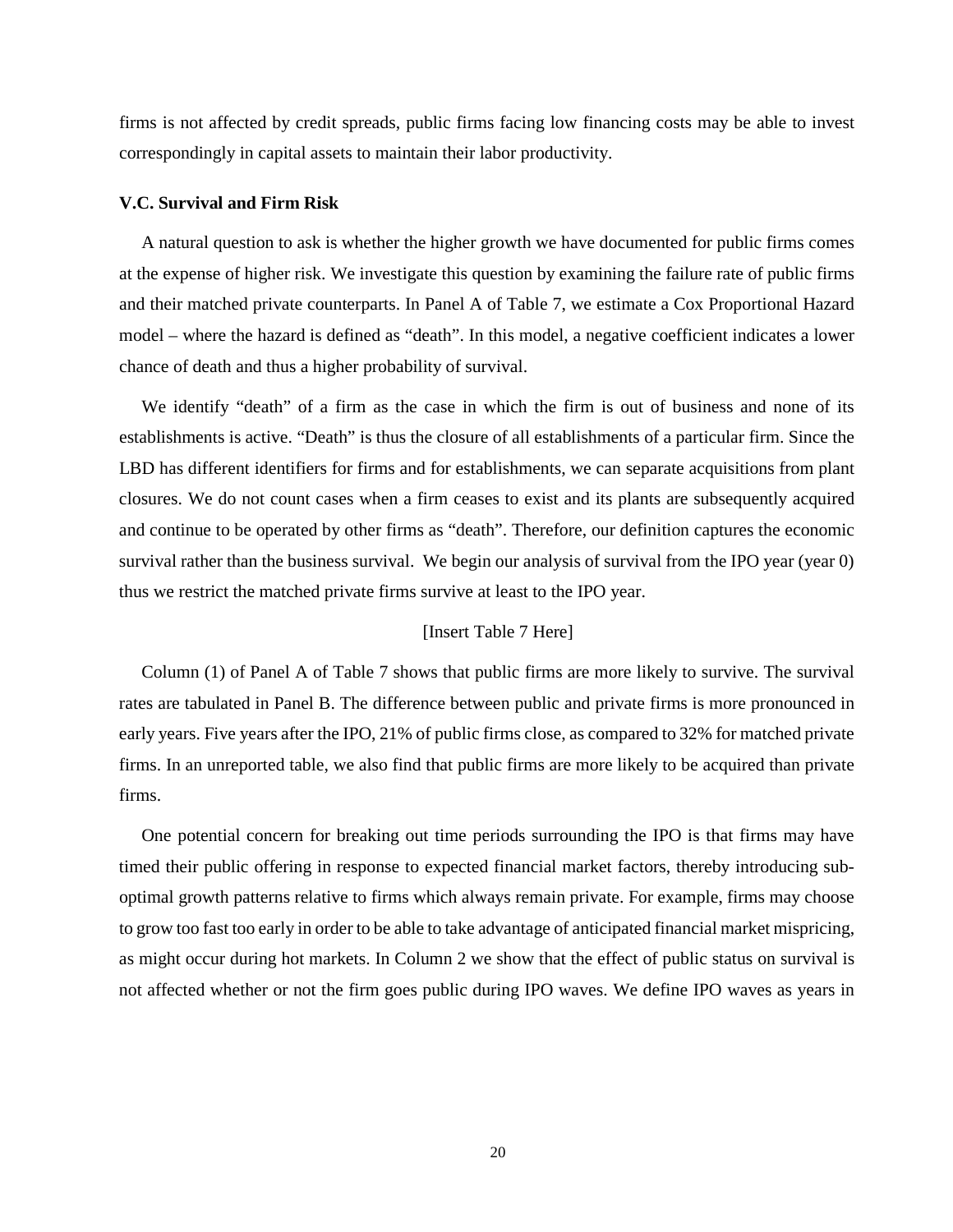which the number of IPOs is two standard deviations above the average in our sample period using Ritter's data. $21$ 

Taken together, Tables 5-7 show that public firms are more responsive to industry growth opportunities and that their growth is efficient and does not lead to risker strategies.

#### **V.D. Sample Attrition due to Acquisition of Private Firms**

Since an IPO or an acquisition are the two most common exit strategies for successful private firms (Bayar and Chemmanur (2011)), one potential concern is that the difference we observe can be driven by successful private firms being acquired by other public firms and thus exiting the sample, creating a downward bias for the matching sample. This might occur because private firms in our sample are matched to the public firms at birth. For each public firm, we select up to five matched private firms based on initial conditions and survival up to the IPO year of the reference public firm.

To gain further understanding of this process, we separate matched private firms into three groups based on their acquisition status: never acquired (baseline), acquired by private firms (*Prv\_Acq\_Prv*=1), and acquired by public firms (*Prv\_Acq\_Pub*=1). We then track growth and responsiveness to shocks of each group compared to the baseline. For firms that are subsequently acquired, we exclude firm-years after the acquisition, as the establishments then belong to another firm. Table 11 reports our findings.

#### [Insert Table 8 Here]

Inspection of columns (1) - (3) shows that both the IPO-firms and those that are cash-out through acquisition grow faster on average during their private phase than the always-private never-acquired firms. However, only the IPO firms exhibit a heightened responsiveness to growth opportunities.

Interestingly, there is also some evidence that private firms that were eventually acquired by other private firms grow more slowly in periods of high credit spreads, particularly in their early years. Thus, entrepreneurial firms that are taken over by private firms are encountering financial distress. This is consistent with the finding in Maksimovic, Phillips and Yang (2013) that the productivity gains from private acquisitions are lower than when the acquirer is public.

# **V.E. Internal vs. External Growth**

<span id="page-21-0"></span> $21$  We use Ritter's data to define IPO waves so that we can capture all IPOs in a given year.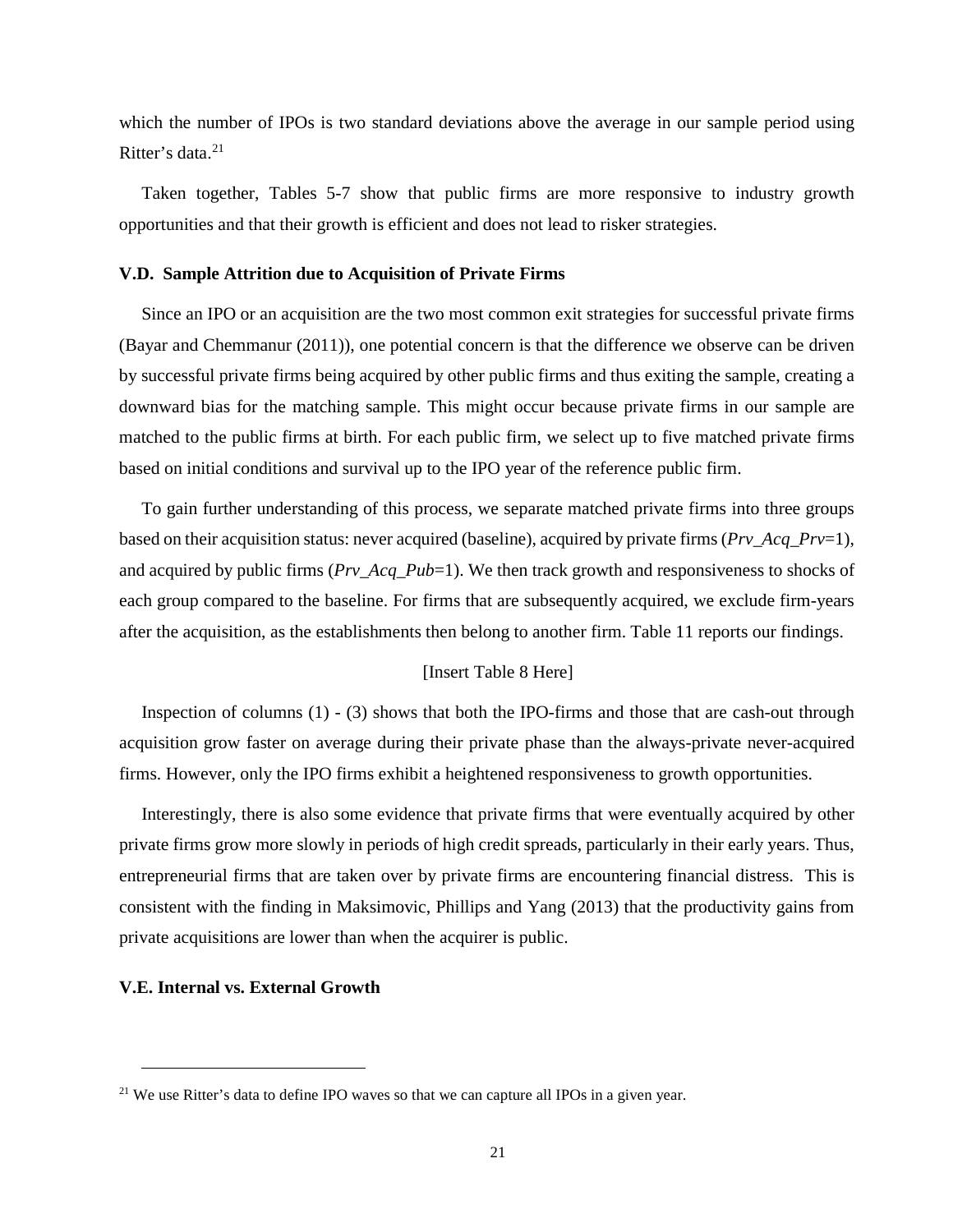Table 5 above shows that firms grow faster in the years prior to their IPO and in the first five years post-IPO. This growth may be internal or through acquisitions. We would expect public firms to have an advantage in growth through acquisition through the issuance of shares, as documented by Celikyurt, Sevilir and Shivdasani (2010). We thus examine whether the higher growth of IPO firms arises from acquisitions which are directly facilitated by public status or through expansion of existing operations.

We identify internal (or organic) growth by tracking the growth of establishments that firms had from the very beginning. It includes growth of the firm's existing establishments and from newly built establishments, and excludes additions to the firm that occur through acquisitions. We are able to separate establishments that are newly built from those acquired, as Census keeps separate identifiers for firms and establishments. Since acquirers often only keep a portion of the establishments from acquisitions and sell off the rest (Maksimovic, Phillips and Prabhala (2008)), we exclude growth from acquired establishments in all years after the acquisition. Our approach is likely to create a downward bias for estimating internal growth. Since public firms are more likely to engage in acquisitions (Maksimovic, Phillips and Yang (2013)), it would under-estimate internal growth from public firms compared to private counterparts. Table 9 examines internal growth in the matched sample over a different time horizon surrounding IPO.

# [Insert Table 9 Here]

Table 11 follows the same structure as that in Table 5. The only difference is that it uses the ratio of internal growth as the dependent variable instead of overall growth. Column 1 shows that as for the overall growth, IPO firms also differ significantly in how they exploit growth opportunities using their assets in place, in that they are more responsive to growth opportunities. Interestingly, the magnitude for the coefficients on *Pub\*DS* in column 1 is very similar to that reported in Table 5 when we include both internal and external growth – 0.295 vs. 0.317. On the other hand, the estimated coefficient on public status is noticeably smaller than in Table  $5 - 0.053$  vs. 0.089. These findings suggest that although acquisitions account for an important part of the difference between public and private firms, the greater responsiveness of public firms does not only rely on their greater participation in the market for assets.

As in Table 5, public firms' greater responsiveness to growth occurs mostly in the first five years after the IPO. Another interesting contrast between Tables 5 and 12 is in the growth rates of IPO and private firms. In both tables, the growth rates of firms that become public in the pre-IPO period (-5, -1) is higher than that of matched private firms. However, after the IPO there is divergence in overall growth rates and the growth rates of the assets that IPO firms possessed at birth. Specifically, five years after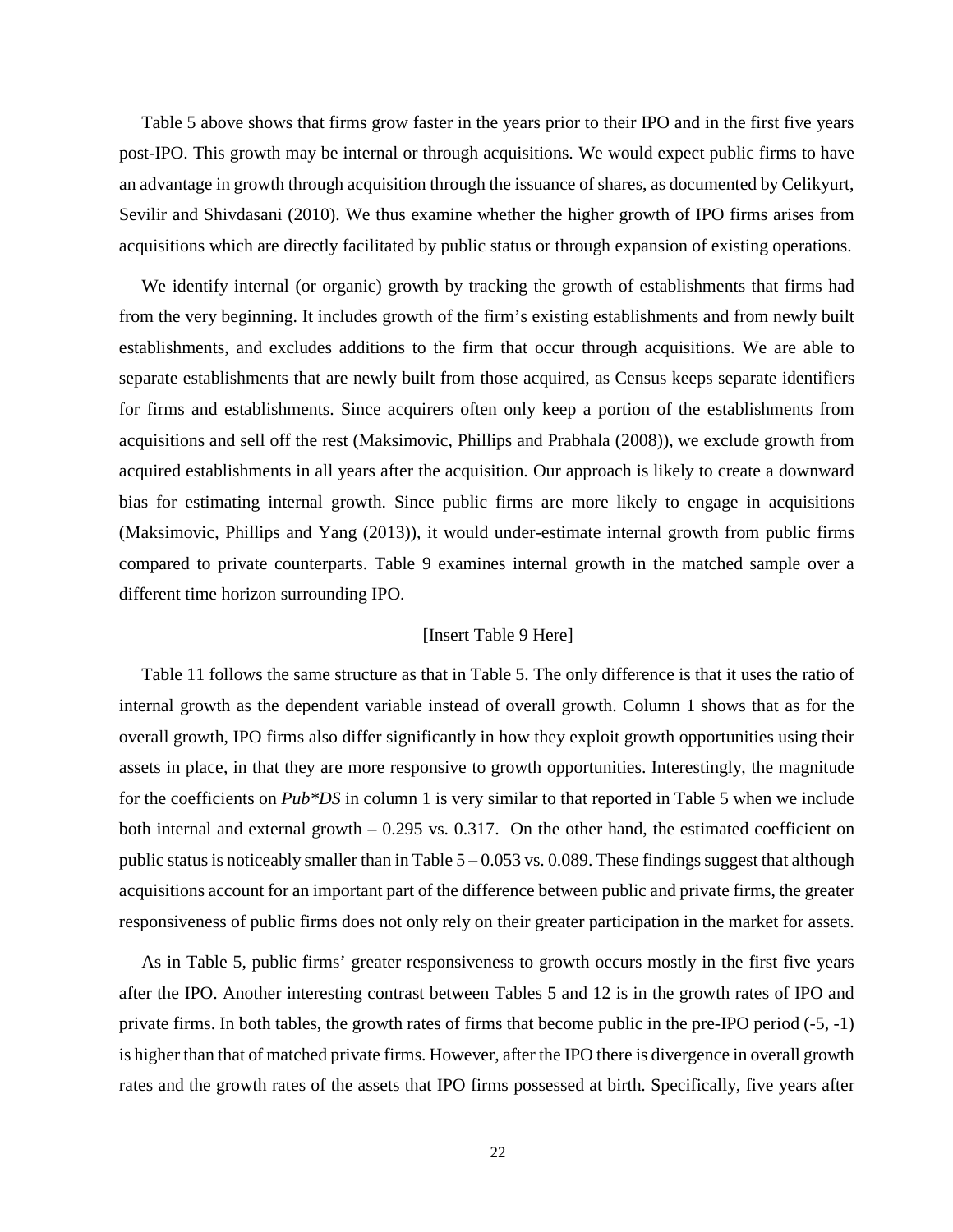the IPO the growth rate of the public firms' initial assets declines below that of private firms. This result is consistent with the finding that public firms are much more active in acquisition markets than private firms (Maksimovic, Phillips, and Yang (2013), Arikan and Stulz (2016)) and that larger firms grow by acquisition rather than by organic growth (Maksimovic and Phillips (2008)). This finding also suggests that a focus on capital expenditures in comparison of public and private firms' investment patterns may miss important distinctions between these categories of firms.

Column 5 and 6 estimate the model with firm-cohort-period fixed effects, similar to that used in Table 5 and find consistent results.

#### **VI. More on Selection - VC Investments and IPO Firm Growth**

In Section V.A. we showed that, controlling for firm quality at birth, we can reject the hypothesis that public firms under-react to growth opportunities compared to private firms. Here we introduce an additional measure of quality for public firms and test whether our results also apply for both high and low quality public firms.

To address these questions we examine the effect of VC investments on firms' exploitation of growth opportunities. VC investors have have information about the firm quality in addition to the hardinformation we observe at birth, and VC sponsorship can serve as another signal for firm quality. Puri and Zarutskie (2012) show that in their sample, VC-financed firms grow faster and outperform matched firms that are not financed by VC. Such an effect may occur both because VCs select higher quality small firms and because they provide mentoring and monitoring services (Bernstein, Giroud, and Townsend (2016)) or because they set up more investor friendly governance structures (Hochberg (2012)).

We use VC-investment information from Ritter's database to separate public firms into two groups— VC-sponsored (*VC*) or non-VC-sponsored (*Non\_VC)*—to examine the effect of VC-sponsorship on the differential growth between public and private firms. Specifically, we estimate the following specification:

 $Growth = \beta_0 + \beta_1 Pub \times VC + \beta_2 Pub \times Non\_VC + \beta_3 (DS \times Pub \times VC)$  $+\beta_4(DS \times Pub \times Non_VC) + \beta_5(CS \times Pub \times VC) + \beta_6(CS \times Pub \times Non_VC)$  $+\gamma$  control variables (2)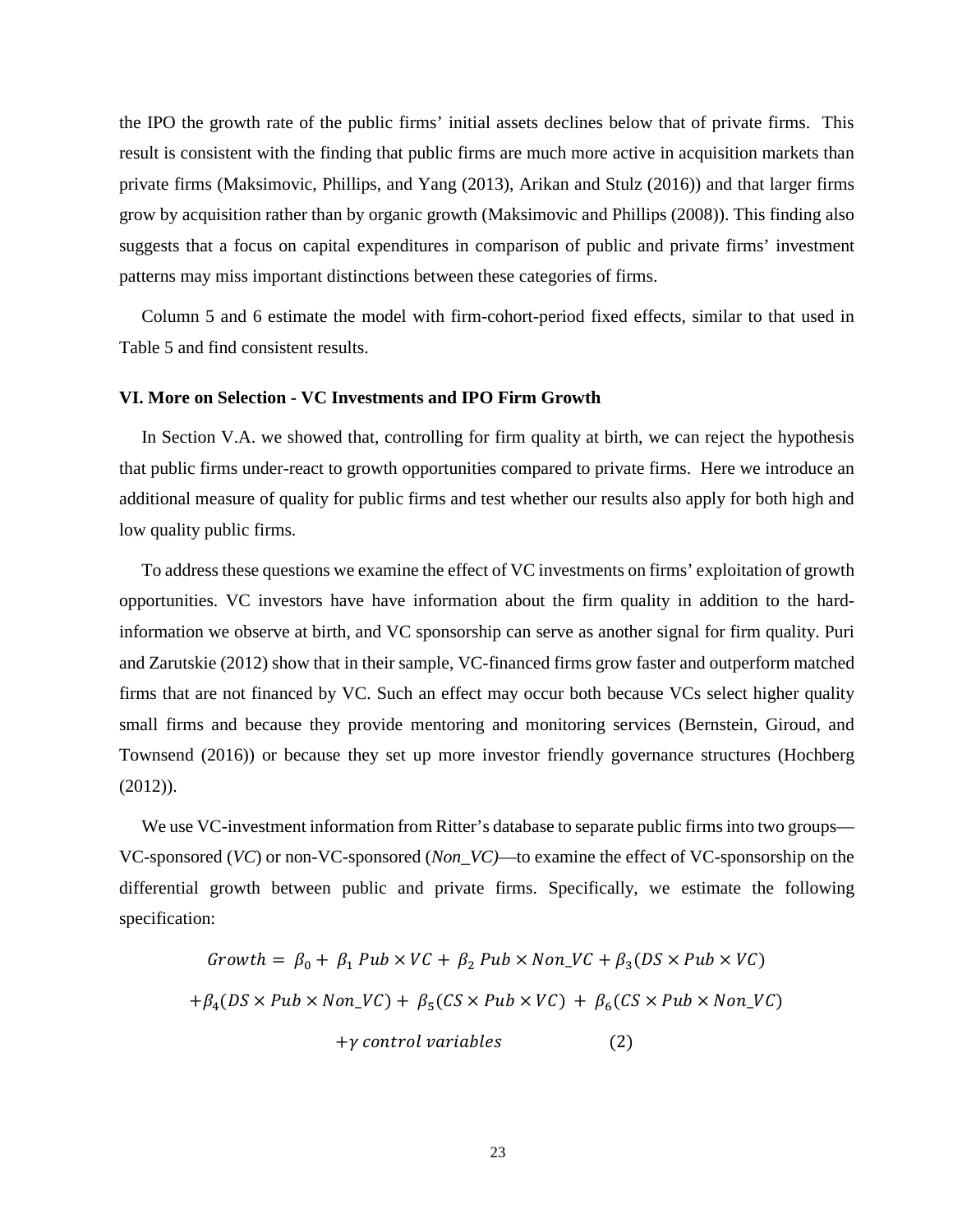$\beta_1$  and  $\beta_2$  capture the difference in growth rates between IPO firms in VC- or non-VC sponsored IPO firms and matched private firms, respectively.  $\beta_3$  and  $\beta_4$  capture the difference in responsiveness to demand shocks, and  $\beta_5$  and  $\beta_6$  capture the difference in responsiveness to financial shocks. As in our main regressions, we control for industry-year fixed effects. Table 10 reports our findings.

# [Insert Table 10 Here]

As expected, both VC and non-VC backed firms grow faster than matched always-private firms in their pre-IPO period. We make two observations in the post-IPO period. First, there is no evidence that the non-VC firms, which are likely to be of lower quality than the VC-sponsored firms, under-react to growth opportunities compared to the private firms with which they were matched at birth. While the relevant coefficients do not attain statistical significance, the signs across all specifications indicate that the non-VC firms are, if anything, more responsive than always-private firms. Second, we find that post-IPO, the VC sponsored firms significantly outperform the always-private firms they were matched with at birth. To the extent that these firms are the higher quality public firms, this finding underscores the role of pre-IPO quality in predicting firms' exploitation of investment opportunities post-IPO.

However, in the period after the IPO, the differential opens up, and VC sponsored pre-IPO firms outperform their matched always-private firms both in growth rates and responsiveness to growth opportunities. The evidence is consistent with VC firms selecting better firms who go public or helping firms before their IPO. The VC backing helps the firms before their IPO and they respond more than private firms to demand shocks.

#### **VII. The Role of Public Status**

#### **VII.A. Financially Dependent Industries**

One potential explanation for our finding that public firms are more responsive to demand shocks early in their public life is that the public status allows firms to raise capital more easily to respond to changing opportunities. To test this hypothesis, we separate industries into two groups based on their financial dependence. If the advantage of being public comes from better access to financing to fund high capital expenditures, then we would expect a bigger difference between public and private firms in industries with higher financial dependence.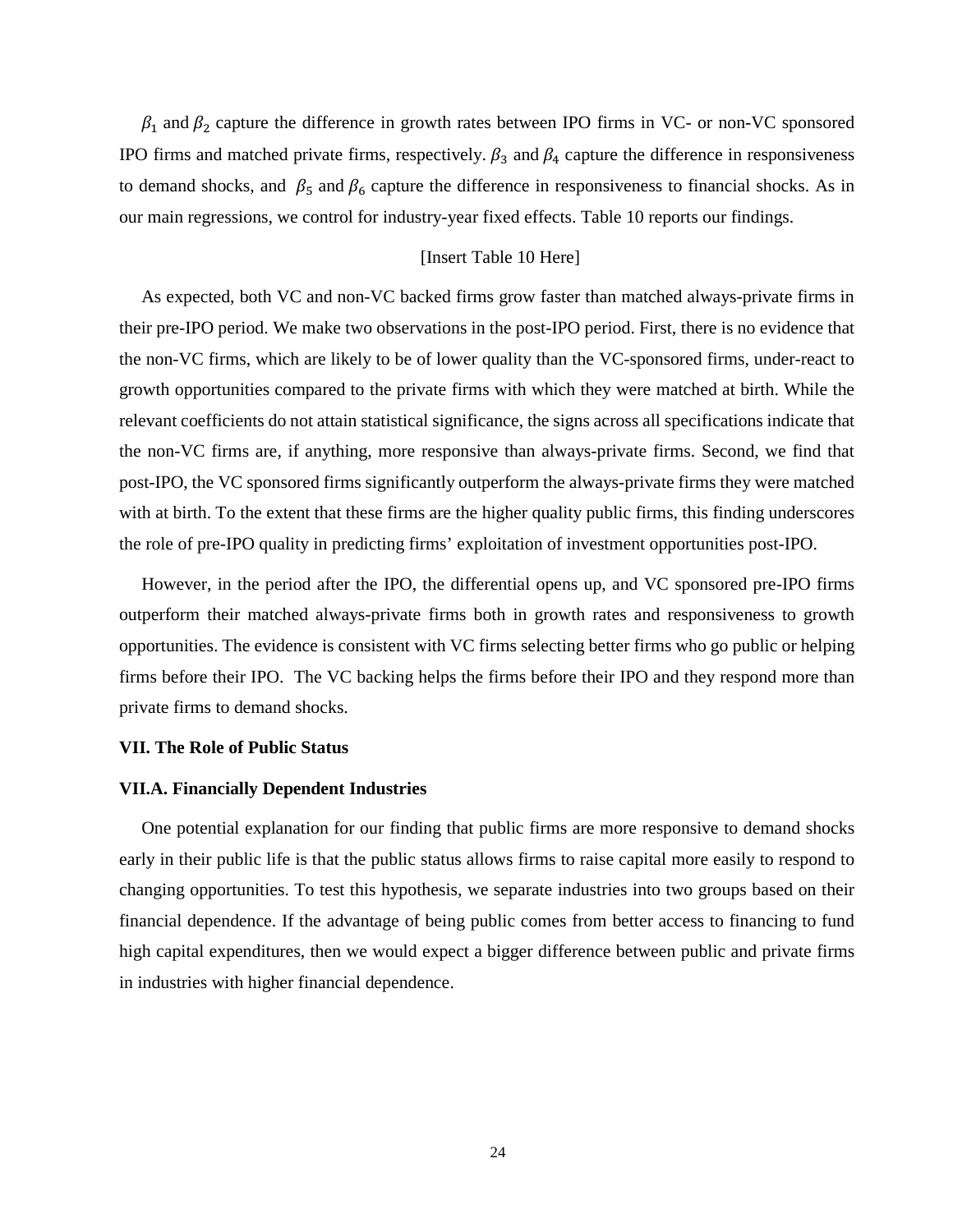We use Quarterly Financial Reports (QFR) data at Census in every 5<sup>th</sup> year, which are the years available to us, to compute industry level financial dependence measures.<sup>[22](#page-25-0)</sup> The QFR has both income and balance sheet data for a stratified random sample of public and private firms. While only a sample of 200,000 firms exist in each year, thus preventing most firms in the LBD from being matched, there are sampling weights which allow us to create population estimates. We use this data to construct our indicator of industry financial dependence. We measure financial dependence using the rate of external financing calculated as the difference between capital expenditure and internal operating cash flow over total assets. We then separate all industry-years into two groups – those that are financially dependent (*FD*) and those that are not financially dependent (*Non\_FD*) – based on whether the median rate of the industry is higher than the median of all industries in that year. Specifically, we estimate the following specification:

$$
Growth = \beta_0 + \beta_1 Pub \times FD + \beta_2 Pub \times Non\_FD + \beta_3 (DS \times Pub \times FD)
$$

$$
+ \beta_4 (DS \times Pub \times Non\_FD) + \beta_5 (CS \times Pub \times FD) + \beta_6 (CS \times Pub \times Non\_FD)
$$

$$
+ \gamma \text{ control variables}
$$
(3)

 $\beta_1$  and  $\beta_2$  capture the difference in growth rates between IPO firms in financially dependent or nondependent industries and matched private firms, respectively.  $\beta_3$  and  $\beta_4$  capture the difference in responsiveness to demand shocks, and  $\beta_5$  and  $\beta_6$  capture the difference in responsiveness to financial shocks. As in our main regressions, we control for industry-year fixed effects. Table 11 presents our findings.

# [Insert Table 11 Here]

Examination of the results presented in Table 11 reveals some interesting patterns. First, the differential growth between public and private firms post IPO is not higher in more financiallydependent industries. However, public firms in financially dependent industries are more responsive to industry growth opportunities than private firms. Again, the effect is most pronounced in years (1, 5), early in their public life. The estimated coefficient on demand shocks for financially dependent industries is higher in magnitude than that from our main regression in Table  $5 - 0.694$  vs. 0.485, and the estimated coefficient on demand shocks for financially non-dependent industries is positive but not

<span id="page-25-0"></span><sup>&</sup>lt;sup>22</sup> For example, we use financial dependence identified in year 1982 for year 1982 to 1986, and financial dependence identified in 1987 for 1987-1991.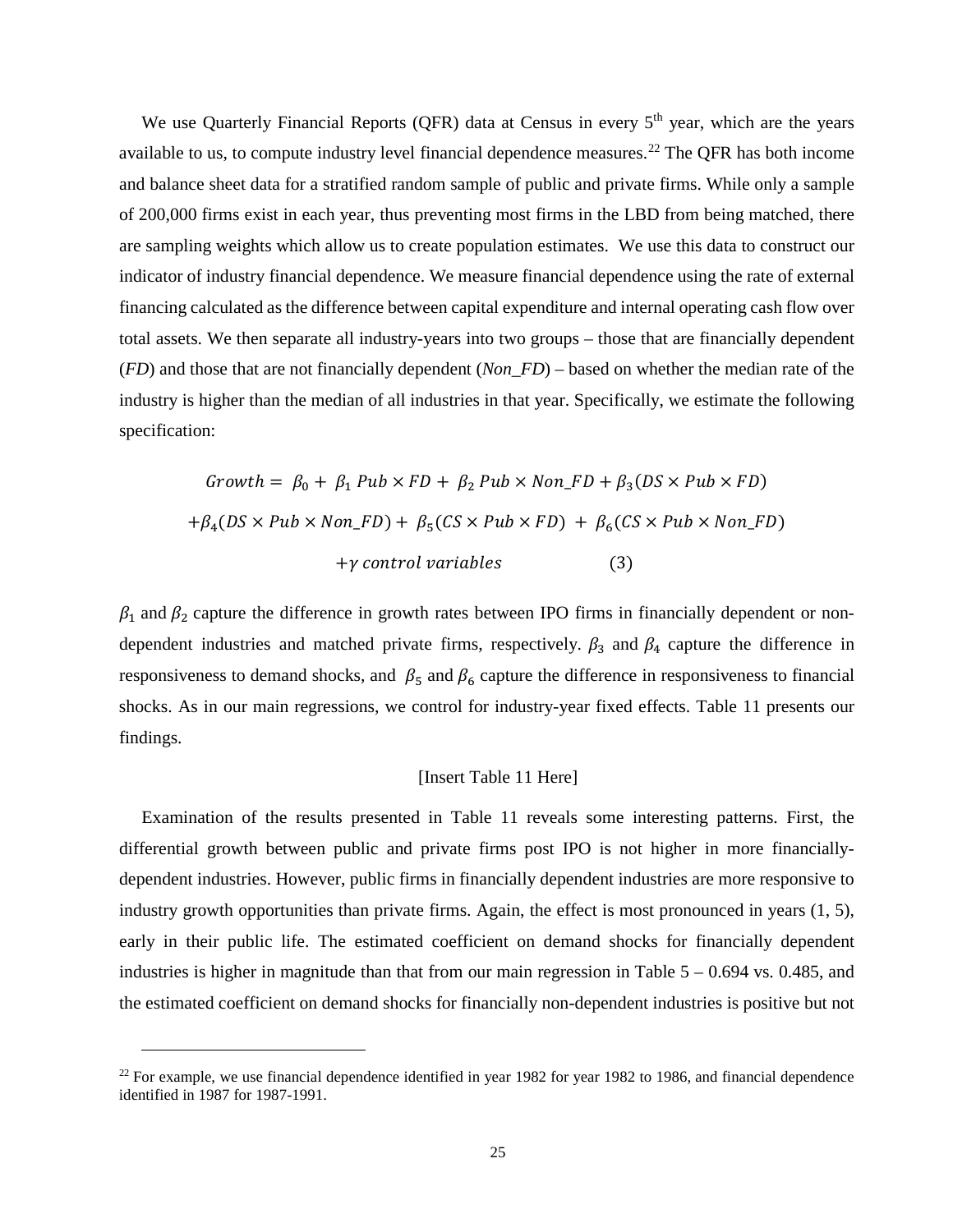significantly from zero. This suggests that public firms' greater responsiveness to demand shock is mostly driven by firms in financially dependent industries. Interestingly, we do see that pre-IPO and in early years post-IPO, public firms in financially dependent industries grow faster in periods when financing is tight (i.e. higher credit differential). There is no corresponding differential in non-dependent industries. This result is consistent with the hypothesis that there is an advantage of being public when alternative sources of finance are more expensive. However, the effect disappears with firm age.

#### **VII.B. Unexpected Shocks to Supply of Capital and IPO Firm Growth**

Our results thus far have focused on the effect of firm quality, measured pre-IPO on firms' subsequent performance and on showing that public status does not degrade firms' ability to take advantage of investment opportunities. Our tests so far, do not preclude the possibility that the differences in responsiveness to growth opportunities we find between public and private firms could in principle be explained completely by more refined measures of pre-IPO firm quality. To examine a potential treatment effect of public status compared to a pure selection effect where better firms go public, we examine unexpected changes to the supply of capital from the IPO affects firm's growth. The identifying assumption is that systemic unexpected shocks to the supply of capital at the time of the IPO are independent of firm quality differences that drove the decision to file to become public, and that any effects of these shocks on subsequent growth reflect treatment effects of listed status and not prior selection effects. This method is similar to Bernstein (2015) who used unexpected changes to NASDAQ that cause firms to withdraw their IPO to distinguish between treatment and selection effects of public status on firm patenting. [23](#page-26-0) 

To measure unexpected supply of capital from the IPO, we use the difference between the actual offering price and the original filing expected price, i.e.  $PriceGap = \frac{Offering Price}{Estimated Price} - 1$ . The estimated price is based on the midpoint between the highest and lowest price disclosed in the first prospectus. <sup>[24](#page-26-1)</sup>

<span id="page-26-0"></span><sup>&</sup>lt;sup>23</sup> We examine unexpected changes in the capital raised rather than unexpected changes in public firm status due to withdrawn IPOs, as in Bernstein (2015), because a large percentage of withdrawn offerings in our sample subsequently refile and go public later in our sample horizon, making a clear interpretation impossible. The number of withdrawals is relatively small.

<span id="page-26-1"></span><sup>&</sup>lt;sup>24</sup> We thank Jay Ritter for this data, whose format is further described in Loughran and Ritter (2004). We also thank Tania Babina who linked the data to the Census and provided the links to us. The data links consist of a subset of our years as her data only began in 1990.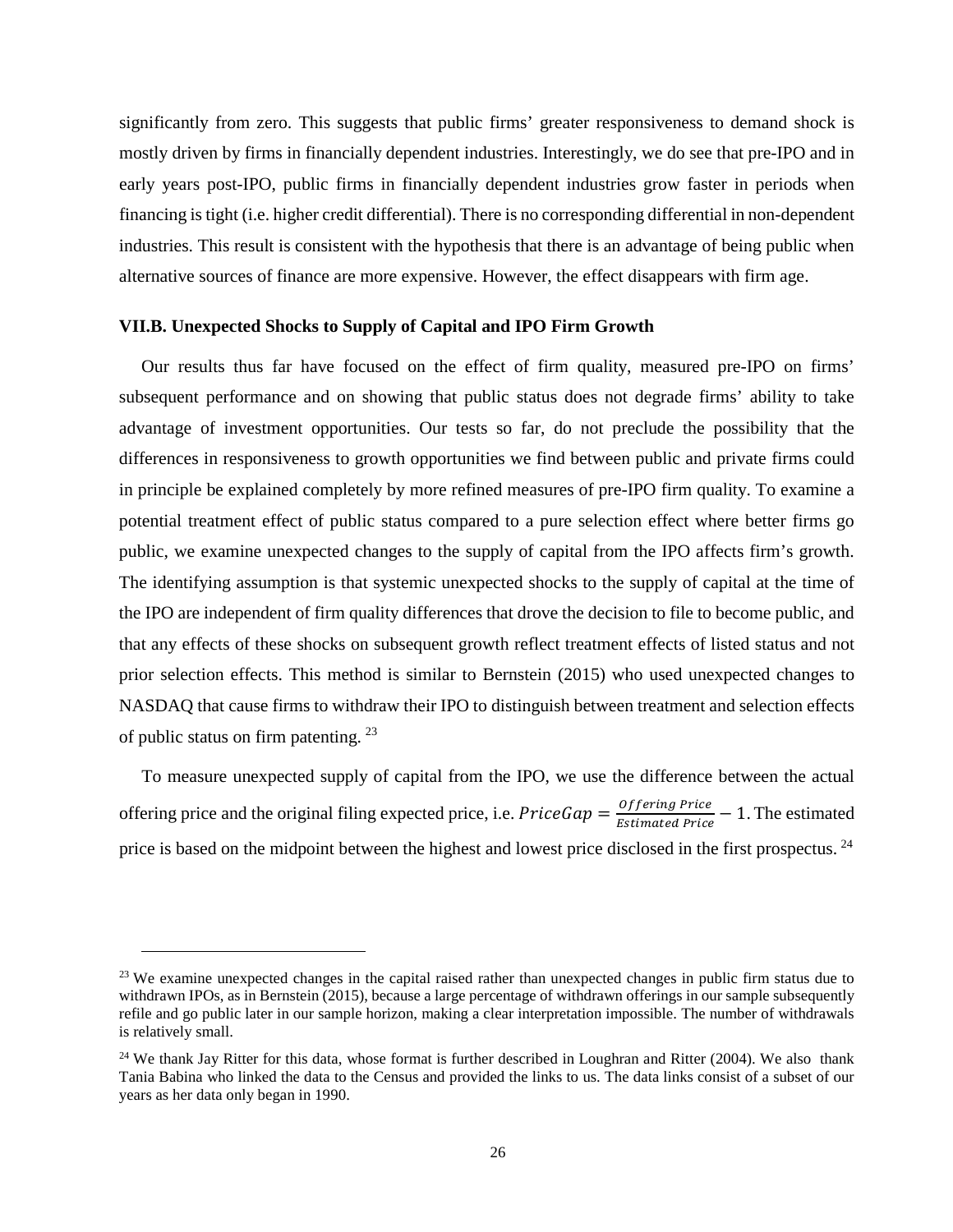One concern with this approach is that the unexpected supply of capital from the IPO can be driven by information about firm's growth prospects. For example, investors are willing to pay higher price for shares if they expect better growth potential. To mitigate this concern, we instrument the actual price gap using the NASDAQ fluctuations during the book building phase.<sup>[25](#page-27-0)</sup> Specifically, we follow Bernstein (2015) and use the NASDAQ returns during the 60 days following an IPO filing (*NASDAQ*) to instrument for the *PriceGap* for the firm and also instrument the (*Price Gap x DS*) with ( *x DS*). Our results are robust when we use the 90-day NASDAQ returns.

We thus estimate the following first-stage regressions for firm *i* in industry *j* over time period *t:* 

$$
PriceGap = \alpha_1 + \omega_1 NASDAQ + \phi_1(NASDAQ \times DS) + \gamma_1 CV + \varepsilon_1
$$
\n
$$
PriceGap \times DS = \alpha_2 + \omega_2 NASDAQ + \phi_2(NASDAQ \times DS) + \gamma_2 CV + \varepsilon_2
$$
\n
$$
(4B)
$$

where  $NASDAQ$  and  $NASDAQ \times DS$  are the instrumental variables. As in our earlier tables, DS is the industry level demand shock and *CV* are the control variables that include firm age, the log of firm employment, the log of firm wage per employee, and industry-year fixed effects.

The second stage regression estimates the effect of price gap on firm growth (*Growth*) for firm *i* in industry *j* over time period  $t$  ( $t=2$  to 5 years). We include years 2 to 5 as the data is measured at the end of the first quarter of the year and thus the first year of the IPO may only represent part of a year. We estimate:

$$
Growth = \beta_0 + \beta_1 \text{PriceGap} + \beta_2 \text{PriceGap} \times \text{DS} + \gamma \text{ Control Var.} + \varepsilon_3 \tag{5}
$$

where *Price Gap* and *Price Gap*  $\times$  *DS* are the predicted value from (4A) and (4B). If the conditions for a valid instrumental variable are met,  $\beta_1$  captures the causal effect of having additional supply of capital on firm growth and  $\beta_2$  captures the causal effect of having additional supply of capital on firm's sensitivity to demand shock. The results are presented in Table 12.

# [Insert Table 12 here]

Results in the first state of show that NASDAQ has a positive effect in predicting price gap -  $\omega_1$  > 0 significantly at 1% level. At the same time,  $\phi_2 > 0$ , significant at 1% level. The F-stat for the first stage regressions are all greater than 30, suggesting strong instruments.

<span id="page-27-0"></span> $25$  Our results are robust when we use an indicator for price gap (above median or  $75<sup>th</sup>$  percentile) or an indicator for positive price gap only.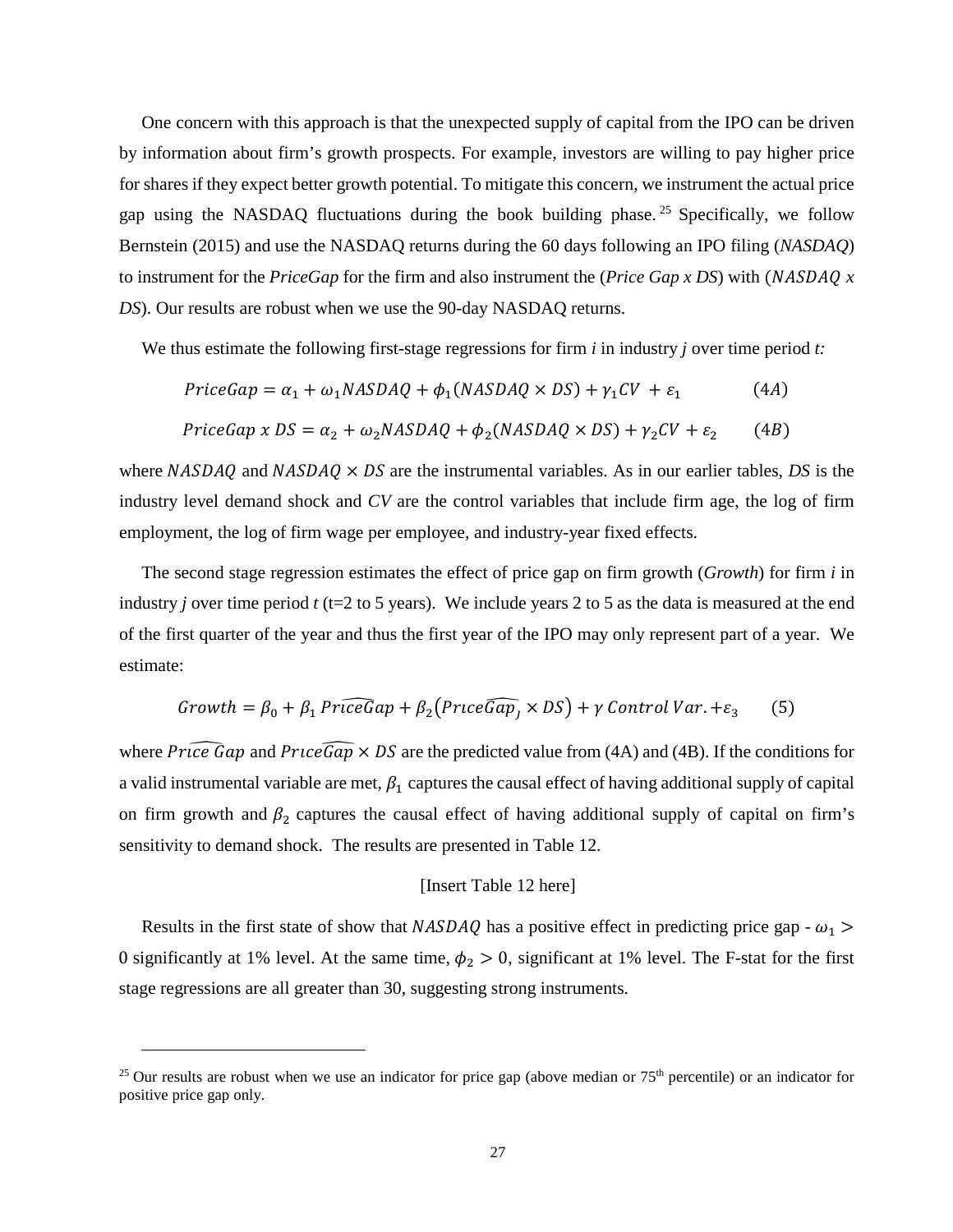In the second stage,  $\beta_1$  is insignificant from zero in all time horizons, suggesting that there is no significant effect on growth in general. On the other hand,  $\beta_2$  is positive for the three of the four years reported, suggesting that firms with additional capital raised at the IPO exhibit higher sensitivity to demand shocks. The estimated coefficients are at a 5 to 10% significance level, thus marginally significant. Our results from the IV approach thus suggests a statistically weak treatment effect of having additional capital raised at the IPO on firm growth in the immediate years. The economic effect is 20% of the impact of the main effect documented earlier in Table 5.<sup>[26](#page-28-0)</sup> Overall, these results, combined with the previous results are consistent with selection being the primary driver of firm growth and response to demand shocks, with a treatment effect also playing a less important role in the years following an IPO.

#### **VIII. Firm Growth with Cross-Sectionally Matched Public and Private Firms**

Using a panel of public and private firms matched in 2001, Asker, Farre-Mensa and Ljungqvist (2015) find that public firms respond significantly less to demand shocks than do private firms. Given that we find different results using birth-matched samples, we now explore whether their result may at least be partially attributable to matching in cross-section rather than at firm birth.

Similar to Asker et al., we match in the year 2001 using the same matching criterial that they use. For each public firm in 2001, we select up to five private firms closest in size and age in the same 3 digit SIC industry. For size, the requirement is that each private firm's total assets is within 2 times the size of the matched public firms i.e. max  $(TA_{\text{public}}, TA_{\text{private}})$  / min $(TA_{\text{public}}, TA_{\text{private}})$  < 2). We discard the sample public firms if we cannot find any match. Once a match is formed, as in Asker et al., we follow the firms over time and keep the panel structure intact. We then use this matched sample to run our main specification to predict firm growth.

Table 13 Panel A presents summary statistics for our four subsamples - public and private firms, matched and unmatched. We are able to match about 5,800 public firms with 26,600 private counterparts. This sample and their matched private counterparts is much larger than the Asker et al. sample as our data includes nearly all public firms in 2001. In our matched sample, public firms and private firms are similar in size, wage and productivity, while public firms have lower growth rates in

<span id="page-28-0"></span><sup>&</sup>lt;sup>26</sup> The variable Price\_Gap has a coefficient of .096 which is approximately 20% of the estimated coefficient for the interaction term "Pub x DS" in Table 5 (column 3) of 0.485 (.096/.485). The standard deviation of the Price\_Gap coefficient is .25, which implies a sensitivity difference of 2.4% of the mean price gap.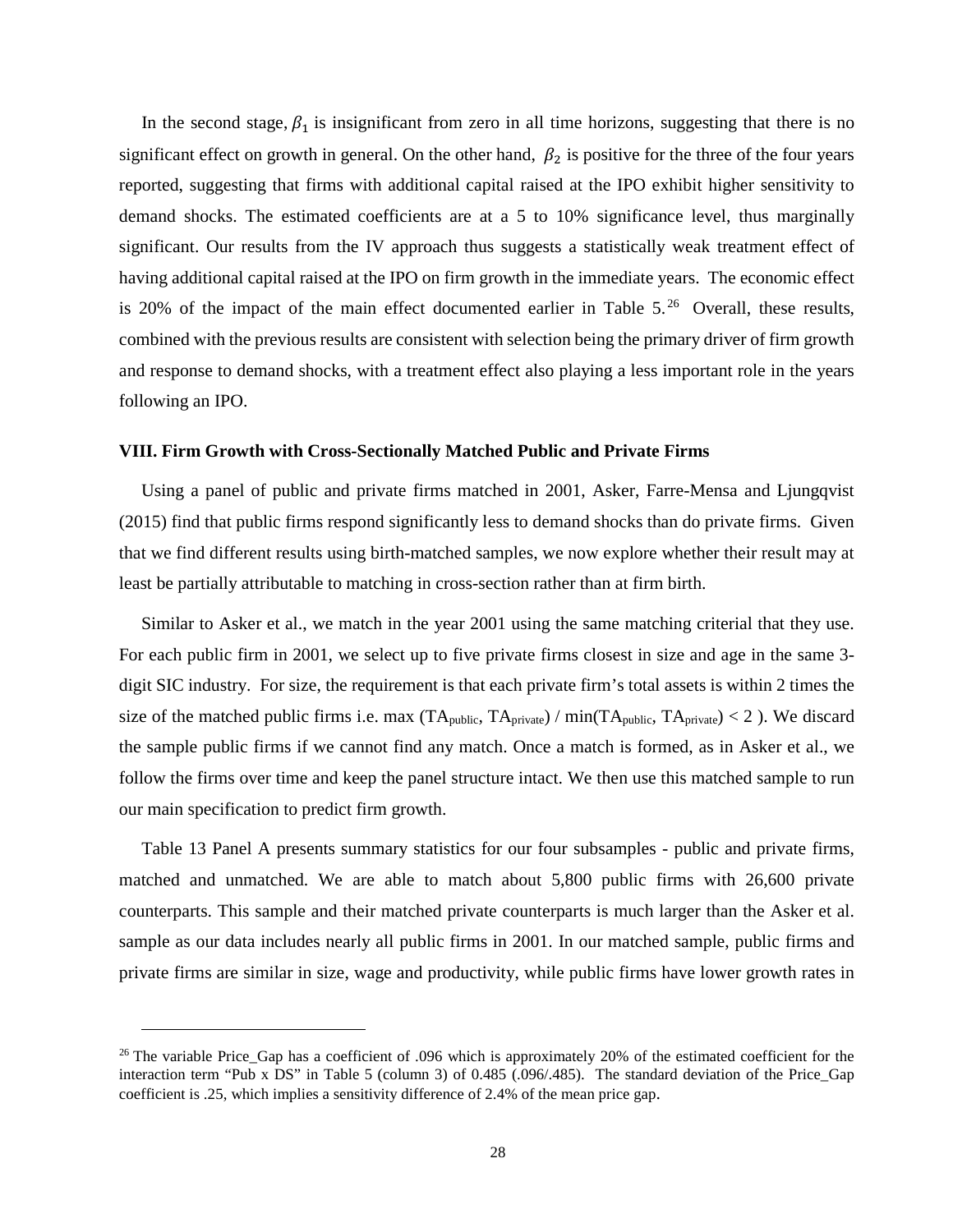the previous three years and the trend continues after 2001. There is also an interesting pattern across different samples. Among all four groups, unmatched public firms are the biggest in size, most efficient, and have the highest growth rate. There are 550 (8.7%) very large, very efficient public firms for which we cannot find matching private firms. In contrast, unmatched private firms are the smallest among all groups, least efficient, and have lower growth than matched private firms. The comparison suggests that when we match mature public firms in cross-section in the same year to private firms, we tend to match the less successful public firms with the more successful private firms.

#### [Insert Table 13 Here]

In Panel B, we examine firm growth in response to demand shocks using the sample matched in 2001. Column 1 includes all firm years while Columns 2 - 5 split the sample by firm age with cutoffs set at five, 10 and 20 years. We find some limited evidence that the matched public firms respond less to demand shocks relative to their cross-sectionally matched private counterparts. While negative, the effect is only marginally significant in our data. Comparing firms by age splits, we find that the negative coefficient is most prominent for firms in the age group of (11, 20). We attribute these findings to the fact that finding a size match to already public firms is difficult in many cases, resulting in adverse selection in the matched set of public firms. As shown in Panel A, it is more likely to find a match for public firms that have not done very in the well in the past and those firms grow at a significantly lower rate than their matched private counterparts going forward. In addition, in our sample, in 2001, public firms have an average age of 17 years, and many have long passed their IPO year. Table 5 shows that there is little difference in growth between public and private firms five years after the IPO.

#### **IX. Conclusions**

We examine the growth of IPO firms and private firms using a sample of 892,000 firms. We follow the growth of these firms throughout their life-cycle – from early years when all firms are private, to later years when some of the firms choose to go public and beyond. We compare the early growth patterns of public and private firms and their responses to industry demand shocks.

We find that the firm's characteristics at birth predict growth. Larger, initially faster growing and more productive firms remain on a faster growth trajectory in the subsequent 10 to 15 years. The same characteristics are predictors of future public status. Thus, public firms differ from most private firms not only in access to public markets, a treatment effect, but also in inherent quality, a selection effect. Our estimates show that over the first ten years, the selection effect is larger than the treatment effect.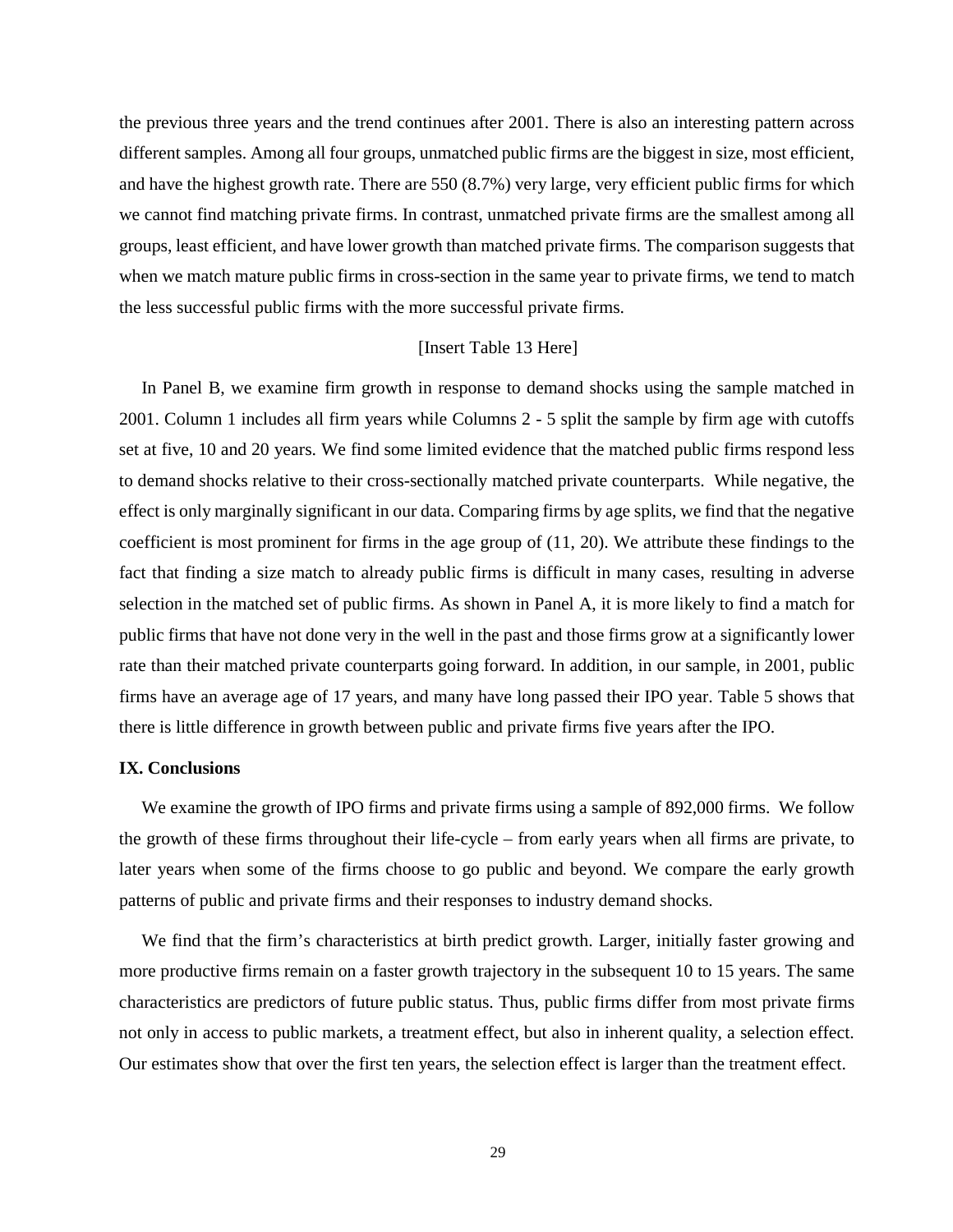We find that public firms differ from private firms matched on early birth characteristics in growth trajectories and sensitivity to growth opportunities. They grow faster prior to and approximately five years post the IPO and are more responsive to positive growth shocks for the first five years post-IPO. After that point, they grow at the same rate and have similar responsiveness to positive demand shocks as their initially matched private counterparts, albeit with the public firms being of a much larger size.

Taken together, our results show that public firms in their first 5 years post-IPO are more responsive to growth opportunities, especially in those industries that are dependent on external financing, and that their growth is efficient and does not lead to a riskier strategy.

We use data on VC-sponsorship to further examine the selection effect. IPO firms that are sponsored by VCs earlier in life respond even more to industry growth opportunities post IPO. We also find that IPO firms that were not selected by VCs are not less responsive to investment opportunities compared to their matched private counterparts. Similarly, greater responsiveness of public firms to growth opportunities in early years after the IPO also holds when we match public and private firms one year prior to the IPO.

We also show that our findings are not caused by high-quality matched private firms subsequently exiting through acquisition. We also use data on IPO price adjustments after initial price filings following unanticipated price changes in the NASDAQ market to examine the importance of a treatment impact of going public. The results show a small, moderately significant impact that persists for four years after the IPO. Overall, these results, combined with the previous results are consistent with selection being the primary driver of firm growth and responsiveness to demand shocks.

We reconcile our results with earlier research that finds that public firms are less responsive to growth opportunities. Using a cross-sectional match, we show that the differences in results are likely due to the fact that the earlier literature is not able to match very successful, large public firms in cross section. Cross-sectional matches rely on matches of equally-sized mature already public to private firms, whereby larger, more successful private firms are matched to relatively less successful public firms that are much smaller than the more successful public firms.

Overall, our results show that that there are economically important differences in the quality of firms that are evident early in the firms' lives. The quality differences predict future growth and public status. In addition, firms that become public grow faster are more responsive to demand shocks around the IPO date. Once the initial quality of the firms is controlled for, there is no evidence that public firms are less responsive to demand shocks than private firms. We show that public firms grow faster and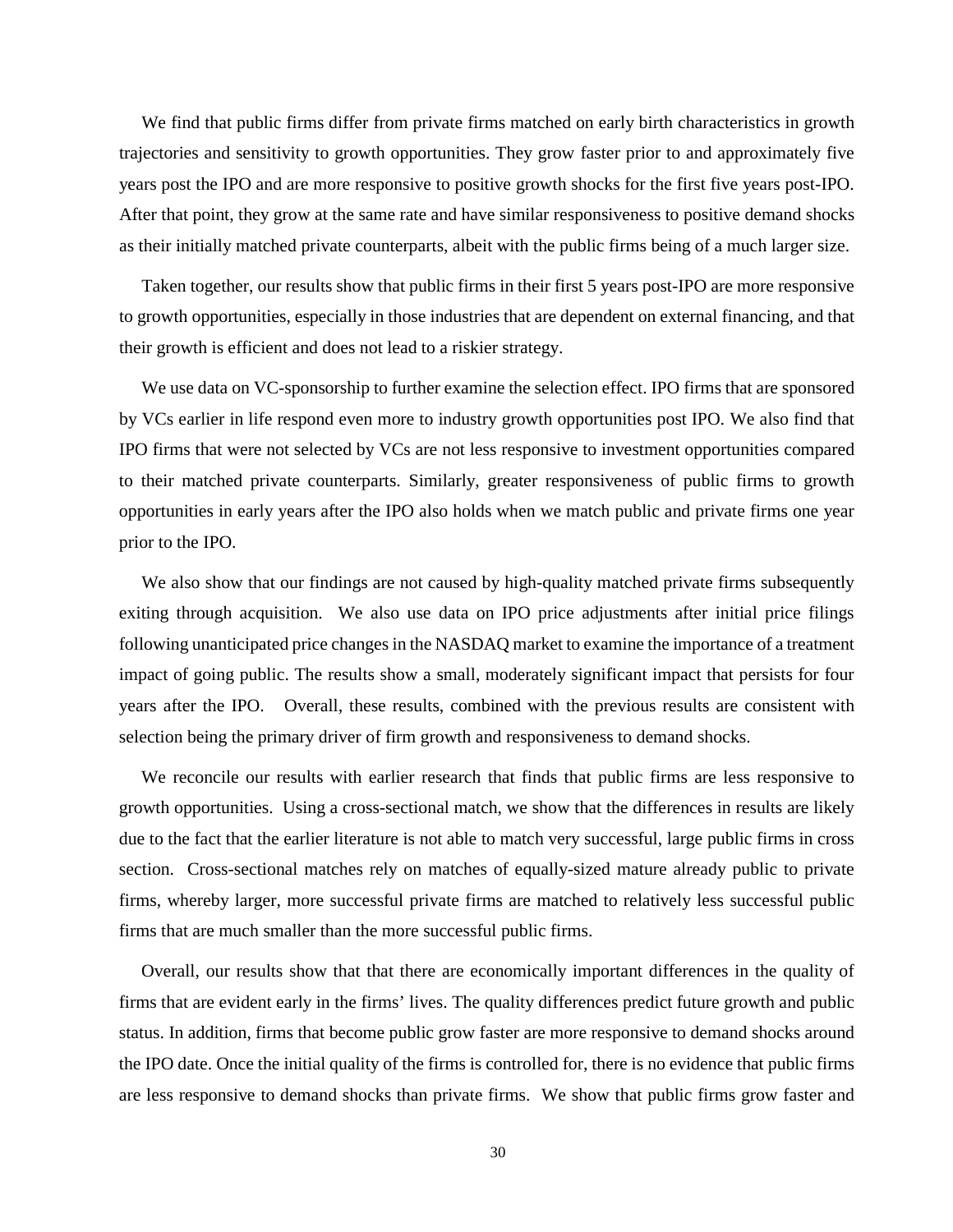respond more positively to positive demand shocks in the first five years post-IPO than birth-matched private firms. Thus, the evidence suggests that managerial myopia, which some believe characterizes public firms' responses to investment opportunities, is not likely to be a significant counterweight to the benefits of being public.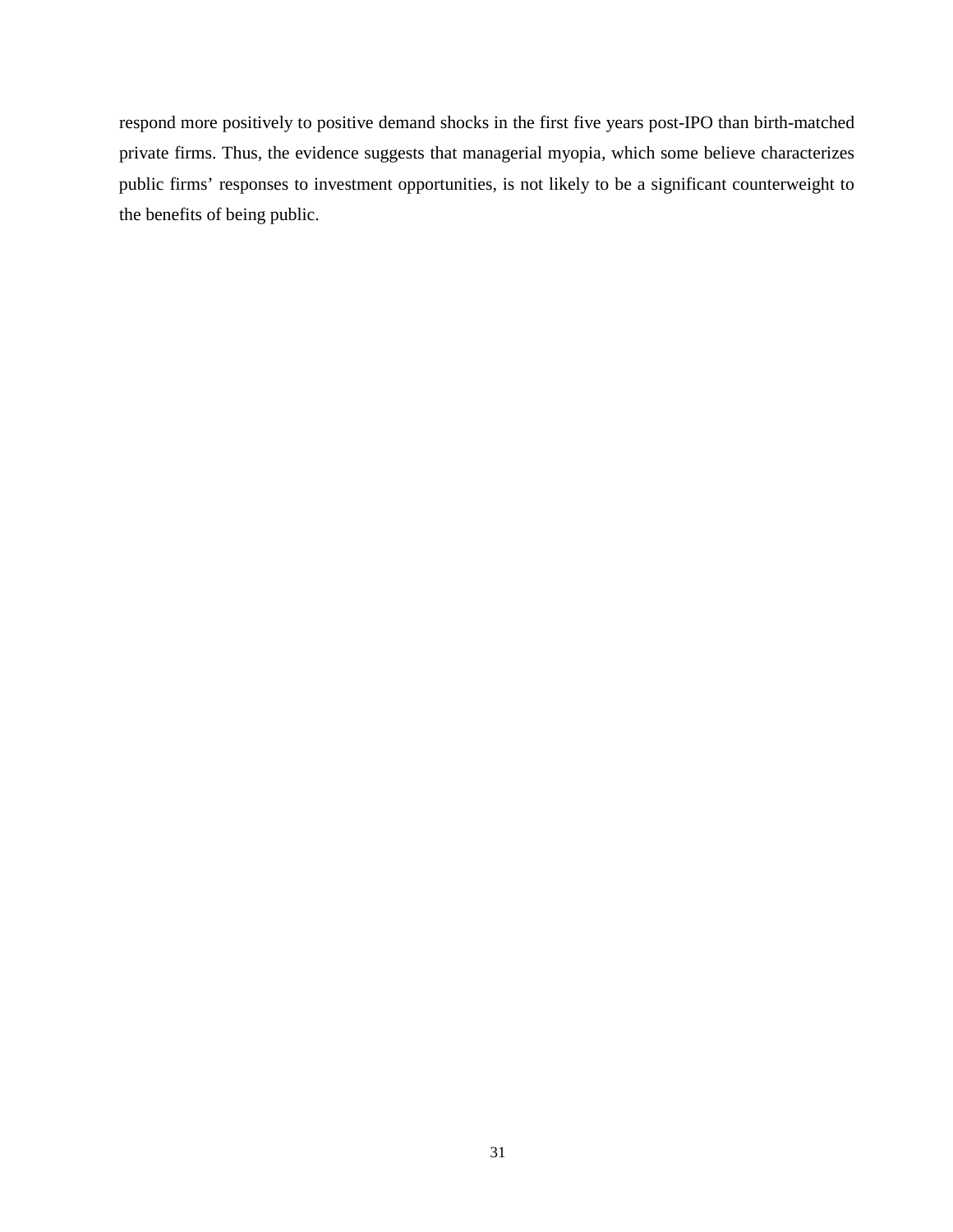# **References**

Arikan, A. M., & Stulz, R. M. (2011). Corporate acquisitions, diversification, and the firm's lifecycle (No. w17463). *Working Paper*, National Bureau of Economic Research.

Asker, J., J. Farre-Mensa, and A. Ljungqvist (2015). "Corporate Investment and Stock Market Listing: A Puzzle?" *Review of Financial Studies* 28, no. 2: 342–390

Ayyagari, M., A. Demirguc-Kunt, and V. Maksimovic (2017). "Does local financial development matter for firm lifecycle? Evidence from India," *Review of Financial Studies*, forthcoming.

Baker, M. and J. Wurgler (2000), "The Equity Share in New Issues and Aggregate Stock Returns," *Journal of Finance* 55, 2219-2257.

Bayar, O., and T. Chemmanur (2011). "IPOs versus acquisitions and the valuation premium puzzle: a theory of exit choice by entrepreneurs and venture capitalists." *Journal of Financial and Quantitative Analysis* 46: 1755-1793.

Benmelech, E., & Frydman, C. (2014). "Military CEOs." *Journal of Financial Economics* 117(1): 43- 59.

Bernstein, S. (2015). "Does going public affect innovation?" *Journal of Finance* 70, Issue 4, Pages 1365-1403

Bernstein, S., X. Giroud, and R. Townsend (2016), "The impact of venture capital monitoring", *Journal of Finance* 71 (4), 1591 - 1622

Bertrand, M., and Schoar, A. (2003). "Managing with style: The effect of managers on firm policies." *Quarterly Journal of Economics* Vol. 118, No. 4 (2003): 1169-1208.

Bhattacharya, S. and J. Ritter (1983). "Innovation and Communication: Signaling with Partial Disclosure", *Review of Economic Studies* 50, 331 - 346

Brav, O. (2009). "Access to capital, capital structure, and the funding of the firm." *Journal of Finance* 64(1), 263-308.

Celikyurt, U., Sevilir, M., & Shivdasani, A. (2010). "Going public to acquire? The acquisition motive in IPOs." *Journal of Financial Economics* 96(3), 345-363.

Chemmanur, T. J., and P. Fulghieri (1999). "A Theory of the Going-Public Decision." *Review of Financial Studies* 12, 249-279.

Chemmanur, T., and J. He (2011). "IPO waves, product market competition, and the going public decision: Theory and evidence." *Journal of Financial Economics* 101: 382-412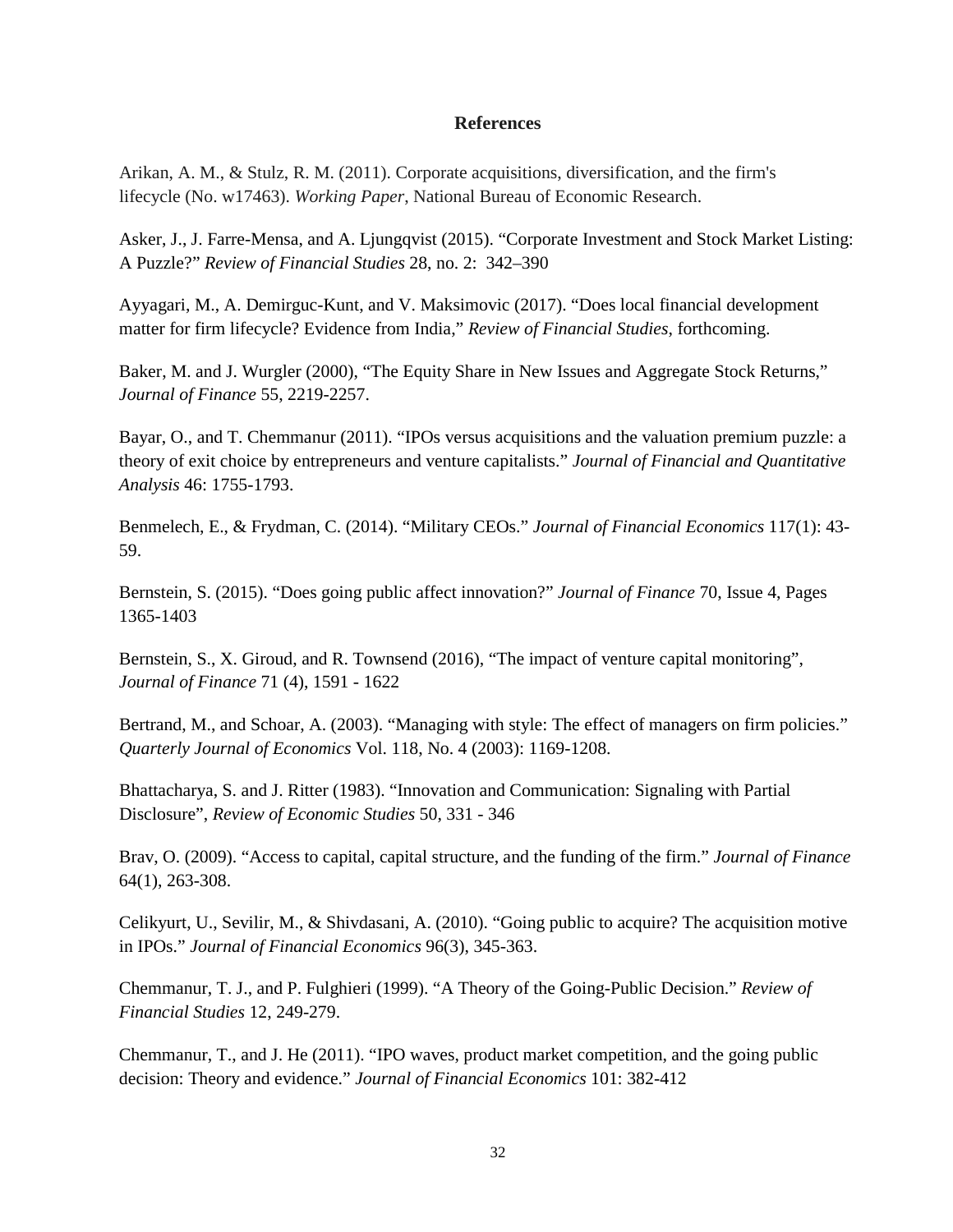Chemmanur, T., S. He, and D. K. Nandy (2010). "The going-public decision and the product market." *Review of Financial Studies* 23: 1855 - 1908

Cronqvist, H., Makhija, A. K., & Yonker, S. E. (2012). "Behavioral consistency in corporate finance: CEO personal and corporate leverage." *Journal of Financial Economics* 103(1), 20-40.

Doidge, C., G.A. Karolyi, and R.M. Stulz, 2017. "The U.S. listing gap." *Journal of Financial Economics* 123, 464-487.

Doidge, C., K.M. Kahle, G.A. Karolyi, and R.M. Stulz, 2018. "Eclipse of the Public Corporation or Eclipse of the Public Markets?", working paper, NBER.

Easton, P. D., & Zmijewski, M. E. (1989). "Cross-sectional variation in the stock market response to accounting earnings announcements." *Journal of Accounting and Economics* 11(2), 117-141.

Edmans, A. (2009). "Blockholder trading, market efficiency, and managerial myopia." *Journal of Finance* 64(6), 2481-2513.

Foster, L., Haltiwanger, J., & Krizan, C. J. (2006). "Market selection, reallocation, and restructuring in the US retail trade sector in the 1990s." *Review of Economics and Statistics* 88(4), 748-758.

Gao, H., & Li, K. (2015). "Large shareholders and CEO performance-based pay: New evidence from privately-held firms." *Journal of Corporate Finance* 35: 370-388.

Gao, X., J. Ritter, and Z. Zhu (2013), "Where Have All the IPOs Gone?," *Journal of Financial and Quantitative Analysis*, Vol. 48, No. 6, 1663-1692.

Gilje, E., and Taillard, J. (2016). "Do private firms invest differently than public firms? Taking cues from the natural gas industry." *Journal of Finance* 71 (4), 1733 - 1778

Hochberg, Y. (2012). "Venture capital and corporate governance in the newly public firm", *Review of Finance* 16 (2), 429 – 480.

Holmström, B. 1982. Managerial incentive problems: A dynamic perspective, in: Essays in Economics and Management in Honor of Lars Wahlbeck. Helsinki: Swedish School of Economics. Reprinted in Review of Economic Studies 66 (1999):169–82.

Hovakimian, A., & Hutton, I. (2010). "Merger‐Motivated IPOs." *Financial Management*, 39(4), 1547-1573.

Hurst, E., and B. W. Pugsley (1982). "What Do Small Businesses Do?" *Brookings Papers on Economic Activity* Vol. 2, 73-118.

Jovanovic, B. (1982). "Selection and the Evolution of Industry." *Econometrica: Journal of the Econometric Society* 649-670.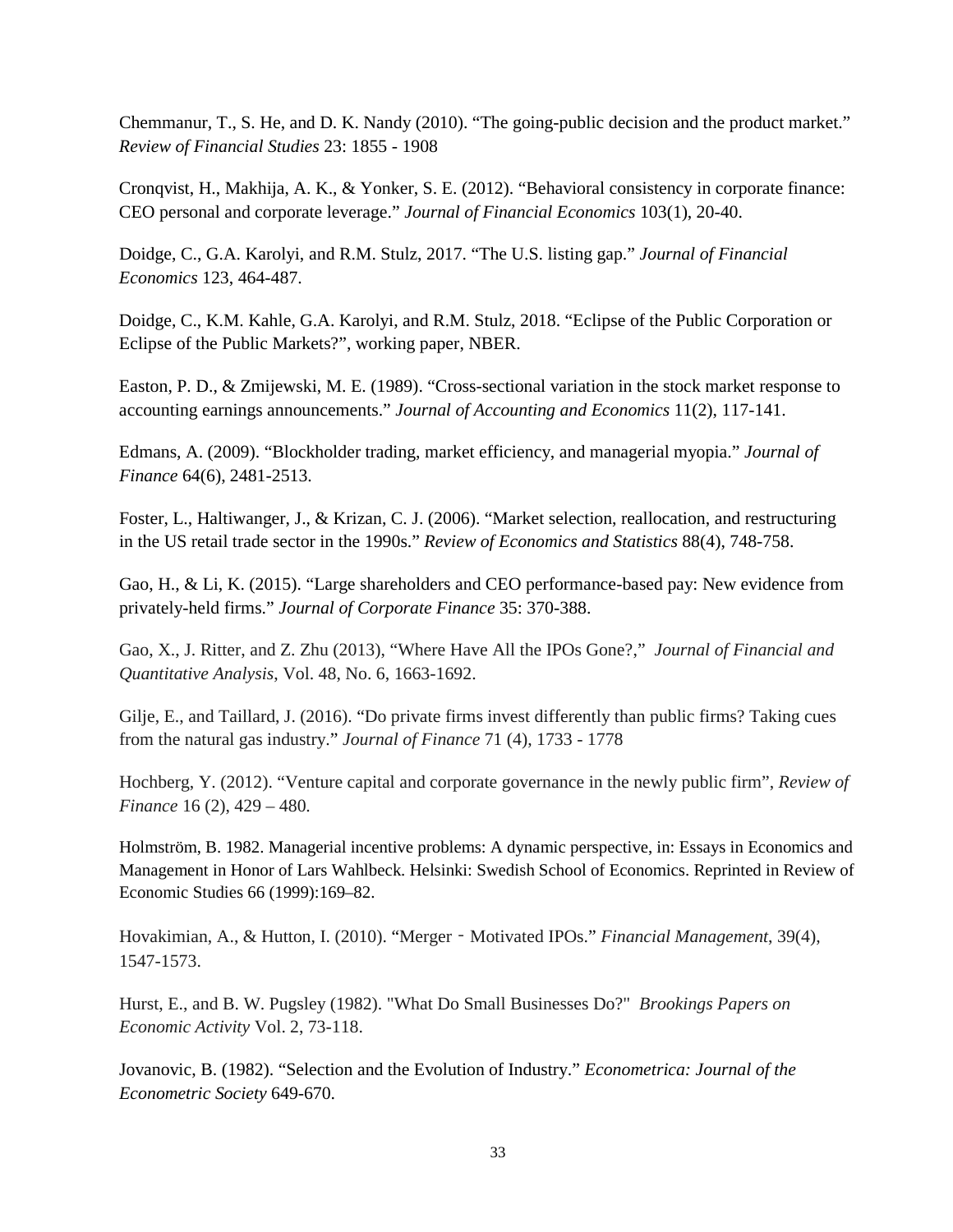Lemmon, M. L., M. R. Roberts, and J. Zender (2008). "Back to the Beginning: Persistence and the Cross-Section of Corporate Capital Structure." *Journal of Finance* 63(4), 1575-1608.

Loughran, T., and J. Ritter. (2004). Why Has IPO Underpricing Changed over Time? *Financial Management*, 33(3), 5-37.

Lyandres, E., M.T. Marchica, R. Michaely, and R. Mura (2013). The effects of owners' portfolio diversification on firm strategies: Theory and evidence from private and public firms, working paper Johnson School of Business, Cornell University.

Lucas, R. E. (1978). "On the size distribution of business firms." *Bell Journal of Economics* 9, 508- 523.

Lucas, D., and R. McDonald (1990), Equity issues and stock price dynamics, *Journal of Finance* 45, 1019–1043.

Maksimovic, V., and P. Pichler (2001). "Technological Innovation and Initial Public Offerings", *Review of Financial Studies*, 14, 459 - 494

Maksimovic, V., G. Phillips, and L. Yang (2013). "Private and Public Merger Waves." *Journal of Finance* 2177-2217.

Miller, M., and K. Rock. 1985. Dividend policy under asymmetric information. Journal of Finance 40:1031–51.

Narayanan, M. 1985. Managerial incentives for short-term results. Journal of Finance 40:1469–84.

Pastor, L., and Veronesi, P. (2003). "Stock prices and IPO waves." (No. w9858). *Working Paper*, National Bureau of Economic Research.

Phillips, G. and G. Sertsios, (2017), "Financing and New Product Decisions of Private and Publicly Traded Firms," *Review of Financial Studies* 30 (5): 1744-1789.

Puri, M., and R. Zarutskie (2012), "On the life cycle dynamics of venture-capital and non-venturecapital-financed firms, *Journal of Finance* 67 (6), 2247 – 2293.

Rajan, R. G., and L. Zingales (1998). "Financial dependence and growth." *American Economic Review* 88, 559–587.

Rauch, J. E. (1991). "Modelling the informal sector informally." *Journal of Development Economics* 35, 33-47.

Ritter, J. (1987), "The Costs of Going Public", *Journal of Financial Economic* Vol. 19, 269 – 281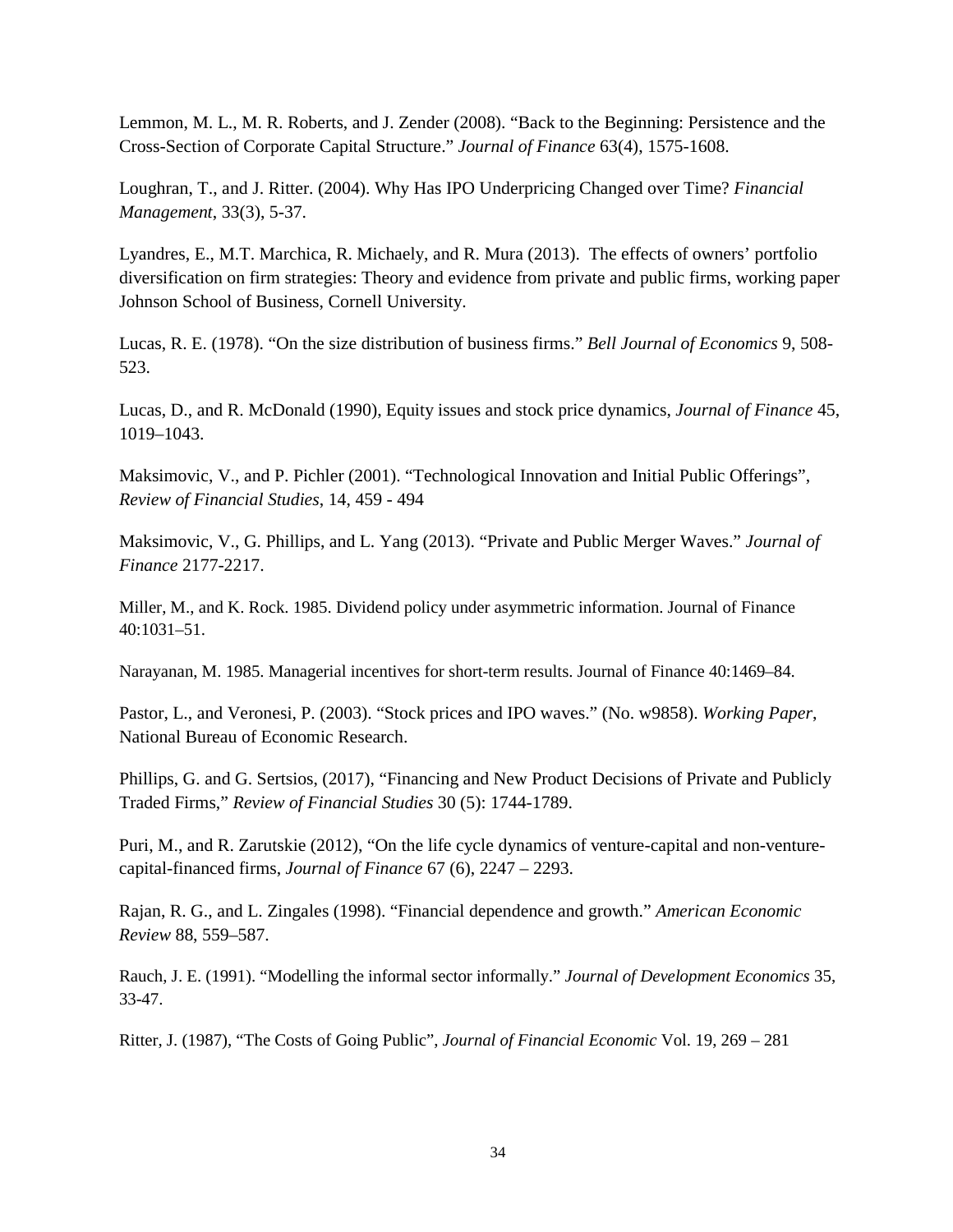Ritter, J. and I. Welch (2002), "A Review of IPO Activity, Pricing and Allocations," *Journal of Finance* Vol. 93, 1795-1828,

Stein, J. C. (1988). "Takeover threats and managerial myopia." *Journal of Political Economy* 61-80

Stein, J. C. (1989), "Efficient capital markets, inefficient firms: A model of myopic corporate behavior." *The Quarterly Journal of Economics* 104.4 655-669.

Von Thadden, E.-L. 1995. Long-term contracts, short-term investment, and monitoring. Review of Economic Studies 62:557–75.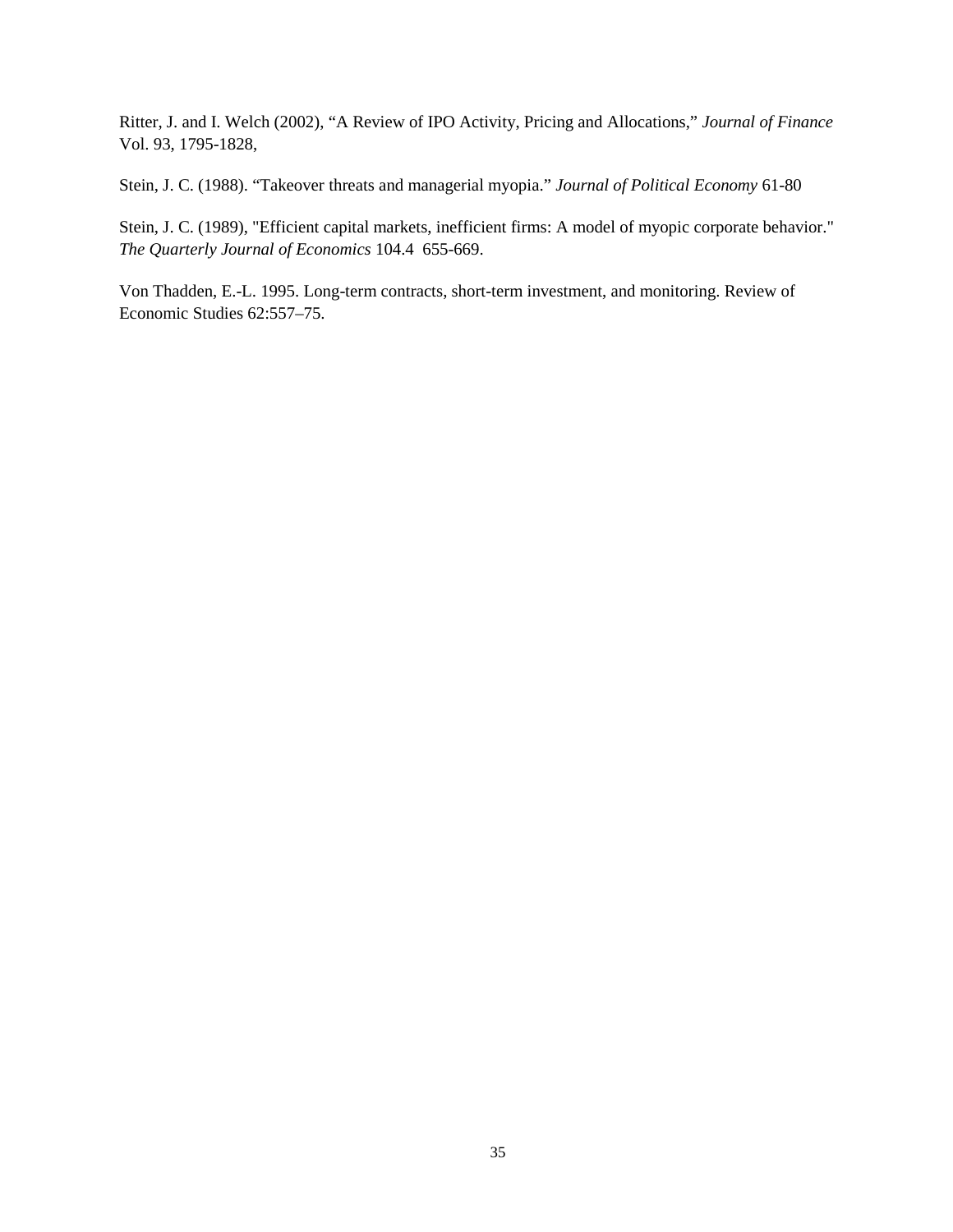

**Figure 1: Size Distribution of Public and Private Firms (Unmatched Sample)**

This figure presents the size distribution of public and private firms in our sample (unmatched) at birth (Panel A) and 10 years after birth (Panel B).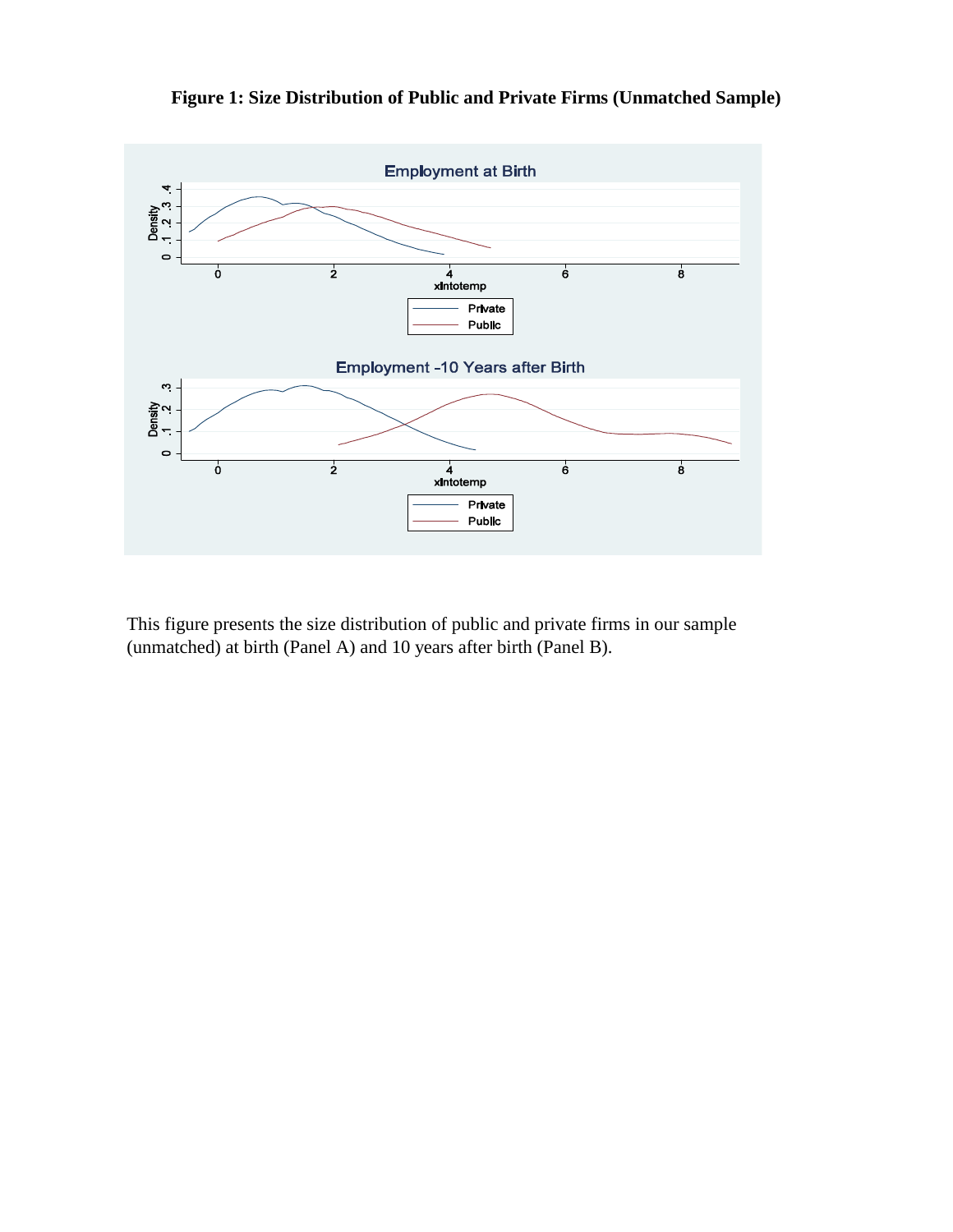

**Figure 2: Initial Conditions and Firm Growth**

The figures compares firm size (number of employees) over time for firms in the 1st-99th percentile and firms above 99th percentile based on initial conditions - size, wage, and initial growth rate, respectively.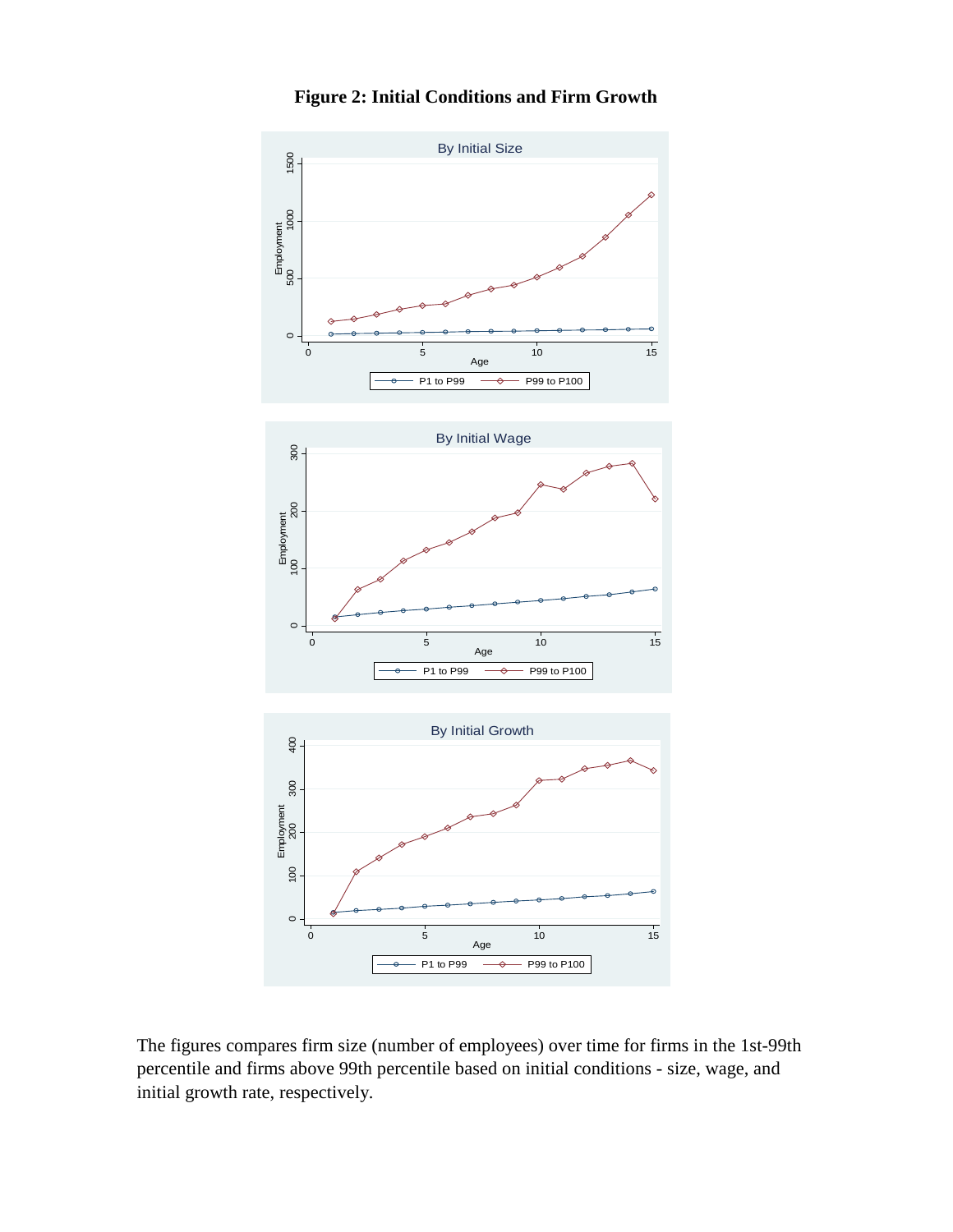**Figure 3: Top 1% Firms: Public vs. Private**



This figure shows the average number of employees for firms at the top 1% of the predicted public quality (P99-100) and those in the rest of the population (P1-99) by their actual public status later in life. P99\_Prv and P99\_Pub refer to the top 1% firms that stay private and become public later, respectively. Thus, the difference between P99\_Prv and P1-99 captures the lower bound of selection effect while the difference between P99\_Pub and P99\_Prv captures the upper bound of treatment effect.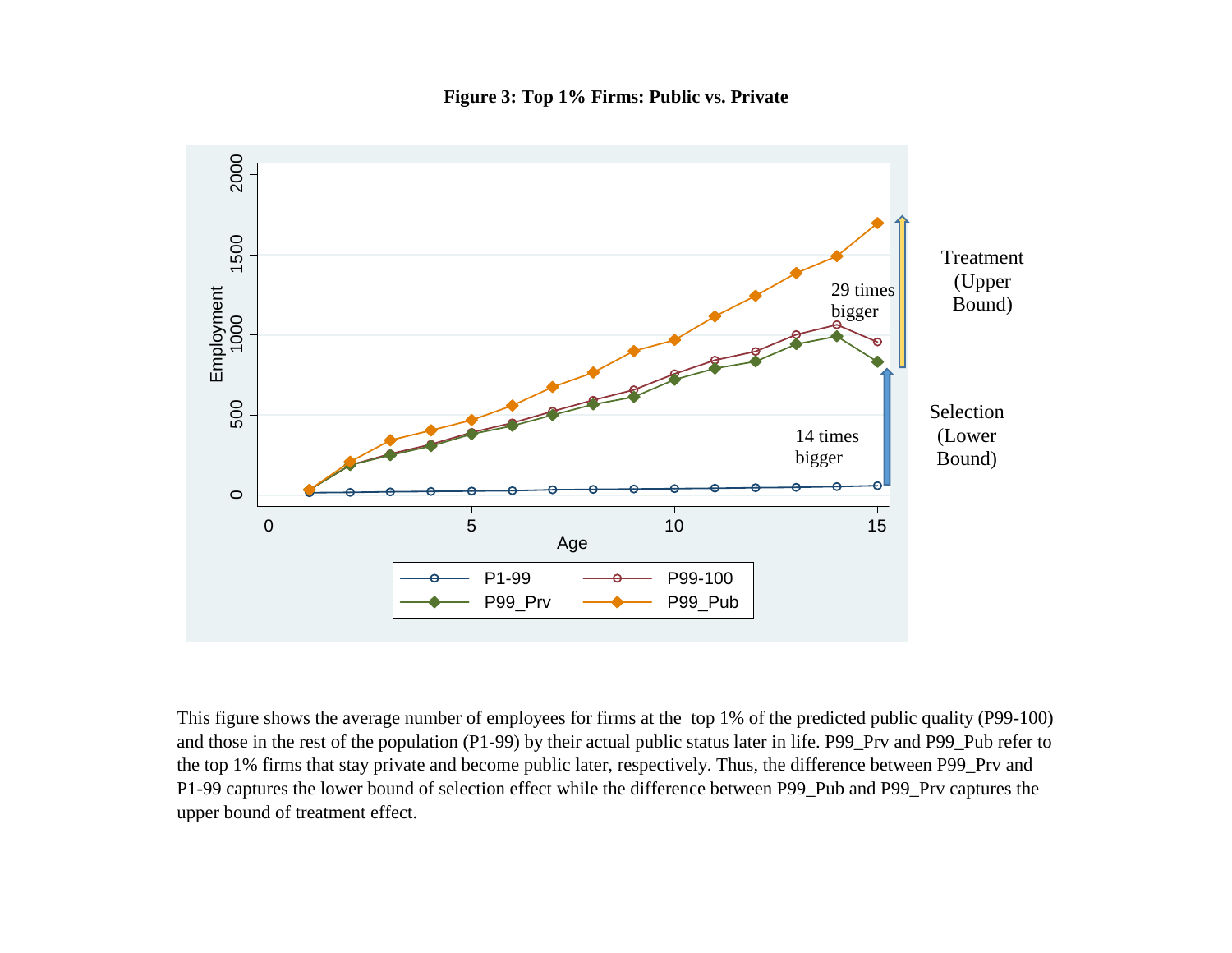

This figure represents the distribution density of the log of number of employees for public firms and their matched private counter parts over time - at birth, at IPO, 5 years after IPO, and 10 years after IPO. For each public firm, we choose up to 10 matched private firms from the same industry and same birth year based on the predicted probability of being public (based on Table 2 Column 2).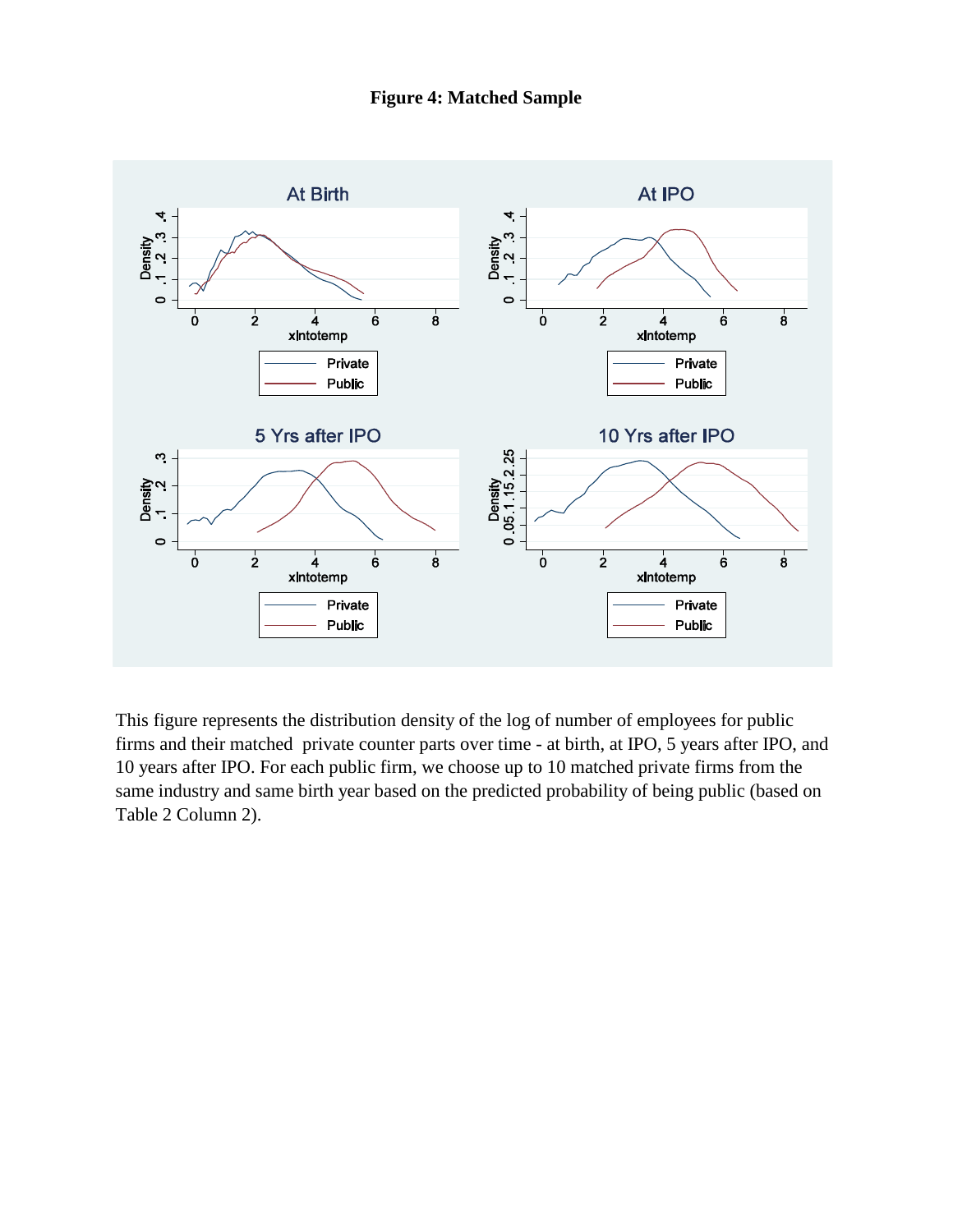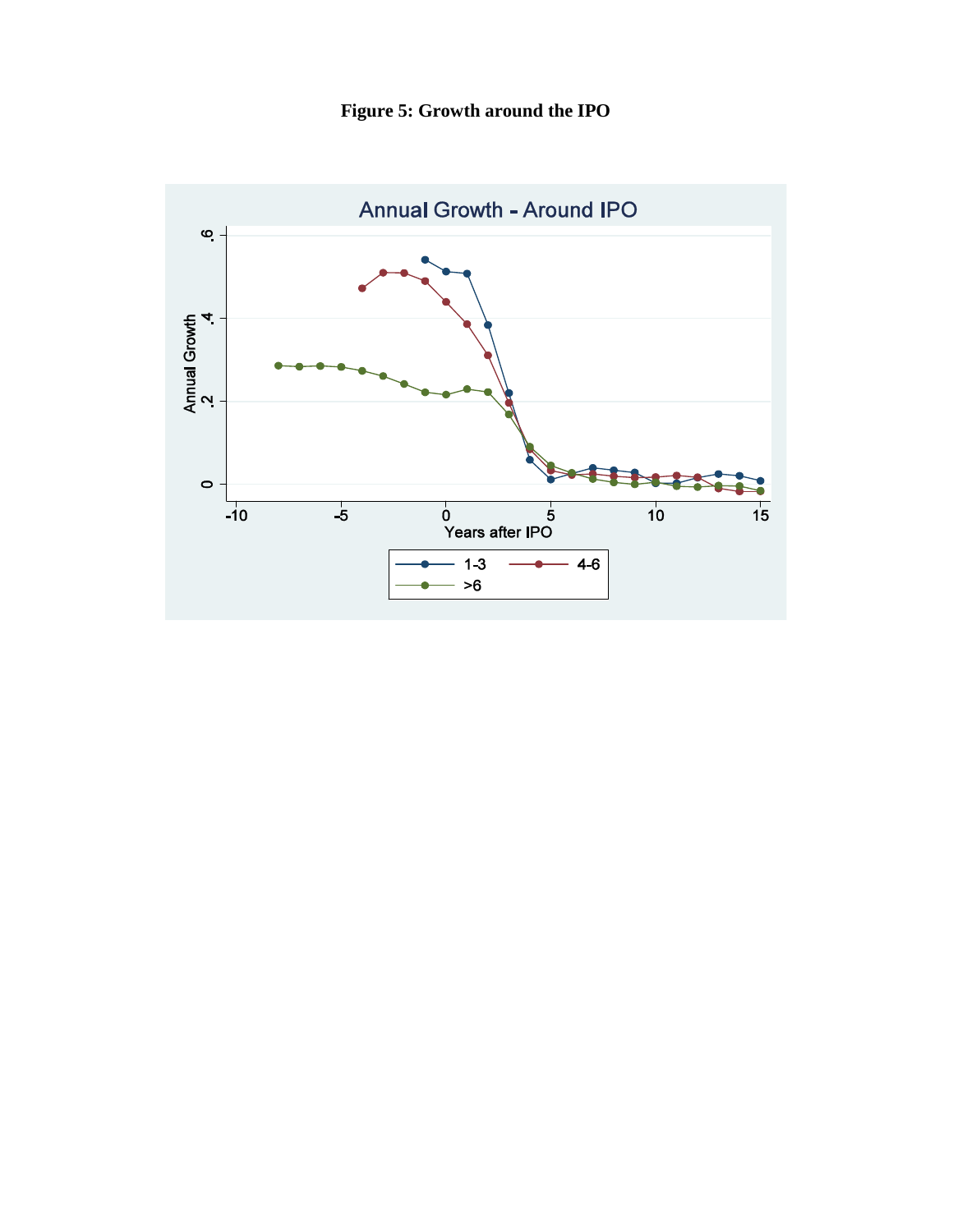# **Table 1: Persistence in Initial Conditions**

This table presents estimated coefficients from predicting a firm's size later in life based on macro, industry, and firm conditions at birth. The dependent variables are employment size 5, 10, or 15 years after birth, respectively. We include year and industry fixed effects in all specifications. Industries are defined using 3-digit SIC level. Initial employment measures number of employees in the first year reported by firm. Initial wage is calculated as the average wage paid by firm in the first year. Initial growth measures the growth of employment in the first year. Robust standard errors allow for clustering at the industry-year level and are reported in parentheses. \*, \*\*, and \*\*\* represent significance at the 10%, 5%, and 1% level, respectively.

| Dependent Var:            | Panel A: Year 5 | Panel B: Year 10 | Panel C: Year 15 |
|---------------------------|-----------------|------------------|------------------|
| Employment                | (1)             | (2)              | (3)              |
| <b>Initial Employment</b> | $1.631$ ***     | $2.639$ ***      | $3.282$ ***      |
|                           | (0.010)         | (0.038)          | (0.121)          |
| <b>Initial Wage</b>       | $0.637$ ***     | $1.401$ ***      | $2.042$ ***      |
|                           | (0.024)         | (0.094)          | (0.356)          |
| Initial Growth (x 100)    | $0.350$ ***     | $0.514$ ***      | $0.771$ ***      |
|                           | (0.006)         | (0.025)          | (0.084)          |
| Number of Observation     | 463,000         | 268,000          | 162,000          |
| R-square                  | 8.16%           | 3.90%            | 1.07%            |
| Year FE                   | Yes             | Yes              | Yes              |
| <b>Industry FE</b>        | Yes             | Yes              | Yes              |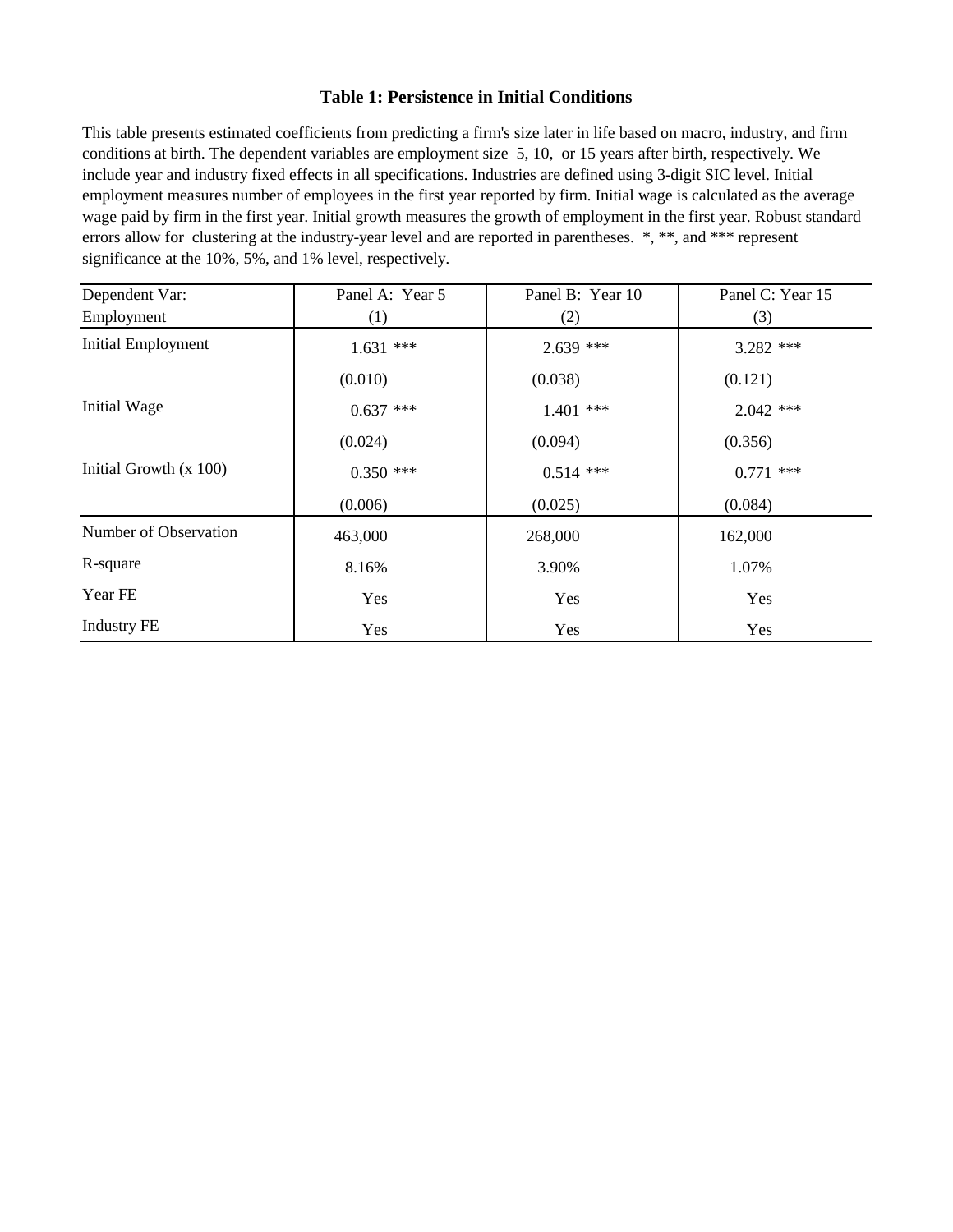# **Table 2: Predicting Public Status**

This table presents the estimated coefficients from predicting a firm's public status. The dependent variable equals to 1 if a firm becomes publicly traded later in life and 0 otherwise. Log(Initial\_Emp) is the logarithm of the number of employees at birth. Log(Initial Wage) is the logarithm of average wage paid by the firm at birth. Initial\_Growth is the firm's growth rate (in employment) in the first year. Pct\_Small\_Firms is the percentage of firms that have fewer than 50 employees in the industry. Ind\_Growth is the average growth (in employment) in the industry, and Pct\_M&A is the percentage of employment involved in mergers and acquisitions (from target firms) in the industry. Industries are defined using 3-digit SIC level. We control for industry (3-digit SIC) fixed effects and year fixed effects in all regressions. Robust standard errors allow for clustering at the industry-year level and are reported in parentheses.  $*, **$ , and \*\*\* represent significance at the 10%, 5%, and 1% level, respectively.

| Dep Var: 1 (Public)            | (1)          | (2)          |
|--------------------------------|--------------|--------------|
| Log(Initial_Emp)               | $-0.003$     | 0.005        |
|                                | (0.058)      | (0.058)      |
| Log(Initial_Emp)^2             | $0.037$ ***  | $0.036$ ***  |
|                                | (0.010)      | (0.010)      |
| Log(Initial Wage)              | $-0.570$ *** | $-0.578$ *** |
|                                | (0.066)      | (0.066)      |
| Log(Initial Wage) $^{\wedge}2$ | $0.177$ ***  | $0.178$ ***  |
|                                | (0.018)      | (0.018)      |
| Initial_Growth                 | $0.354$ ***  | $0.351$ ***  |
|                                | (0.032)      | (0.032)      |
| Initial_Growth ^ 2             | $0.211$ ***  | $0.209$ ***  |
|                                | (0.023)      | (0.023)      |
| Ind_Growth                     |              | $0.772$ ***  |
|                                |              | (0.263)      |
| Pct_M&A                        |              | $8.659$ ***  |
|                                |              | (2.123)      |
| Pct_Small_Firms                |              | $-0.673$ *** |
|                                |              | (0.133)      |
| R-Square                       | 0.016        | 0.016        |
| Number of Observations         | 892,000      | 892,000      |
| <b>Industry FE</b>             | Yes          | Yes          |
| Year FE                        | Yes          | Yes          |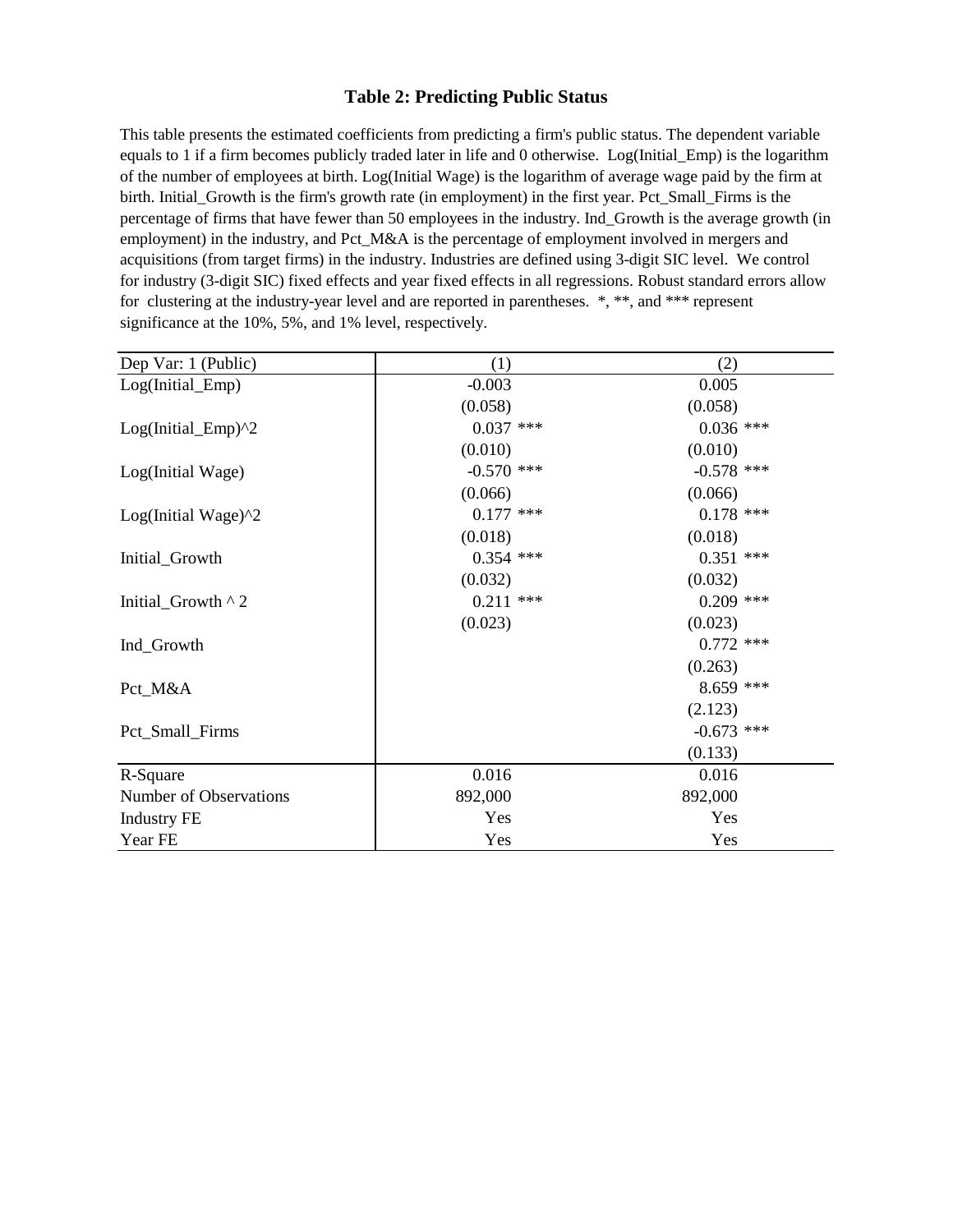# **Table 3: Public Index and Firm Growth**

This table reports the estimated coefficients from regressing firm growth on an indicator of high public index. We define high public quality index (HPI) equal to 1 if the estimated public index based on initial conditions (estimated in Table 2 Column 2) is above the 99th percentile of all firms at birth and zero otherwise. The dependent variable is the annual employment growth. DS is an industry level (at 3 digit SIC) measure for demand shock constructed based on changes of shipment from vertical industries. CS measures the credit spread for the year. We control for industry and year fixed effects in all regressions. Robust standard errors allow for clustering at the industry-year level and are reported in parentheses. \*, \*\*, and \*\*\* represent significance at the 10%, 5%, and 1% level, respectively.

| Dep Variable: Emp Growth |                  |                              |                              |                               |                                |                               |
|--------------------------|------------------|------------------------------|------------------------------|-------------------------------|--------------------------------|-------------------------------|
|                          | (1)<br>All Firms | (2)<br>Private<br>Firms Only | (3)<br>All firms<br>Yr(1, 5) | (4)<br>All Firms<br>Yr(6, 10) | (5)<br>All Firms<br>Yr(11, 15) | (6)<br>All Firms<br>$Yr(15+)$ |
| <b>HPI</b>               | $0.019*$         | 0.007                        | $0.056$ **                   | 0.014                         | $-0.009$                       | $-0.009$                      |
|                          | (0.010)          | (0.011)                      | (0.025)                      | (0.018)                       | (0.018)                        | (0.018)                       |
| $HPI * DS$               | $0.262$ **       | $0.249$ **                   | $0.424$ ***                  | 0.017                         | $0.302 *$                      | 0.099                         |
|                          | (0.106)          | (0.114)                      | (0.154)                      | (0.159)                       | (0.162)                        | (0.233)                       |
| $HPI * CS$               | 0.002            | 0.002                        | $-0.016$                     | $-0.002$                      | 0.011                          | 0.009                         |
|                          | (0.008)          | (0.008)                      | (0.022)                      | (0.015)                       | (0.014)                        | (0.010)                       |
| R-Square                 | 0.009            | 0.009                        | 0.011                        | 0.006                         | 0.007                          | 0.009                         |
| # of Obs                 | 4,449,000        | 4,435,000                    | 1,757,000                    | 1,286,000                     | 760,000                        | 645,000                       |
| Ind-Year FE              | Yes              | Yes                          | Yes                          | Yes                           | Yes                            | Yes                           |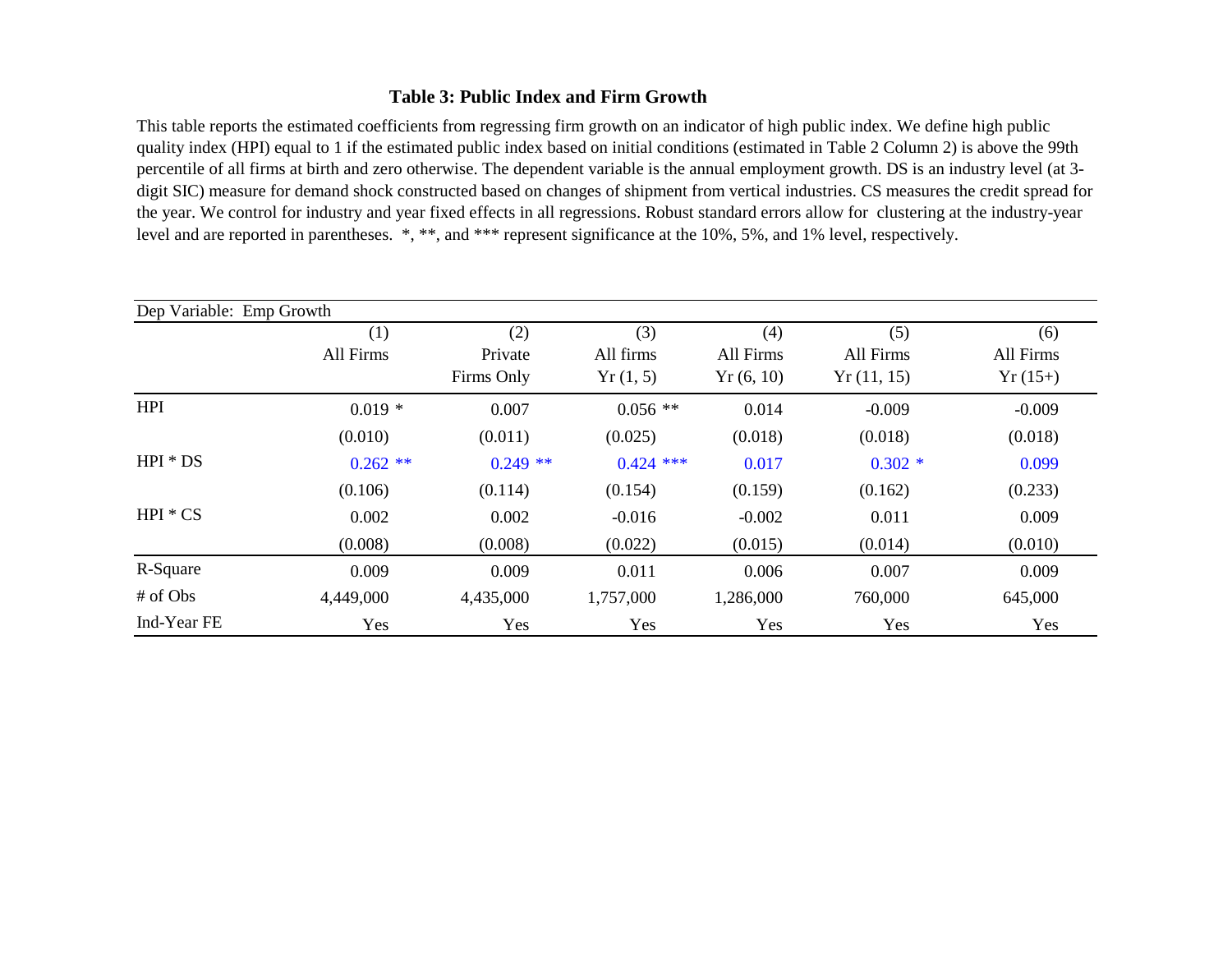# **Table 4: Summary Statistics for the Matched Sample**

This table presents the summary statistics for our matched sample. For each public firm, we choose up to 5 matched private firms from the same industry and the same birth year based on the predicted probability of being public (using Table 2 column 2). Column (3) and (5) present the t-statistics comparing the group mean between (1) and (2), and between (1) and (4), respectively. Standard errors are shown in parentheses.

|                           | (1)                 | (2)           | (3)            | (4)           | (5)            |
|---------------------------|---------------------|---------------|----------------|---------------|----------------|
|                           | <b>Public Firms</b> | Private Firms | t-stat         | Private Firms | t-stat         |
|                           |                     | (Matched)     | $(1)$ vs $(2)$ | (Unmatched)   | $(1)$ vs $(4)$ |
| Phat                      | 0.83%               | 0.81%         | 1.56           | 0.28%         | 49.39          |
|                           | $(0.011\%)$         | $(0.005\%)$   |                | $(0.005\%)$   |                |
| <b>Initial Employment</b> | 27.01               | 26.37         | 0.54           | 18.42         | 8.02           |
|                           | (1.07)              | (0.49)        |                | (0.03)        |                |
| <b>Initial Wage</b>       | 61.79               | 65.45         | $-2.46$        | 16.41         | 33.88          |
|                           | (1.33)              | (0.65)        |                | (0.02)        |                |
| <b>Growth Rate</b>        | 0.767               | 0.794         | $-1.32$        | $-0.058$      | 44.80          |
|                           | (0.018)             | (0.009)       |                | (0.0006)      |                |
| Number of Obs.            | 1,600               | 8,000         |                | 886,000       |                |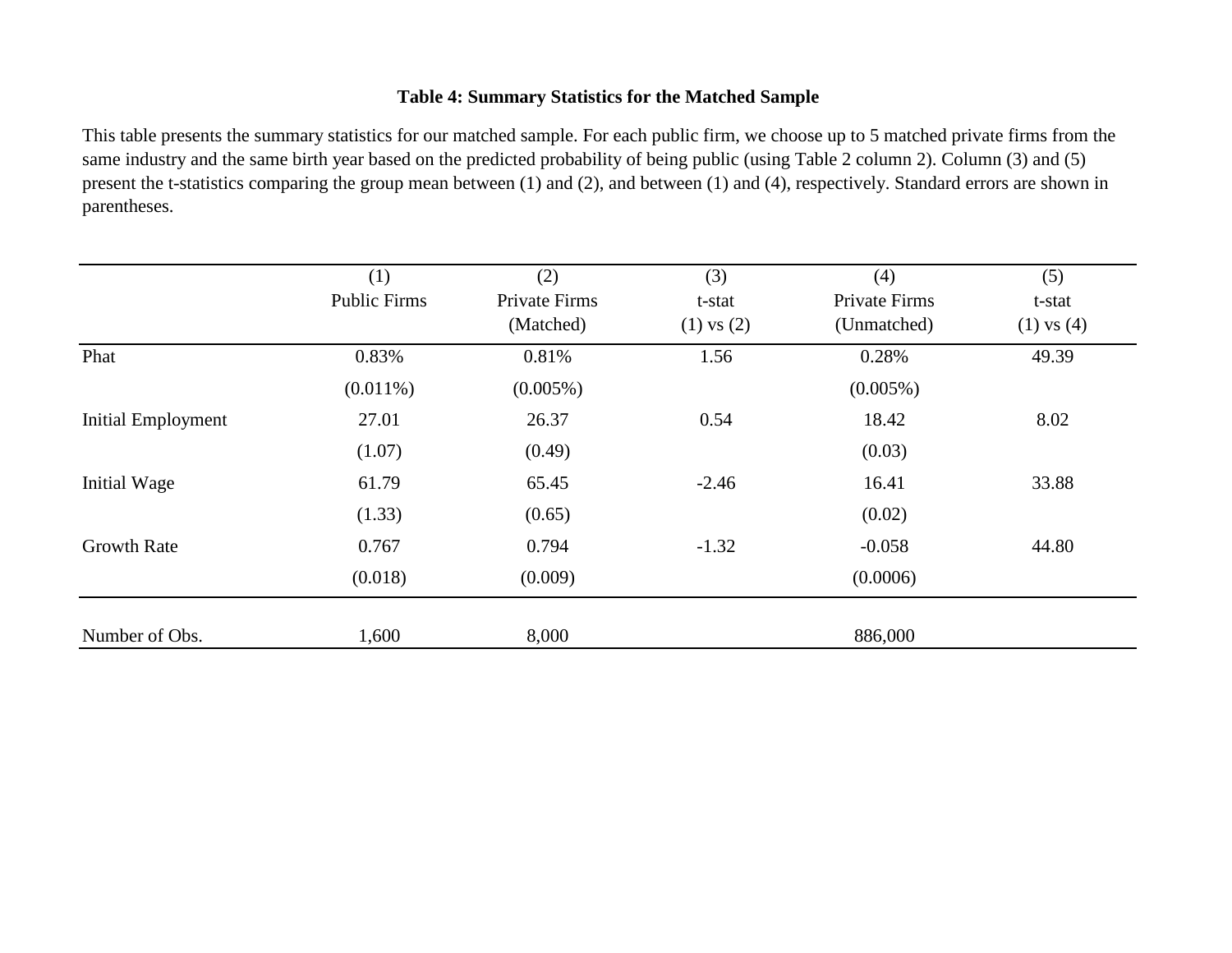#### **Table 5: Response to Demand Shocks by Public Status**

This table presents the estimated coefficients from regressing firm growth on public status and demand shocks for the matched sample of public and private firms. For each public firm, we select up to 5 matched private firms based on initial conditions and survival up to the IPO year. The dependent variable is the growth of employment for a firm in a specific year. Column 1 includes all firm years (from up to five years before the IPO to up to 10 years after the IPO); column 2 includes firm years from up to five years prior to IPO; column 3 includes firm years that are up to five years following the IPO; and column 4 includes firm years that are between 6 and 10 years following the IPO. We control for firm-cohort-period fixed effects in column (5) and (6). Pub is an indicator that equals to 1 if a firm becomes publicly traded at some point in its life and zero otherwise. PostIPO 1to5 is an indicator variable that equals to one for firmyears that are within the first five years following the IPO and zero otherwise. PostIPO\_5+ is an indicator variable that equals to one for firm-years that are five years after the IPO date and zero otherwise. DS measures the industry-level (3 digit SIC) demand shock constructed based on changes of shipment from vertical industries. CS measures the annual credit spread using the difference in rates between the A3 and Baa rated-bonds. Log(Emp) is the logarithm of firm employment. Log(Wage) is the logarithm of firm's average wage. Age measures firm's age following birth. All dependent variables are lagged. Industries are defined using the 3-digit SIC codes. Robust standard errors are clustered at the industry-year level and reported in parentheses. \*, \*\*, and \*\*\* represent significance at the 10%, 5%, and 1% level, respectively.

| Dep Var: Firm Growth  | (1)          | (2)            | (3)          | (4)         | (5)           | (6)          |
|-----------------------|--------------|----------------|--------------|-------------|---------------|--------------|
|                       | All Years    | $Yr. (-5, -1)$ | Yr. (1, 5)   | Yr. (6, 10) | <b>FE</b>     | FE           |
| Pub                   | $0.089$ ***  | $0.202$ ***    | $0.070$ **   | $-0.027$    | $0.072$ ***   |              |
|                       | (0.021)      | (0.033)        | (0.033)      | (0.038)     | (0.027)       |              |
| PostIPO_1to5          |              |                |              |             |               | $0.101$ ***  |
|                       |              |                |              |             |               | (0.032)      |
| PostIPO_5+            |              |                |              |             |               | $-0.015$     |
|                       |              |                |              |             |               | (0.039)      |
| DS                    |              |                |              |             | 0.124         | $0.175*$     |
|                       |              |                |              |             | (0.124)       | (0.099)      |
| Pub x DS              | $0.317$ ***  | 0.091          | $0.485$ ***  | 0.187       | $0.472$ ***   |              |
|                       | (0.119)      | (0.220)        | (0.183)      | (0.238)     | (0.136)       |              |
| $(PostIPO_1to5)$ x DS |              |                |              |             |               | $0.468$ ***  |
|                       |              |                |              |             |               | (0.163)      |
| $(PostIPO_5+)$ x DS   |              |                |              |             |               | 0.128        |
|                       |              |                |              |             |               | (0.241)      |
| Pub x CS              | $0.036*$     | 0.023          | 0.019        | 0.009       | $-0.002$      |              |
|                       | (0.020)      | (0.028)        | (0.032)      | (0.031)     | (0.025)       |              |
| $(PostIPO_1to5)$ x CS |              |                |              |             |               | $-0.005$     |
|                       |              |                |              |             |               | (0.031)      |
| $(PostIPO_5+)$ x CS   |              |                |              |             |               | 0.018        |
|                       |              |                |              |             |               | (0.033)      |
| Log(Emp)              | $-0.033$ *** | $-0.056$ ***   | $-0.017$ *** | $-0.005$ *  | $-0.026$ ***  | $-0.026$ *** |
|                       | (0.002)      | (0.005)        | (0.003)      | (0.003)     | (0.003)       | (0.003)      |
| Log(Wage)             | $0.158$ ***  | $0.179$ ***    | $0.141$ ***  | $0.115$ *** | $0.171$ ***   | $0.171$ ***  |
|                       | (0.007)      | (0.011)        | (0.007)      | (0.008)     | (0.006)       | (0.006)      |
| Age                   | $-0.013$ *** | $-0.035$ ***   | $-0.002$     | 0.002       | $-0.0534$ *** | $-0.065$ *** |
|                       | (0.002)      | (0.003)        | (0.002)      | (0.001)     | (0.003)       | (0.003)      |
| R-Square              | 0.15         | 0.23           | 0.11         | 0.09        | 0.08          | 0.08         |
| Number of Obs.        | 89,000       | 30,000         | 42,000       | 18,000      | 89,000        | 89,000       |
| Industry-Year FE      | Yes          | Yes            | Yes          | Yes         |               |              |
| Year FE               |              |                |              |             | Yes           | Yes          |
| Firm-Cohort-Period FE |              |                |              |             | Yes           | Yes          |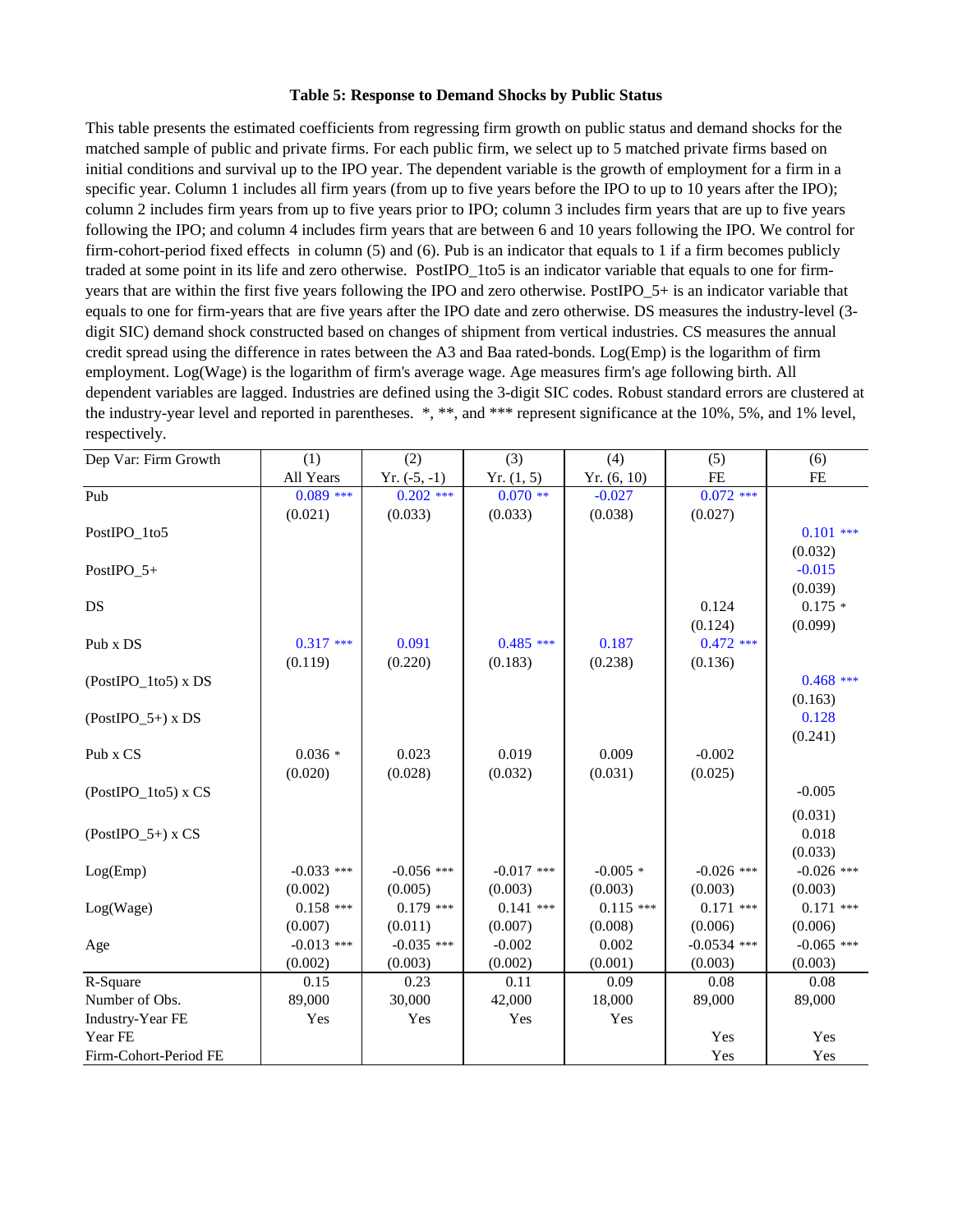#### **Table 6: Efficiency by Public Status**

This table presents the estimated coefficients from regressing efficiency (measured as sales over employment) on public status and demand shocks for the matched sample of public and private firms. For each public firm, we select up to 5 matched private firms based on initial conditions and survival up to the IPO year. The dependent variable is the growth of employment for a firm in a specific year. Column 1 includes all firm years (from up to five years before the IPO to up to 10 years after the IPO); column 2 includes firm years from up to five years prior to IPO; column 3 includes firm years that are up to five years following the IPO; and column 4 includes firm years that are between 6 and 10 years following the IPO. We control for firm-cohort-period fixed effects in column (5) and (6). Pub is an indicator that equals to 1 if a firm becomes publicly traded at some point in its life and zero otherwise. PostIPO\_1to5 is an indicator variable that equals to one for firm-years that are within the first five years following the IPO and zero otherwise. PostIPO  $5+$  is an indicator variable that equals to one for firm-years that are five years after the IPO date and zero otherwise. DS measures the industry-level (3-digit SIC) demand shock constructed based on changes of shipment from vertical industries. CS measures the annual credit spread using the difference in rates between the A3 and Baa rated-bonds. Log(Emp) is the logarithm of firm employment. Log(Wage) is the logarithm of firm's average wage. Age measures firm's age following birth. All dependent variables are lagged. Industries are defined using the 3-digit SIC codes. Robust standard errors are clustered at the industry-year level and reported in parentheses. \*, \*\*, and \*\*\* represent significance at the 10%, 5%, and 1% level, respectively.

| Dep Var: Sales/Emp      | (1)         | (2)            | (3)          | (4)         | (5)          | (6)          |
|-------------------------|-------------|----------------|--------------|-------------|--------------|--------------|
|                         | All Years   | $Yr. (-5, -1)$ | Yr. (1, 5)   | Yr. (6, 10) | FE           | FE           |
| Pub                     | 0.048       | $0.239*$       | 0.160        | $-0.305$    | 0.050        |              |
|                         | (0.126)     | (0.137)        | (0.158)      | (0.261)     | (0.153)      |              |
| PostIPO_1to5            |             |                |              |             |              | 0.188        |
|                         |             |                |              |             |              | (0.159)      |
| PostIPO_5+              |             |                |              |             |              | $-0.092$     |
|                         |             |                |              |             |              | (0.316)      |
| DS                      |             |                |              |             | 0.215        | 0.042        |
|                         |             |                |              |             | (0.187)      | (0.160)      |
| Pub x DS                | $1.550$ *** | $1.166$ **     | 1.972 ***    | 1.896       | $1.039*$     |              |
|                         | (0.476)     | (0.543)        | (0.551)      | (1.505)     | (0.593)      |              |
| $(PostIPO_1to5)$ x DS   |             |                |              |             |              | $1.106$ **   |
|                         |             |                |              |             |              | (0.547)      |
| $(PostIPO_5+)$ x DS     |             |                |              |             |              | 1.583        |
|                         |             |                |              |             |              | (1.674)      |
| Pub x CS                | $-0.107$    | $-0.266$ **    | $-0.292*$    | 0.495       | 0.025        |              |
|                         | (0.110)     | (0.105)        | (0.154)      | (0.210)     | (0.142)      |              |
| $(PostIPO 1to5)$ x CS   |             |                |              |             |              | $-0.219$     |
|                         |             |                |              |             |              | (0.150)      |
| $(PostIPO_5+)$ x CS     |             |                |              |             |              | $0.486*$     |
|                         |             |                |              |             |              | (0.262)      |
| Log(Emp)                | $-0.040$ ** | $-0.081$ ***   | $-0.064$ *** | $-0.016$ ** | $-0.086$ *** | $-0.087$ *** |
|                         | (0.018)     | (0.016)        | (0.021)      | (0.026)     | (0.019)      | (0.019)      |
| Log(Wage)               | $0.653$ *** | $0.512$ ***    | $0.658$ ***  | $0.853$ *** | $0.618***$   | $0.617$ ***  |
|                         | (0.029)     | (0.032)        | (0.035)      | (0.064)     | (0.031)      | (0.031)      |
| Age                     | $0.044$ *** | $0.049$ ***    | $0.043$ ***  | $0.017$ *** | $0.0459$ *** | $0.039$ ***  |
|                         | (0.003)     | (0.006)        | (0.005)      | (0.006)     | (0.005)      | (0.005)      |
| R-Square                | 0.28        | 0.32           | 0.28         | 0.36        | 0.12         | 0.12         |
| Number of Obs.          | 45,000      | 13,000         | 23,000       | 10,000      | 45,000       | 45,000       |
| <b>Industry-Year FE</b> | Yes         | Yes            | Yes          | Yes         |              |              |
| Year FE                 |             |                |              |             | Yes          | Yes          |
| Firm-Cohort-Period FE   |             |                |              |             | Yes          | Yes          |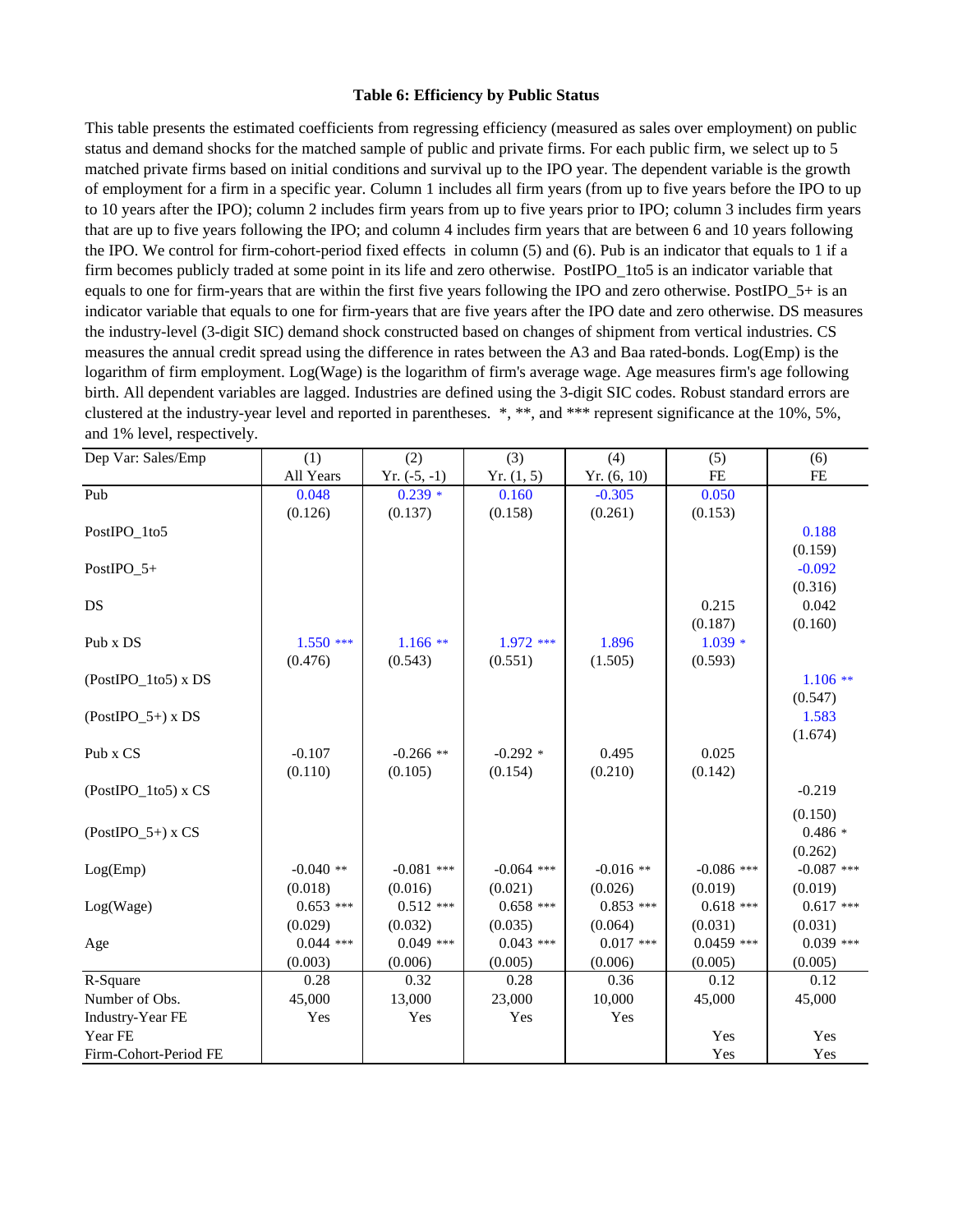# **Table 7: Survival by Public Status - Cox Proportional Hazard Model**

This table reports the analysis of survival rate based on public status. Panel A describes the coefficients from a Cox Proportional Hazard Model estimated from the matched sample of public and private firms. For each public firm, we select up to 5 matched private firms based on initial conditions and survival up to the IPO year. We include all firm years up to fifteen years following the IPO. Failure is defined as the event that a firm does not survive in the next year. Pub is an indicator that equals to 1 if a firm becomes publicly traded at some point of its life. IPO\_wave is an indicator variable that equals one if the firm went public during IPO waves and zero otherwise. IPO waves are defined as years in which the number of IPOs is two standard deviations above the average in the sample period using Ritter's data. We control for industry-year fixed effects in all regressions. Industries are defined using the 3-digit SIC codes. \*, \*\*, and \*\*\* represent significance at the 10%, 5%, and 1% level, respectively. Panel B predicts the survival rate by public status and IPO age using estimates from column (2).

|                | (1)             | (2)             |
|----------------|-----------------|-----------------|
| Pub            | ***<br>$-0.194$ | ***<br>$-0.230$ |
|                | (0.044)         | (0.051)         |
| IPO_Wave       |                 | 0.061           |
|                |                 | (0.045)         |
| Pub * IPO_Wave |                 | 0.117           |
|                |                 | (0.089)         |
| Number of Obs  | 76000           | 76000           |
| Log Likelihood | -38854          | $-38851$        |

Panel A: Cox Proportional Hazard Model

#### Panel B: Survival Rate following IPO by Public Status and IPO Age

| # of Yrs. After IPO | Private Firms | <b>IPO</b> Firms |
|---------------------|---------------|------------------|
|                     |               |                  |
| $\overline{0}$      | 100%          | 100%             |
| 1                   | 100%          | 100%             |
| $\overline{2}$      | 93%           | 98%              |
| 3                   | 86%           | 94%              |
| $\overline{4}$      | 80%           | 89%              |
| 5                   | 74%           | 83%              |
| 6                   | 69%           | 78%              |
| 7                   | 65%           | 73%              |
| 8                   | 61%           | 67%              |
| 9                   | 57%           | 62%              |
| 10                  | 53%           | 58%              |
| 11                  | 49%           | 53%              |
| 12                  | 47%           | 50%              |
| 13                  | 45%           | 48%              |
| 14                  | 43%           | 44%              |
| 15                  | 40%           | 41%              |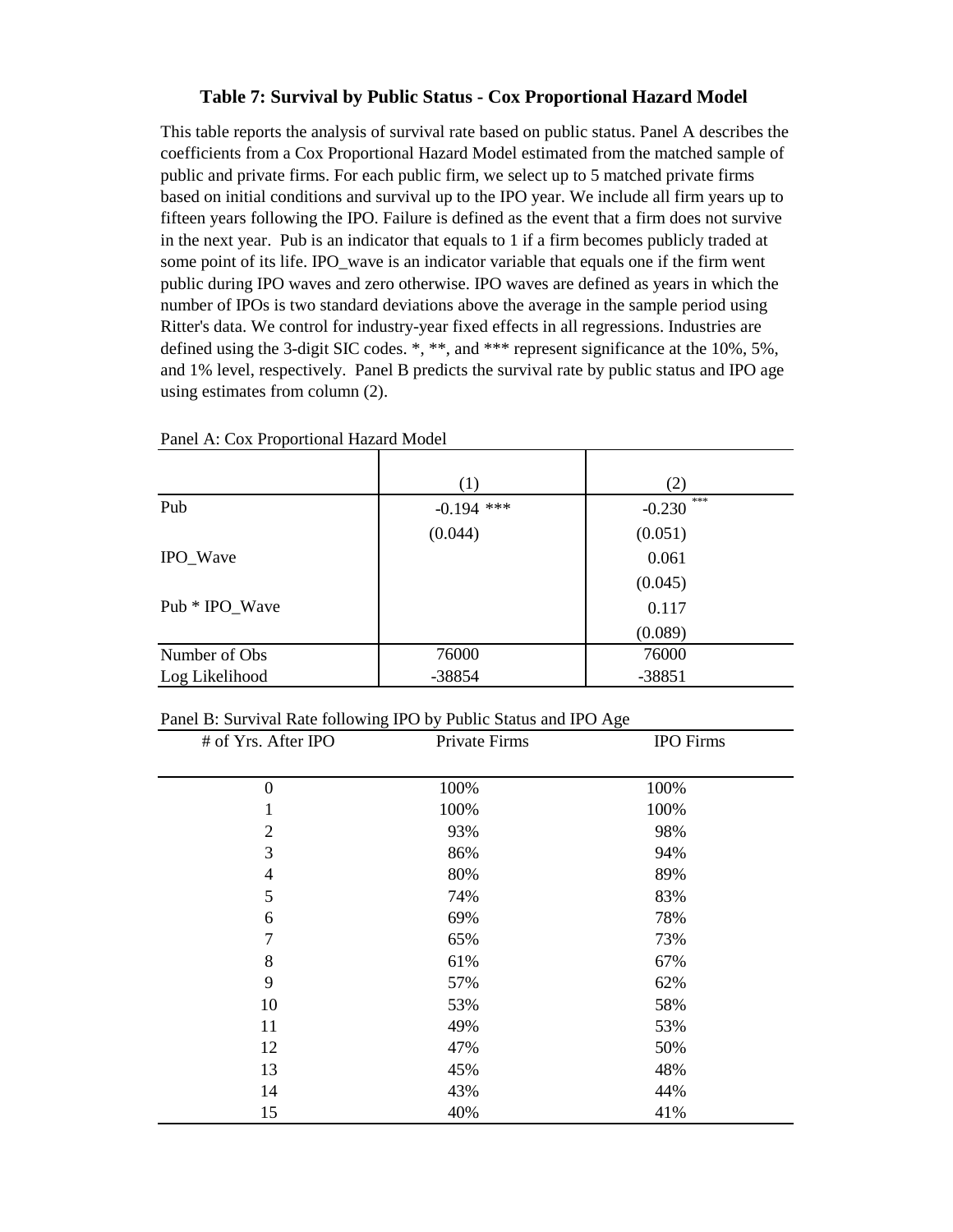# **Table 8: Response to Demand Shock by Public Status and Acquisition Status**

This table presents the estimated coefficients from regressing firm growth on public status and demand shock for the matched sample of public and private firms. For each public firm, we select up to 5 matched private firms based on initial conditions and survival up to the IPO year. The dependent variable is the growth of employment for a firm in a specific year. Column 1 includes all firm years (from up to five years before the IPO to up to 10 years after the IPO); column 2 includes firm years from up to five years prior to IPO; column 3 includes firm years that are up to five years following the IPO; and column 4 includes firm years that are between 6 and 10 years following the IPO. Pub is an indicator that equals to 1 if a firm becomes publicly traded at some point in its life and zero otherwise. Prv Acq\_Prv is an indicator that equals to 1 if a firm never went public and was acquired by another private firm later in life and zero otherwise. Prv Acq\_Pub is an indicator that equals to 1 if a firm never went public and was acquired by a public firm later in life and zero otherwise. DS measures the industry-level (3-digit SIC) demand shock constructed based on changes of shipment from vertical industries. CS measures the credit spread using the difference between the A3 and Baa rated-bonds for the year. Log(Emp) is the logarithm of firm employment. Log(Wage) is the logarithm of firm's average wage. Age measures firm's age following birth. All dependent variables are lagged. We control for industry-year fixed effects in all regressions. Industries are defined using the 3-digit SIC codes. Robust standard errors allow for clustering at the industry-year level and are reported in parentheses. \*, \*\*, and \*\*\* represent significance at the 10%, 5%, and 1% level, respectively.

| Dep Var: Firm Growth | (1)          | (2)            | (3)          | (4)         |
|----------------------|--------------|----------------|--------------|-------------|
|                      | All Years    | $Yr. (-5, -1)$ | Yr. (1, 5)   | Yr. (6, 10) |
| Prv Acq_Prv          | $0.149$ ***  | $0.187$ ***    | $0.091**$    | 0.060       |
|                      | (0.028)      | (0.042)        | (0.039)      | (0.046)     |
| Prv_Acq_Pub          | $0.131$ ***  | $0.112**$      | $0.129*$     | 0.122       |
|                      | (0.043)      | (0.054)        | (0.070)      | (0.132)     |
| Pub                  | $0.124$ ***  | $0.237$ ***    | $0.099$ ***  | $-0.011$    |
|                      | (0.021)      | (0.035)        | (0.034)      | (0.039)     |
| Priv_Acq_Prv x DS    | $-0.138$     | $-0.455*$      | $-0.022$     | 0.312       |
|                      | (0.152)      | (0.253)        | (0.197)      | (0.336)     |
| Priv_Acq_Pub x DS    | $-0.243$     | $-0.399$       | 0.061        | $-1.566*$   |
|                      | (0.236)      | (0.254)        | (0.311)      | (0.847)     |
| Pub x DS             | $0.289**$    | 0.018          | $0.483$ **   | 0.135       |
|                      | (0.119)      | (0.225)        | (0.197)      | (0.237)     |
| Priv_Acq_Prv x CS    | $-0.070$ **  | $-0.084$ **    | $-0.012$     | $-0.060$    |
|                      | (0.028)      | (0.042)        | (0.040)      | (0.045)     |
| Priv_Acq_Pub x CS    | 0.004        | 0.033          | $-0.005$     | $-0.006$    |
|                      | (0.043)      | (0.048)        | (0.079)      | (0.120)     |
| Pub x CS             | 0.025        | 0.012          | 0.017        | 0.000       |
|                      | (0.019)      | (0.028)        | (0.033)      | (0.033)     |
| Log(Emp)             | $-0.039$ *** | $-0.062$ ***   | $-0.024$ *** | $-0.006*$   |
|                      | (0.002)      | (0.005)        | (0.003)      | (0.003)     |
| Log(Wage)            | $0.154$ ***  | $0.175$ ***    | $0.137$ ***  | $0.114$ *** |
|                      | (0.007)      | (0.011)        | (0.007)      | (0.008)     |
| Age                  | $-0.013$ *** | $-0.035$ ***   | $-0.002$     | 0.002       |
|                      | (0.002)      | (0.003)        | (0.002)      | (0.001)     |
| R-Square             | 0.16         | 0.24           | 0.12         | 0.09        |
| Number of Obs.       | 89,000       | 30,000         | 42,000       | 18,000      |
| Industry-Year FE     | Yes          | Yes            | Yes          | Yes         |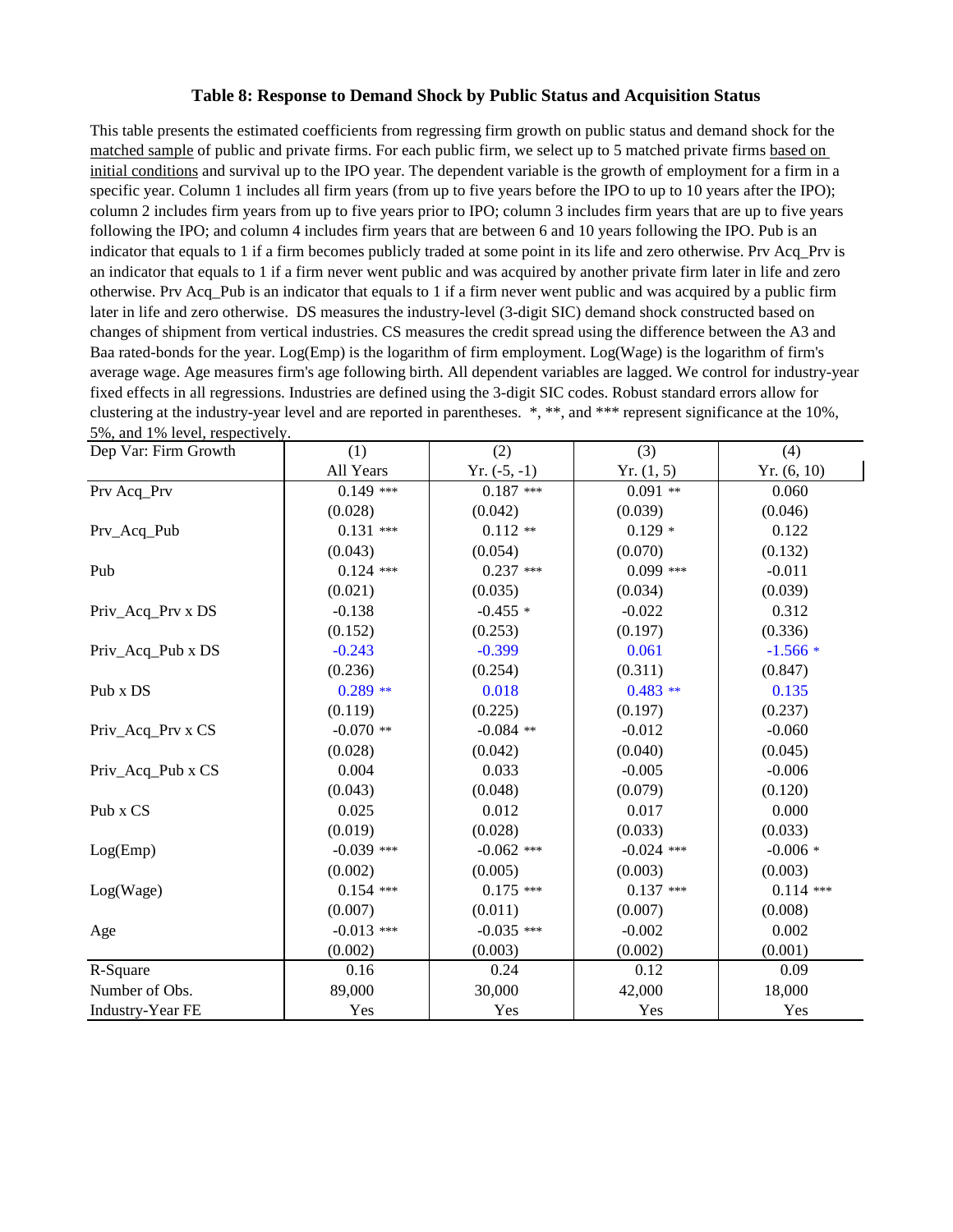#### **Table 9: Response to Demand Shocks by Public Status (Internal Growth)**

This table presents the estimated coefficients from regressing firm's internal growth on public status and demand shocks for the matched sample of public and private firms. For each public firm, we select up to 5 matched private firms based on initial conditions and survival up to the IPO year. The dependent variable is the growth of employment for a firm in a specific year. Column 1 includes all firm years (from up to five years before the IPO to up to 10 years after the IPO); column 2 includes firm years from up to five years prior to IPO; column 3 includes firm years that are up to five years following the IPO; and column 4 includes firm years that are between 6 and 10 years following the IPO. We control for firm-cohort-period fixed effects in column (5) and (6). Pub is an indicator that equals to 1 if a firm becomes publicly traded at some point in its life and zero otherwise. PostIPO\_1to5 is an indicator variable that equals to one for firm-years that are within the first five years following the IPO and zero otherwise. PostIPO  $5+$  is an indicator variable that equals to one for firm-years that are five years after the IPO date and zero otherwise. DS measures the industry-level (3 digit SIC) demand shock constructed based on changes of shipment from vertical industries. CS measures the annual credit spread using the difference in rates between the A3 and Baa rated-bonds. Log(Emp) is the logarithm of firm employment. Log(Wage) is the logarithm of firm's average wage. Age measures firm's age following birth. All dependent variables are lagged. Industries are defined using the 3-digit SIC codes. Robust standard errors are clustered at the industry-year level and are reported in parentheses. \*, \*\*, and \*\*\* represent significance at the 10%, 5%, and 1% level, respectively.

| Dep Var: Internal Growth | (1)          | (2)            | (3)          | (4)         | (5)           | (6)          |
|--------------------------|--------------|----------------|--------------|-------------|---------------|--------------|
|                          | All Years    | $Yr. (-5, -1)$ | Yr. (1, 5)   | Yr. (6, 10) | FE            | FE           |
| Pub                      | $0.053$ **   | $0.221$ ***    | $-0.001$     | $-0.134*$   | 0.010         |              |
|                          | (0.025)      | (0.031)        | (0.039)      | (0.074)     | (0.033)       |              |
| PostIPO_1to5             |              |                |              |             |               | 0.044        |
|                          |              |                |              |             |               | (0.040)      |
| $PostIFO_5+$             |              |                |              |             |               | $-0.117$ **  |
|                          |              |                |              |             |               | (0.059)      |
| DS                       |              |                |              |             | 0.123         | 0.146        |
|                          |              |                |              |             | (0.015)       | (0.116)      |
| Pub x DS                 | $0.295$ **   | $-0.083$       | $0.482$ ***  | 0.470       | $0.502$ ***   |              |
|                          | (0.139)      | (0.225)        | (0.165)      | (0.301)     | (0.148)       |              |
| (PostIPO_1to5) x DS      |              |                |              |             |               | $0.394$ **   |
|                          |              |                |              |             |               | (0.169)      |
| $(PostIPO_5+)$ x DS      |              |                |              |             |               | $0.562 *$    |
|                          |              |                |              |             |               | (0.321)      |
| Pub x CS                 | $0.057**$    | $-0.003$       | 0.062        | 0.088       | 0.043         |              |
|                          | (0.025)      | (0.025)        | (0.042)      | (0.074)     | (0.032)       |              |
| (PostIPO_1to5) x CS      |              |                |              |             |               | 0.041        |
|                          |              |                |              |             |               | (0.041)      |
| $(PostIPO_5+)$ x CS      |              |                |              |             |               | 0.076        |
|                          |              |                |              |             |               | (0.055)      |
| Log(Emp)                 | $-0.028$ *** | $-0.057$ ***   | $-0.004$     | 0.000       | $-0.023$ ***  | $-0.022$ *** |
|                          | (0.003)      | (0.005)        | (0.003)      | (0.004)     | (0.003)       | (0.003)      |
| Log(Wage)                | $0.183$ ***  | $0.216$ ***    | $0.159$ ***  | $0.123$ *** | $0.199$ ***   | $0.199$ ***  |
|                          | (0.007)      | (0.012)        | (0.008)      | (0.008)     | (0.007)       | (0.007)      |
| Age                      | $-0.016$ *** | $-0.038$ ***   | $-0.005$ *** | 0.002       | $-0.0589$ *** | $-0.065$ *** |
|                          | (0.002)      | (0.002)        | (0.002)      | (0.001)     | (0.003)       | (0.004)      |
| R-Square                 | 0.16         | 0.26           | 0.12         | 0.11        | 0.08          | 0.08         |
| Number of Obs.           | 80,000       | 27,000         | 37,000       | 16,000      | 80,000        | 80,000       |
| Industry-Year FE         | Yes          | Yes            | Yes          | Yes         |               |              |
| Year FE                  |              |                |              |             | Yes           | Yes          |
| Firm-Cohort-Period FE    |              |                |              |             | Yes           | Yes          |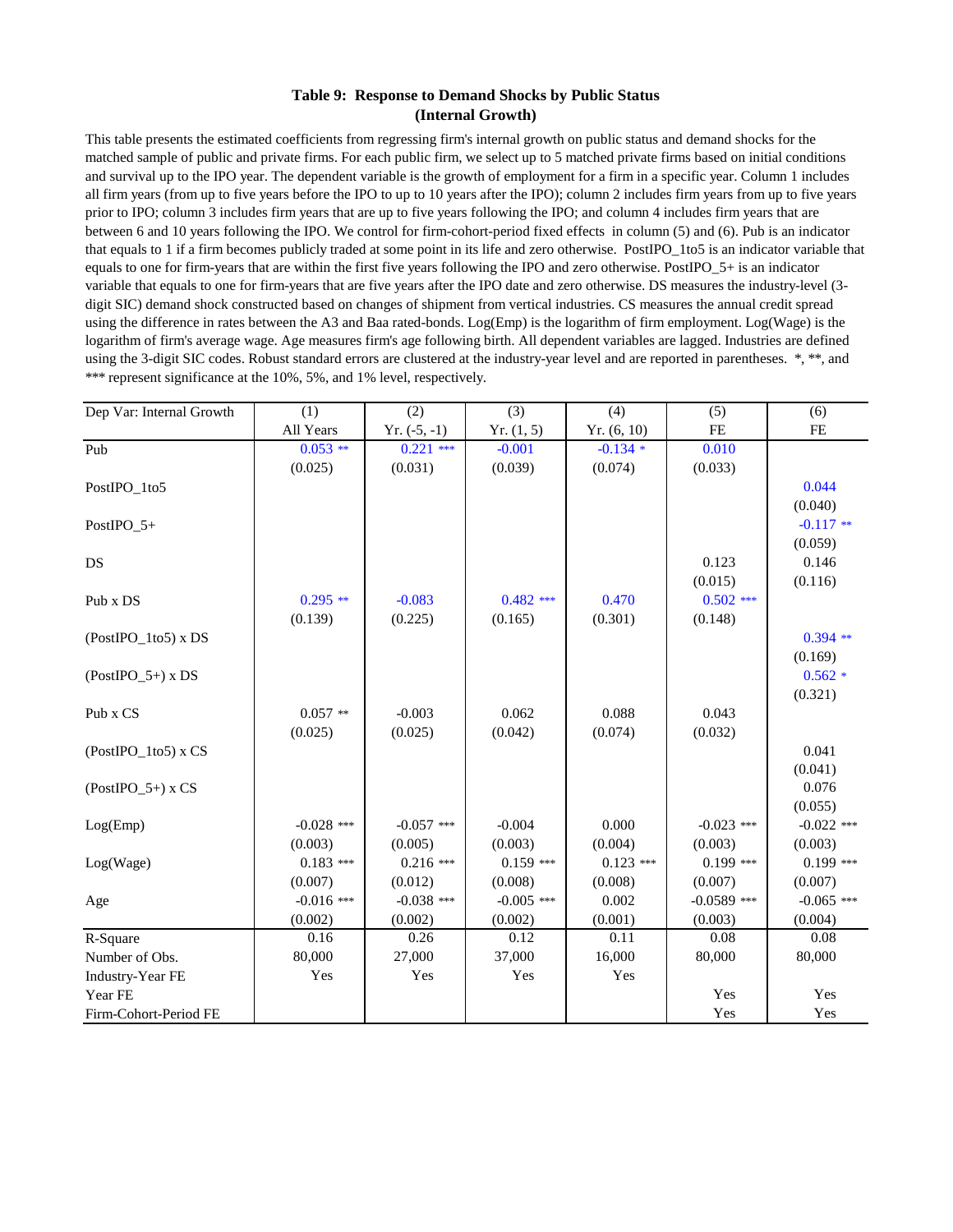#### **Table 10: Response to Demand Shocks by Public Status and VC Sponsorship**

This table presents the estimated coefficients from regressing firm growth on public status, demand shock, and financial dependence for the matched sample of public and private firms. For each public firm, we select up to 5 matched private firms based on initial conditions and survival up to the IPO year. The dependent variable is the annual growth rate of employment in a specific year. Pub is an indicator that equals to 1 if a firm becomes publicly traded at some point in its life and zero otherwise. Column 1 includes all firm years (from up to five years before the IPO to up to 10 years after the IPO); column 2 includes firm years from up to five years prior to IPO; column 3 includes firm years that are up to five years following the IPO; and column 4 includes firm years that are between 6 and 10 years following the IPO. PostIPO is an indicator variable that equals to 1 for public years and zero for private firms or public firms prior to the IPO. We include firm-cohort period fixed effects in column 5. Non-VC (VC) is an indicator variable that equals to 1 if the public firm does not (does) have VC sponsorship. DS measures the industry-level (3-digit SIC) demand shock constructed based on changes of shipment from vertical industries. CS measures the credit spread using the difference between the A3 and Baa rated-bonds for the year. Log(Emp) is the logarithm of firm employment. Log(Wage) is the logarithm of firm's average wage. Age measures firm's age following birth. All dependent variables are lagged. We control for industry-year fixed effects in all regressions. Industries are defined using the 3-digit SIC codes. Robust standard errors are clustered at the industry-year level and reported in parentheses. \*, \*\*, and \*\*\* represent significance at the 10%, 5%, and 1% level, respectively.

| Dep Var: Firm Growth  | (1)                    | (2)                    | (3)                    | (4)                    | (5)                    |
|-----------------------|------------------------|------------------------|------------------------|------------------------|------------------------|
|                       | All Years              | $Yr. (-5, -1)$         | Yr. (1, 5)             | Yr. (6, 10)            | <b>FE</b>              |
| Pub x Non-VC          | $0.054$ **             | $0.193$ ***            | 0.044                  | $-0.030$               |                        |
|                       | (0.027)                | (0.041)                | (0.042)                | (0.055)                |                        |
| Pub x VC              | $0.124$ ***            | $0.192$ ***            | $0.102**$              | $-0.004$               |                        |
|                       | (0.028)                | (0.045)                | (0.045)                | (0.050)                |                        |
| PostIPO x Non-VC      |                        |                        |                        |                        | $0.060*$               |
|                       |                        |                        |                        |                        | (0.036)                |
| PostIPO x VC          |                        |                        |                        |                        | $0.083**$              |
|                       |                        |                        |                        |                        | (0.033)                |
| Pub x Non-VC x DS     | $0.270*$               | 0.231                  | 0.224                  | $0.605*$               |                        |
|                       | (0.146)                | (0.229)                | (0.207)                | (0.349)                |                        |
| Pub x VC x DS         | $0.299*$               | $-0.049$               | $0.664$ ***            | $-0.169$               |                        |
|                       | (0.164)                | (0.280)                | (0.252)                | (0.322)                |                        |
| PostIPO x Non-VC x DS |                        |                        |                        |                        | 0.133                  |
|                       |                        |                        |                        |                        | (0.205)                |
| PostIPO x VC x DS     |                        |                        |                        |                        | $0.477$ ***            |
|                       |                        |                        |                        |                        | (0.173)                |
| Pub x Non-VC x CS     | $0.055$ **             | 0.001                  | 0.053                  | $-0.010$               |                        |
|                       | (0.025)                | (0.036)                | (0.039)                | (0.050)                |                        |
| Pub x VC x CS         | 0.020                  | 0.060                  | $-0.020$               | 0.008                  |                        |
|                       | (0.027)                | (0.039)                | (0.047)                | (0.038)                |                        |
| PostIPO x Non-VC x CS |                        |                        |                        |                        | 0.009                  |
|                       |                        |                        |                        |                        | (0.033)                |
| PostIPO x VC x CS     |                        |                        |                        |                        | $-0.022$               |
|                       |                        |                        |                        |                        | (0.031)                |
| Log(Emp)              | $-0.033$ ***           | $-0.056$ ***           | $-0.017$ ***           | $-0.005$ *             | $-0.026$ ***           |
|                       | (0.002)<br>$0.157$ *** | (0.005)<br>$0.178$ *** | (0.003)<br>$0.141$ *** | (0.003)<br>$0.115$ *** | (0.003)<br>$0.166$ *** |
| Log(Wage)             | (0.007)                | (0.011)                | (0.007)                |                        | (0.006)                |
|                       | $-0.013$ ***           | $-0.035$ ***           | $-0.002$               | (0.008)<br>0.002       | $-0.017$ ***           |
| Age                   | (0.002)                | (0.003)                | (0.002)                | (0.001)                | (0.001)                |
| R-Square              | 0.15                   | 0.23                   | 0.12                   | 0.09                   | 0.10                   |
| Number of Obs.        | 89,000                 | 30,000                 | 42,000                 | 18,000                 | 89,000                 |
|                       |                        |                        |                        |                        |                        |
| Industry-Year FE      | Yes                    | Yes                    | Yes                    | Yes                    |                        |
| Year FE               |                        |                        |                        |                        | Yes                    |
| Firm-Cohort Period FE |                        |                        |                        |                        | Yes                    |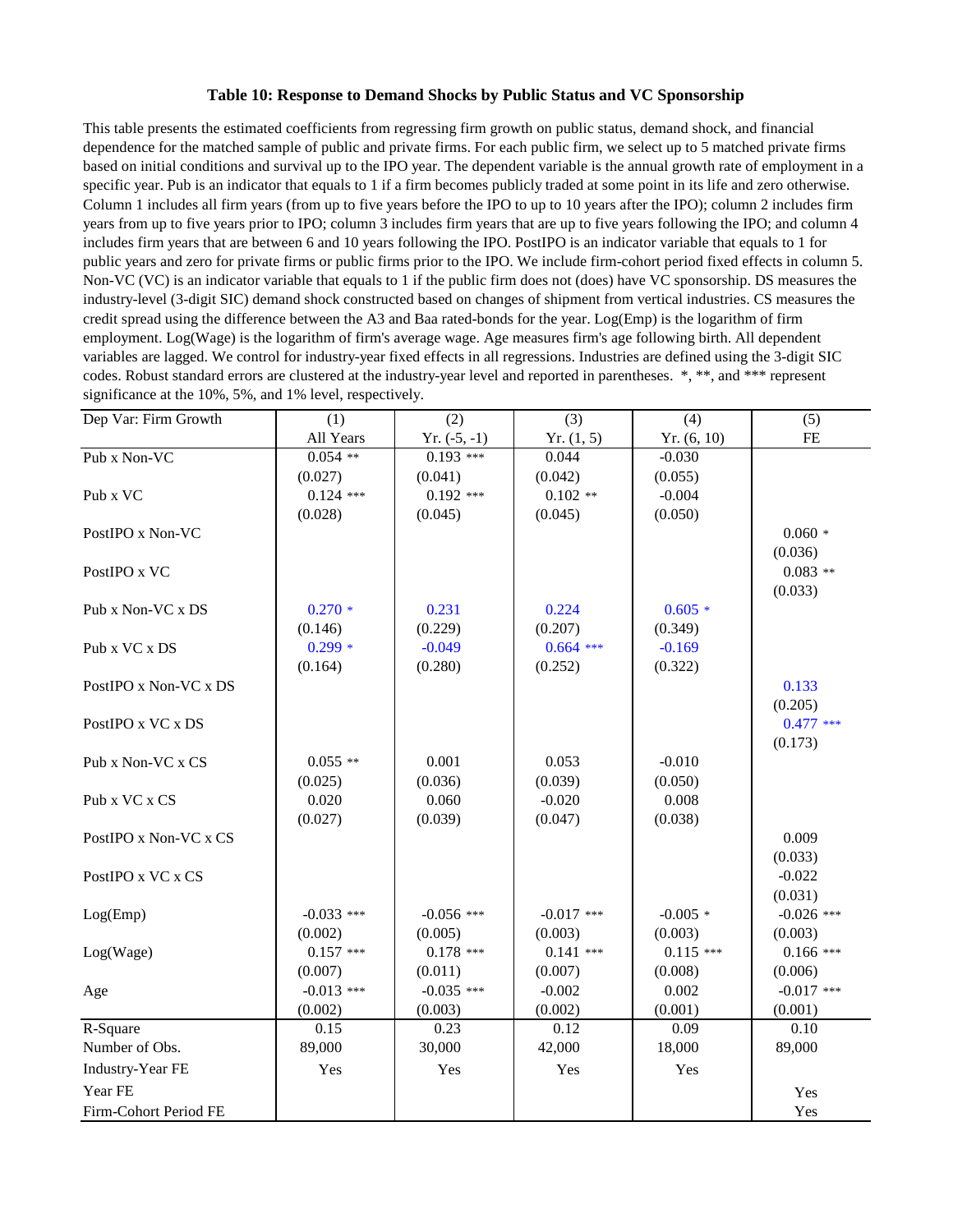#### **Table 11: Response to Demand Shocks by Public Status and Financial Dependence**

This table presents the estimated coefficients from regressing firm growth on public status, demand shocks, and financial dependence for the matched sample of public and private firms. For each public firm, we select up to 5 matched private firms based on initial conditions and survival up to the IPO year. The dependent variable is the annual growth rate of employment in a specific year. Pub is an indicator that equals to 1 if a firm becomes publicly traded at some point in its life and zero otherwise. Column 1 includes all firm years (from up to five years before the IPO to up to 10 years after the IPO); column 2 includes firm years from up to five years prior to IPO; column 3 includes firm years that are up to five years following the IPO; and column 4 includes firm years that are between 6 and 10 years following the IPO. PostIPO is an indicator variable that equals to 1 for public years and zero for private firms or public firms prior to the IPO. We include firm-cohort period fixed effects in column 5. FD (Non-FD) is an indicator that equals to 1 if the industry is (not) financially dependent. We measure financial dependence using the difference between capital expenditure and internal operating cash flow over total assets and define FD to be 1 if the median rate of the industry is higher than the median of all industries. DS measures the industry-level (3-digit SIC) demand shock constructed based on changes of shipment from vertical industries. CS measures the credit spread using the difference between the A3 and Baa rated-bonds for the year. Log(Emp) is the logarithm of firm employment. Log(Wage) is the logarithm of firm's average wage. Age measures firm's age following birth. All dependent variables are lagged. We control for industry-year fixed effects in all regressions. Industries are defined using the 3-digit SIC codes. Robust standard errors are clustered at the industry-year level and reported in parentheses. \*, \*\*, and \*\*\* represent significance at the 10%, 5%, and 1% level, respectively.

| (1)         | (2)                                                                                                                                                                                       | (3)                                                                                                                                                                         | (4)                                                                                                                                                                                    | (5)                                                                                                                                                                      |
|-------------|-------------------------------------------------------------------------------------------------------------------------------------------------------------------------------------------|-----------------------------------------------------------------------------------------------------------------------------------------------------------------------------|----------------------------------------------------------------------------------------------------------------------------------------------------------------------------------------|--------------------------------------------------------------------------------------------------------------------------------------------------------------------------|
| All Years   | $Yr. (-5, -1)$                                                                                                                                                                            | Yr. (1, 5)                                                                                                                                                                  | Yr. (6, 10)                                                                                                                                                                            | <b>FE</b>                                                                                                                                                                |
| $0.150$ *** | $0.278$ ***                                                                                                                                                                               | $0.167$ ***                                                                                                                                                                 | $-0.049$                                                                                                                                                                               |                                                                                                                                                                          |
| (0.026)     | (0.038)                                                                                                                                                                                   | (0.044)                                                                                                                                                                     | (0.068)                                                                                                                                                                                |                                                                                                                                                                          |
| 0.034       | $0.112**$                                                                                                                                                                                 | 0.000                                                                                                                                                                       | $-0.008$                                                                                                                                                                               |                                                                                                                                                                          |
| (0.029)     | (0.048)                                                                                                                                                                                   | (0.044)                                                                                                                                                                     | (0.045)                                                                                                                                                                                |                                                                                                                                                                          |
|             |                                                                                                                                                                                           |                                                                                                                                                                             |                                                                                                                                                                                        | $0.127$ ***                                                                                                                                                              |
|             |                                                                                                                                                                                           |                                                                                                                                                                             |                                                                                                                                                                                        | (0.035)                                                                                                                                                                  |
|             |                                                                                                                                                                                           |                                                                                                                                                                             |                                                                                                                                                                                        | 0.028                                                                                                                                                                    |
|             |                                                                                                                                                                                           |                                                                                                                                                                             |                                                                                                                                                                                        | (0.033)                                                                                                                                                                  |
|             |                                                                                                                                                                                           |                                                                                                                                                                             |                                                                                                                                                                                        |                                                                                                                                                                          |
|             |                                                                                                                                                                                           |                                                                                                                                                                             |                                                                                                                                                                                        |                                                                                                                                                                          |
|             |                                                                                                                                                                                           |                                                                                                                                                                             |                                                                                                                                                                                        |                                                                                                                                                                          |
|             |                                                                                                                                                                                           |                                                                                                                                                                             |                                                                                                                                                                                        |                                                                                                                                                                          |
|             |                                                                                                                                                                                           |                                                                                                                                                                             |                                                                                                                                                                                        | 0.146                                                                                                                                                                    |
|             |                                                                                                                                                                                           |                                                                                                                                                                             |                                                                                                                                                                                        | (0.217)                                                                                                                                                                  |
|             |                                                                                                                                                                                           |                                                                                                                                                                             |                                                                                                                                                                                        | $0.485***$                                                                                                                                                               |
|             |                                                                                                                                                                                           |                                                                                                                                                                             |                                                                                                                                                                                        | (0.157)                                                                                                                                                                  |
|             |                                                                                                                                                                                           |                                                                                                                                                                             |                                                                                                                                                                                        |                                                                                                                                                                          |
|             |                                                                                                                                                                                           |                                                                                                                                                                             |                                                                                                                                                                                        |                                                                                                                                                                          |
|             |                                                                                                                                                                                           |                                                                                                                                                                             |                                                                                                                                                                                        |                                                                                                                                                                          |
|             |                                                                                                                                                                                           |                                                                                                                                                                             |                                                                                                                                                                                        |                                                                                                                                                                          |
|             |                                                                                                                                                                                           |                                                                                                                                                                             |                                                                                                                                                                                        | $-0.044$                                                                                                                                                                 |
|             |                                                                                                                                                                                           |                                                                                                                                                                             |                                                                                                                                                                                        | (0.032)<br>0.020                                                                                                                                                         |
|             |                                                                                                                                                                                           |                                                                                                                                                                             |                                                                                                                                                                                        | (0.030)                                                                                                                                                                  |
|             |                                                                                                                                                                                           |                                                                                                                                                                             |                                                                                                                                                                                        | $-0.026$ ***                                                                                                                                                             |
|             |                                                                                                                                                                                           |                                                                                                                                                                             |                                                                                                                                                                                        | (0.003)                                                                                                                                                                  |
|             |                                                                                                                                                                                           |                                                                                                                                                                             |                                                                                                                                                                                        | $0.167$ ***                                                                                                                                                              |
|             |                                                                                                                                                                                           |                                                                                                                                                                             |                                                                                                                                                                                        | (0.006)                                                                                                                                                                  |
|             |                                                                                                                                                                                           |                                                                                                                                                                             |                                                                                                                                                                                        | $-0.017$ ***                                                                                                                                                             |
|             |                                                                                                                                                                                           |                                                                                                                                                                             |                                                                                                                                                                                        | (0.001)                                                                                                                                                                  |
|             |                                                                                                                                                                                           |                                                                                                                                                                             |                                                                                                                                                                                        | 0.10                                                                                                                                                                     |
|             | 30,000                                                                                                                                                                                    |                                                                                                                                                                             |                                                                                                                                                                                        | 89,000                                                                                                                                                                   |
| Yes         | Yes                                                                                                                                                                                       | Yes                                                                                                                                                                         | Yes                                                                                                                                                                                    |                                                                                                                                                                          |
|             |                                                                                                                                                                                           |                                                                                                                                                                             |                                                                                                                                                                                        | Yes                                                                                                                                                                      |
|             |                                                                                                                                                                                           |                                                                                                                                                                             |                                                                                                                                                                                        | Yes                                                                                                                                                                      |
|             | 0.120<br>(0.178)<br>$0.498$ ***<br>(0.151)<br>0.002<br>(0.024)<br>$0.067$ **<br>(0.028)<br>$-0.033$ ***<br>(0.002)<br>$0.158$ ***<br>(0.007)<br>$-0.013$ ***<br>(0.002)<br>0.15<br>89,000 | 0.094<br>(0.320)<br>0.183<br>(0.295)<br>$-0.037$<br>(0.034)<br>$0.091**$<br>(0.038)<br>$-0.056$ ***<br>(0.005)<br>$0.179$ ***<br>(0.011)<br>$-0.035$ ***<br>(0.003)<br>0.23 | 0.103<br>(0.243)<br>$0.694$ ***<br>(0.223)<br>$-0.062$<br>(0.043)<br>$0.076*$<br>(0.044)<br>$-0.017$ ***<br>(0.003)<br>$0.141$ ***<br>(0.007)<br>$-0.002$<br>(0.002)<br>0.11<br>42,000 | 0.283<br>(0.439)<br>0.098<br>(0.288)<br>0.018<br>(0.060)<br>$-0.001$<br>(0.037)<br>$-0.005$ *<br>(0.003)<br>$0.115$ ***<br>(0.008)<br>0.002<br>(0.001)<br>0.09<br>18,000 |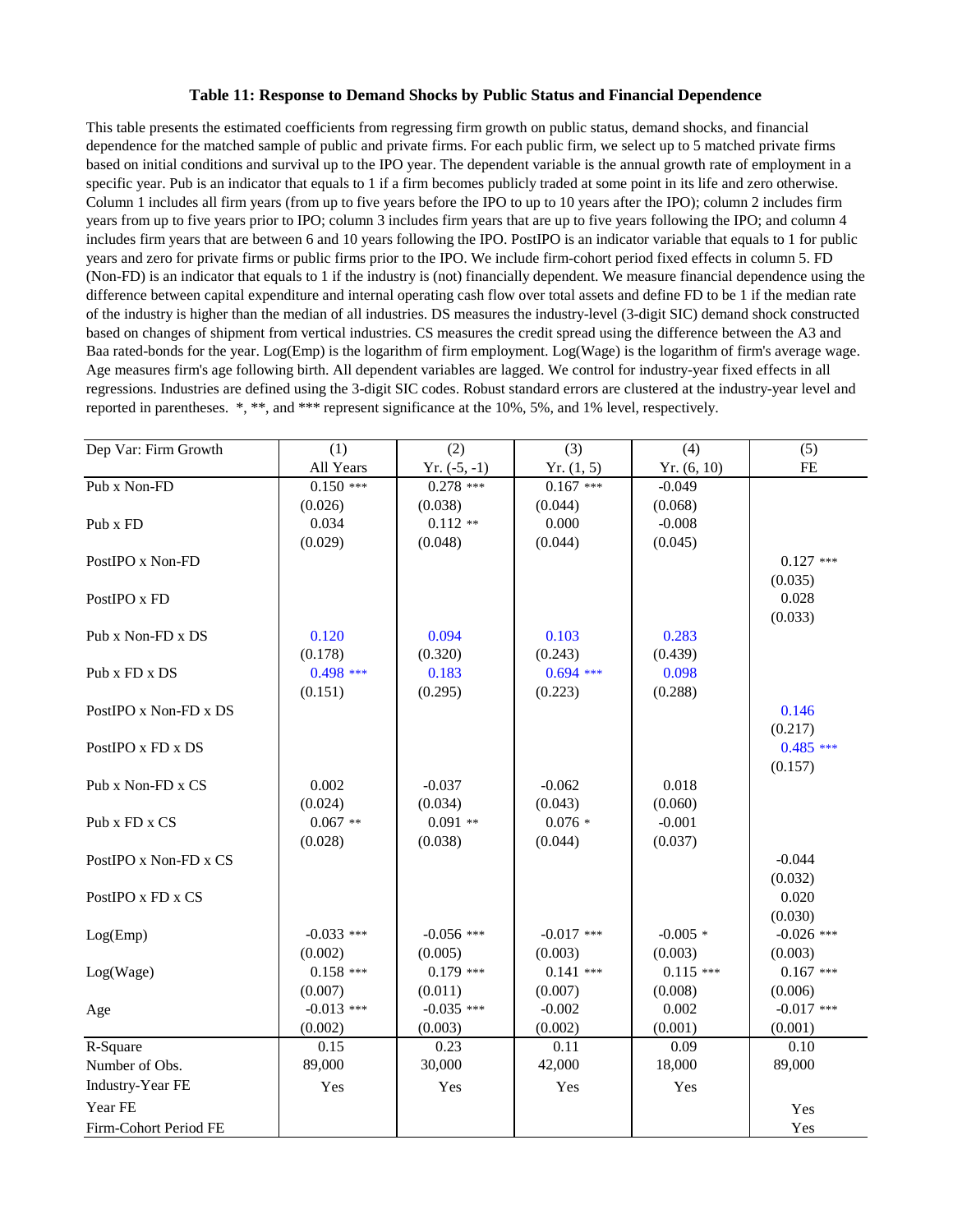# **Table 12: IPO Price Revisions and Firm Growth (2SLS)**

This table presents the estimated coefficients from regressing firm growth on IPO price revisions measured as the difference between the actual IPO price and the original filing price (Price\_Gap) experienced for a subsample of IPO firms between 1990 and 2005 in two-stage least square regressions. We instrument Price\_Gap and Price\_Gap x DS using the 60-day NASDAQ return following the first day of IPO filing (Ret) and Ret x DS. Panel A represents the second stage regression. The dependent variable is the growth rate of employment for the IPO firm 2 to 5 years following the offering, respectively. Panel B represents the first stage regression. Price\_Gap is the log difference between actual price and the average price proposed in IPO filings. NASDAQ is the 60-day NASDAQ return following the first day of filing. DS measures the demand shock constructed based on changes of shipment from vertical industries. Log(Emp) is the logarithm of firm employment. Log(Wage) is the logarithm of firm's average wage. Age measures firm's age following birth. Standard Errors are clustered by year and are reported in parentheses. \*, \*\*, \*\*\* denote significance level at 10%, 5%, and 1%, respectively.

| Dependent Variable = $G$ rowth | (1)         | (2)         | (3)         | (4)<br>Yr. (0,5) |  |
|--------------------------------|-------------|-------------|-------------|------------------|--|
|                                | Yr. (0, 2)  | Yr. (0,3)   | Yr. (0,4)   |                  |  |
| Price_Gap                      | $-0.459$    | $-0.320$    | $-0.232$    | $-0.329$         |  |
|                                | (0.359)     | (0.294)     | (0.302)     | (0.324)          |  |
| Price_Gap x DS                 | $0.096*$    | $0.081$ **  | $0.053*$    | 0.045            |  |
|                                | (0.049)     | (0.037)     | (0.032)     | (0.034)          |  |
| Log(Emp)                       | $-0.016$    | $-0.009$    | $-0.007$    | 0.027            |  |
|                                | (0.034)     | (0.029)     | (0.022)     | (0.020)          |  |
| Log(Wage)                      | $0.257$ *** | $0.261$ *** | $0.260$ *** | $0.255$ ***      |  |
|                                | (0.086)     | (0.073)     | (0.063)     | (0.056)          |  |
| Age                            | 0.002       | 0.002       | 0.003       | 0.001            |  |
|                                | (0.008)     | (0.006)     | (0.005)     | (0.005)          |  |
| Ind (SIC3) FE                  | Yes         | Yes         | Yes         | Yes              |  |
| Year FE                        | Yes         | Yes         | Yes         | Yes              |  |
| N                              | 1000        | 1400        | 1700        | 2000             |  |
| Adj. R-Square                  | 0.08        | 0.13        | 0.13        | 0.12             |  |

### **Panel A: Second Stage**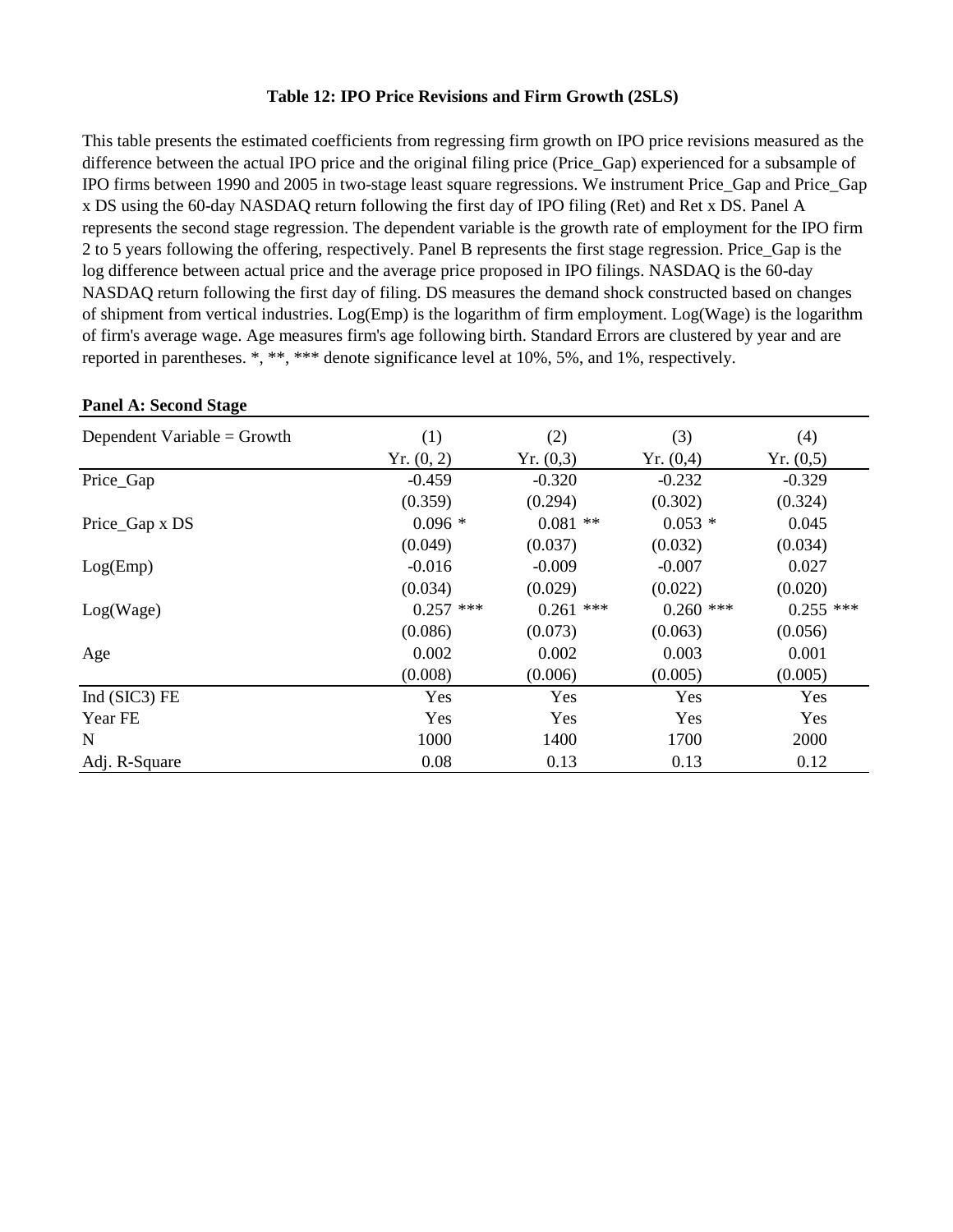# **Panel B: First Stage**

| Dependent Variable = $Price_Gap$ | (1)          | (2)          | (3)          | (4)          |  |
|----------------------------------|--------------|--------------|--------------|--------------|--|
|                                  | Yr(0, 2)     | Yr(0,3)      | Yr(0,4)      | Yr(0,5)      |  |
| <b>NASDAQ</b>                    | $0.646$ ***  | $0.653$ ***  | $0.593$ ***  | $0.545$ ***  |  |
|                                  | (0.111)      | (0.115)      | (0.113)      | (0.114)      |  |
| NASDAQ x DS                      | 0.016        | 0.017        | 0.027        | $0.033*$     |  |
|                                  | (0.022)      | (0.021)      | (0.019)      | (0.018)      |  |
| $Log_{\text{Emp}}$               | $0.051$ ***  | $0.048$ ***  | $0.041$ ***  | $0.039$ ***  |  |
|                                  | (0.011)      | (0.009)      | (0.007)      | (0.006)      |  |
| Log_Wage                         | 0.037        | $0.038 *$    | $0.036$ ***  | $0.041$ ***  |  |
|                                  | (0.025)      | (0.020)      | (0.018)      | (0.016)      |  |
| Age                              | $-0.008$ *** | $-0.009$ *** | $-0.009$ *** | $-0.010$ *** |  |
|                                  | (0.003)      | (0.002)      | (0.002)      | (0.002)      |  |
| Ind (SIC3) FE                    | Yes          | Yes          | Yes          | Yes          |  |
| Year FE                          | Yes          | Yes          | Yes          | Yes          |  |
| N                                | 1000         | 1400         | 1700         | 2000         |  |
| Adj. R-Square                    | 0.27         | 0.27         | 0.25         | 0.23         |  |
| F-test (Instruments)             | 45.47        | 51.89        | 54.43        | 49.5         |  |

# **Panel B: First Stage (cont.)**

| Dependent Variable = $Price_Gap \times DS$ | (1)         | (2)         | (3)          | (4)          |  |
|--------------------------------------------|-------------|-------------|--------------|--------------|--|
|                                            | Yr(0, 2)    | Yr(0,3)     | Yr(0,4)      | Yr(0,5)      |  |
| <b>NASDAQ</b>                              | $-0.614$    | $-0.982$    | $-1.411*$    | $-1.617**$   |  |
|                                            | (0.644)     | (0.753)     | (0.749)      | (0.708)      |  |
| NASDAQ x DS                                | $1.017$ *** | $1.098$ *** | $1.186$ ***  | $1.230$ ***  |  |
|                                            | (0.348)     | (0.304)     | (0.252)      | (0.221)      |  |
| LN_EMP                                     | $0.378$ *** | $0.364$ *** | $0.315$ ***  | $0.269$ ***  |  |
|                                            | (0.132)     | (0.098)     | (0.077)      | (0.064)      |  |
| LN_WAGE                                    | 0.332       | $0.347*$    | $0.322*$     | $0.334$ **   |  |
|                                            | (0.214)     | (0.189)     | (0.166)      | (0.142)      |  |
| AGE                                        | $-0.046$ ** | $-0.039$ ** | $-0.044$ *** | $-0.041$ *** |  |
|                                            | (0.022)     | (0.017)     | (0.016)      | (0.013)      |  |
| Ind (SIC3) FE                              | Yes         | Yes         | Yes          | Yes          |  |
| Year FE                                    | Yes         | Yes         | Yes          | Yes          |  |
| N                                          | 1000        | 1400        | 1700         | 2000         |  |
| Adj. R-Square                              | 0.17        | 0.12        | 0.13         | 0.14         |  |
| F-test (Instruments)                       | 30.54       | 36.55       | 43.95        | 46.01        |  |